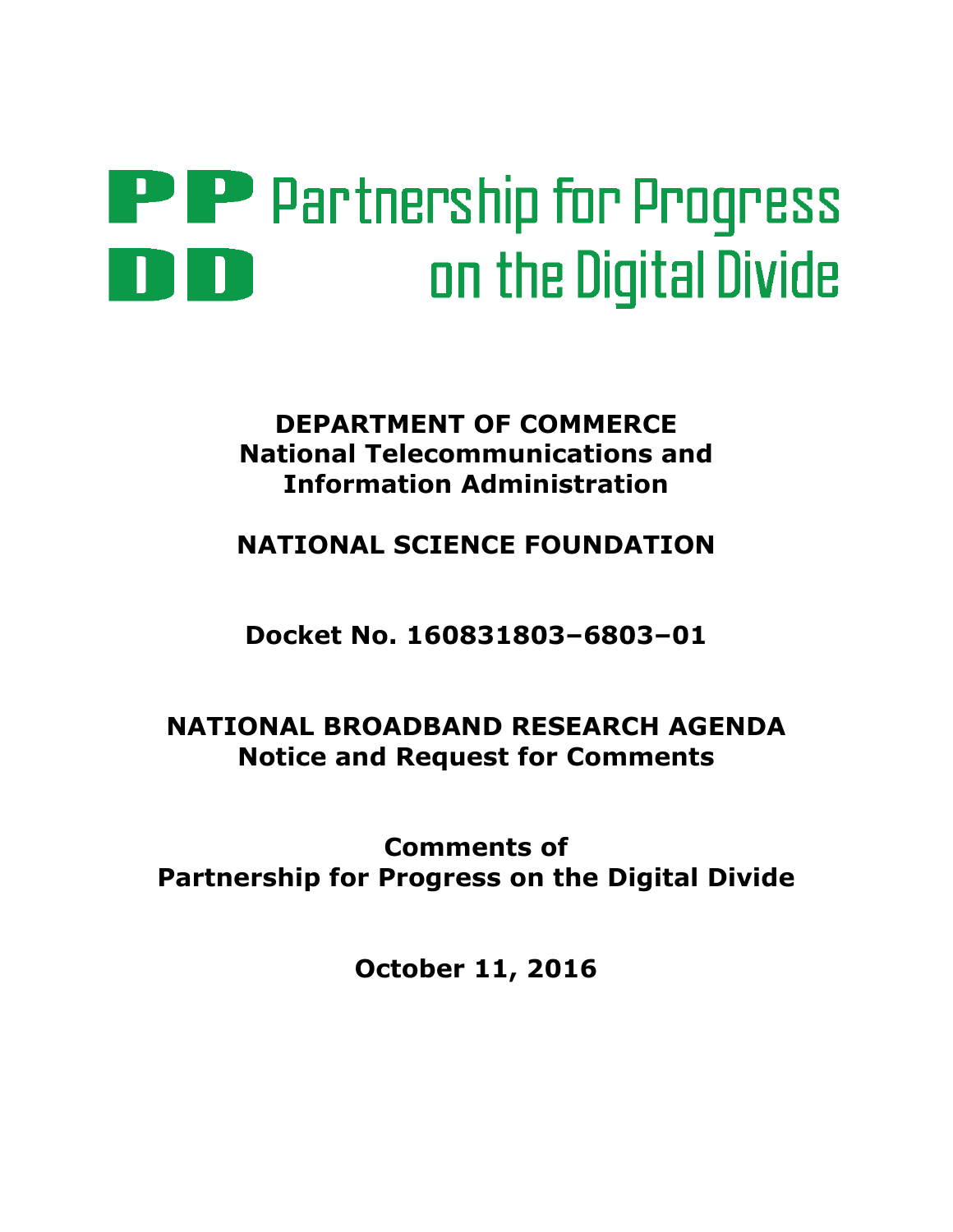Partnership for Progress on the Digital Divide (PPDD --http://www.ppdd.org/) engages a broad diversity of individuals and organizations to spearhead a multi-associational, multidisciplinary partnership among scholars, practitioners, and policymakers to make significant contributions in closing the digital divide and addressing the many other challenges and opportunities presented by the digital age. Fully interdisciplinary and international, PPDD is the only academic professional organization in the world focused solely on the digital divide and on connecting research to policymaking and practice to strategize actions and catalyze solutions to this pressing societal concern.

With former U.S. Assistant Secretary of Commerce for Communications and Information and Administrator of the National Telecommunications and Information Administration (NTIA) Larry Irving as Honorary Director, PPDD was founded in 2002 as a not-for-profit organization. PPDD works in many ways to achieve its mission, including holding a biennial series of international conferences. As a major outcome of those conferences, to create a powerful critical mass of high-quality interdisciplinary scholarship that can serve as a deep resource and driver of future innovation, PPDD is producing edited volumes of the top papers as well as special issues of journals on specific themes within the digital divide area.

The academic community of hundreds of researchers represented by PPDD has been studying the digital divide for well over twenty years and has produced thousands of books, book chapters, journal articles, and presentations on the topic and carried out numerous community intervention initiatives, program evaluations, and engagements with practitioners. This community stands ready to collaborate with government researchers, policymakers, and practitioners to build on our shared interests, methods, and goals and further the National Broadband Research Agenda to find solutions to the digital divide.

Partnership for Progress on the Digital Divide applauds the effort by President Obama, the Broadband Opportunity Council, the National Telecommunications and Information Administration, and the National Science Foundation to improve data collection, analysis, research, and their applications for the benefit of broadband policy development, program implementation, and program evaluation. PPDD welcomes and appreciates the opportunity to contribute these comments to inform the development of the National Broadband Research Agenda. And, we look forward with enthusiasm to additional and continuing opportunities to provide input on the Agenda and its fulfillment.

#### **A Note on the RFC Questions and PPDD's Comments in Response**

We are aware that the RFC requests distinct responses to specific questions and that those responses are to be labeled with the corresponding question number. However, the nature of the questions and the attempt to parse out issues and answers reflects a lack of understanding of research in the digital divide domain. Essentially, discussions of broadband technology, broadband access and adoption, socioeconomic impacts, and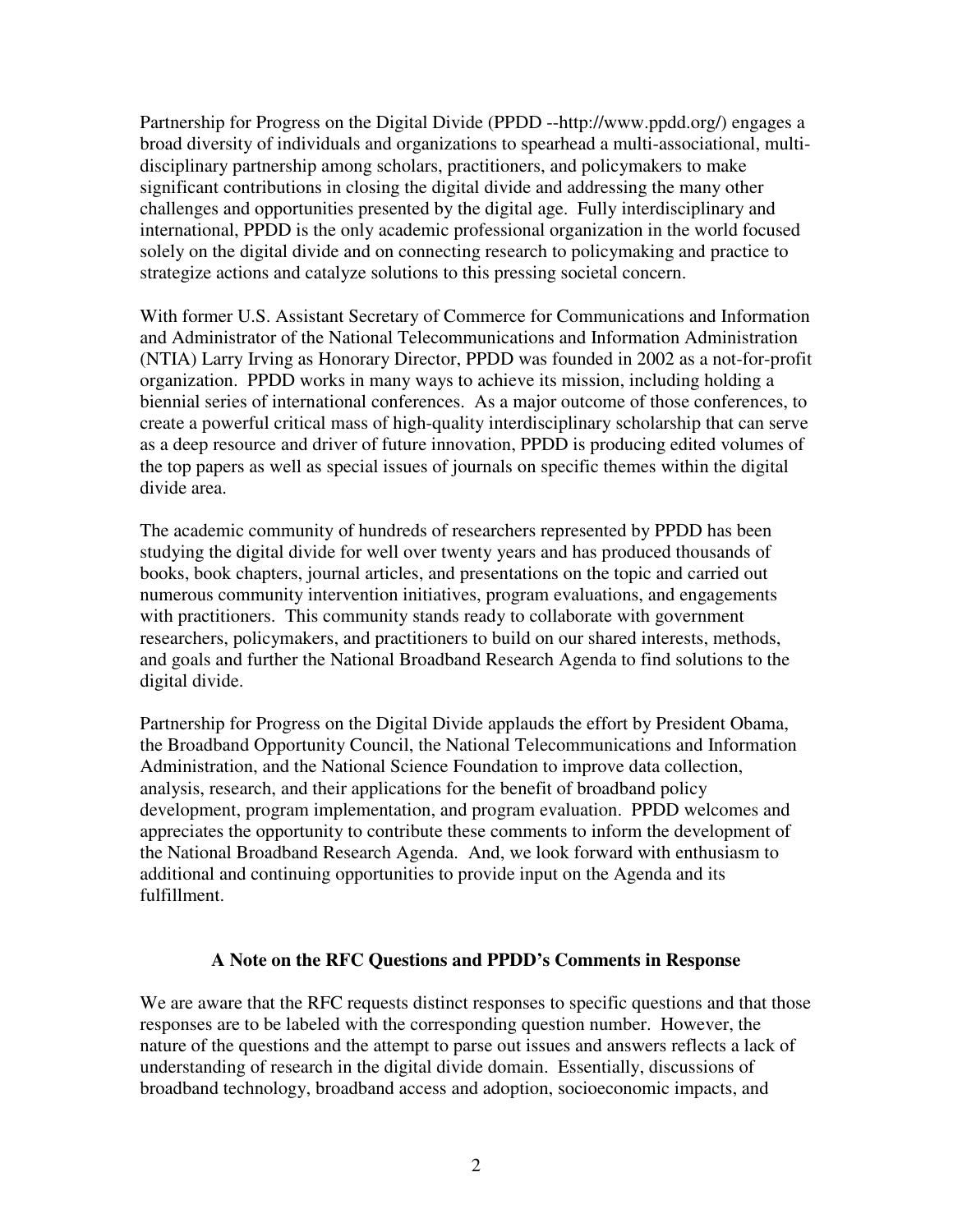opportunities for federal leadership in data collection and research of necessity overlap and are interrelated as digital divide issues are complex, nuanced, multi-layered, and multi-faceted with interconnected interplays of influence. For example, questions 1-9 are inseparable and closely tied and intertwined with questions 10-19. Research that informs the digital divide must be person, not technology, centered; the presence of technology does no good if it is not used. And, we must address how technology can engage diverse uses and outcomes and solve, rather than exacerbate, social problems.

Thus, in our view, the common core of all the RFC questions is: what gaps exist in our understanding of the digital divide and its impacts, and what research, data, associated methodologies, and federal leadership and engagement with stakeholders are necessary to fill those gaps and find solutions. Indeed, over the past 20+ years since the recognition of the digital divide through social scientific research, the first wave of academic digital divide research concentrated primarily on inequality in physical access to computers and Internet technology. Then, as an increasing percentage of the population gained access to the Internet, the focus of a second wave of academic digital divide research has shifted from the gap in access and connectivity to social and cultural aspects of the divide, including the skills and digital literacy needed to interpret, understand, and navigate information presented online; the impact of socio-economic factors on user behavior; the role of motivation, attitudes, and interests; differences in patterns of usage; the ways in which people use the Internet to create content; the resulting socio-economic and cultural effects; and much more. Yet, despite all that we do know so far, there is a very large gap in our understanding of the digital divide and what it means to have and provide access and participation for a diverse population and, as a result, in America's ability to craft effective and efficient policy and practice to combat this persistent pressing inequality and societal concern.

Consequently, rather than attempting to parse issues by the RFC question numbers, we have instead arranged our comments by critical thematic areas that must be prioritized, interwoven with associated research methodologies and federal action opportunities, as follows:

| Illiteracy, Low Socioeconomic Status, Rural and Remote Areas, and Building            |  |
|---------------------------------------------------------------------------------------|--|
|                                                                                       |  |
|                                                                                       |  |
| Relevance, Interest, Want, Need, and Cost as Complex, Nuanced Issues  18              |  |
|                                                                                       |  |
|                                                                                       |  |
| Research Collaborations with Federal, State, and Local Digital Inclusion Programs  25 |  |
|                                                                                       |  |
| Data, Collaboration, the Federal Government, and the Academic Community  33           |  |
|                                                                                       |  |
|                                                                                       |  |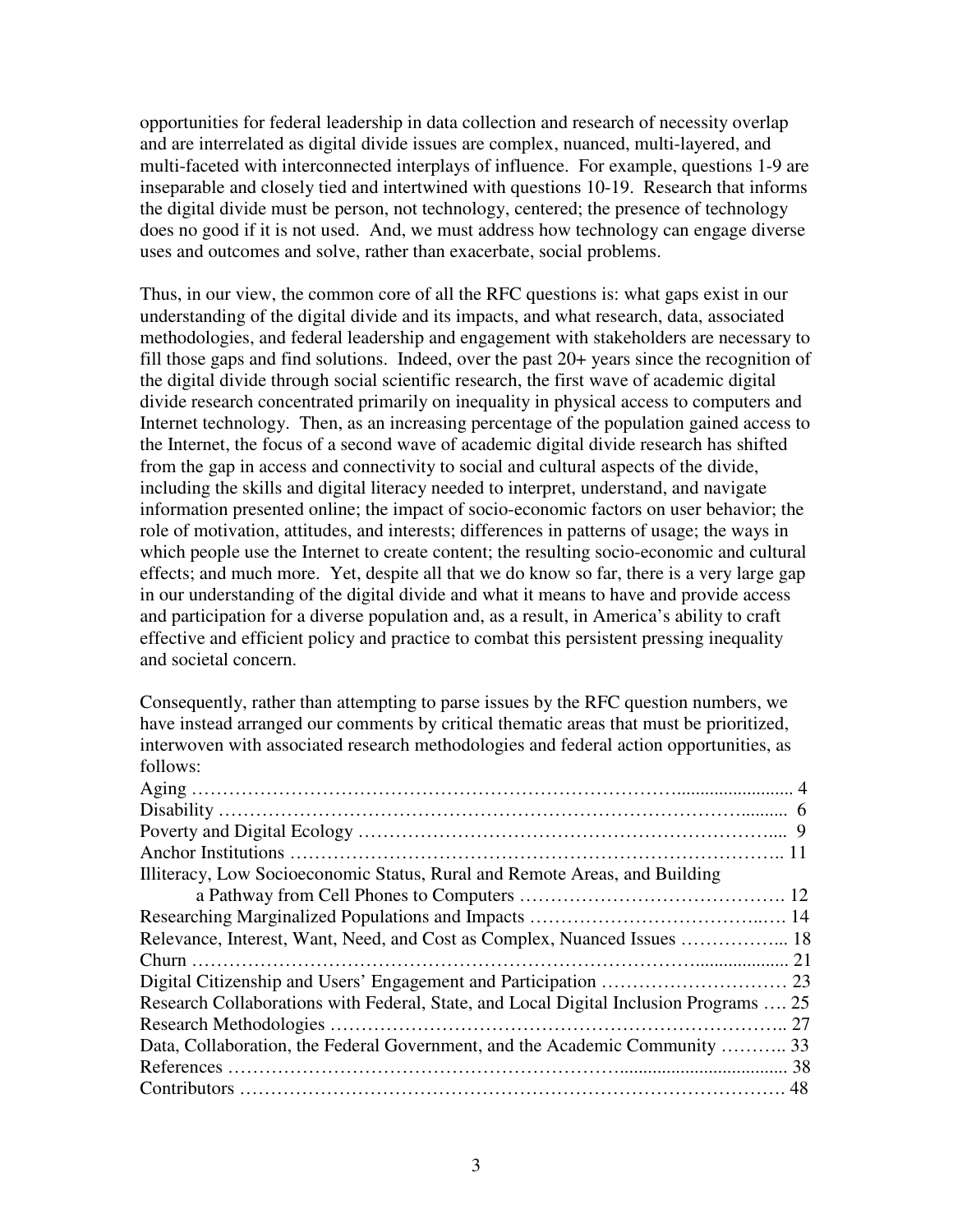#### **Aging**

A note of caution is needed when using the term "seniors". There are striking gradients in technology use as a function of age for those 65+ years old (Smith, 2014). Different age/cohort groupings show very different technology adoption rates and probably also different attitudes toward technology. Research efforts need to pay attention to age ranges and associated unique characteristics in interaction with technology, such as the young-old (age 65-74), middle-old (age 75-84) and old-old (age 85+), particularly given that the age 85+ group is one of the fastest growing population segments.

It was first reported that rural Americans and seniors (those age 65+) lagged other population segments in the initial digital divide report by NTIA in 1995 ("…rural seniors rate lowest in computer penetration.") Every representative survey since that time (such as those conducted by the Pew Internet and American Life surveys, e.g., Smith, 2014) has consistently shown that seniors lag younger cohorts in technology adoption. That includes broadband adoption (e.g., Horrigan & Duggan, 2015) where estimates showed 45% of seniors age 65+ reporting broadband adoption in 2015 lagging all other age groups (e.g., those 18-49 with about 75% adoption). Adoption declined slightly in all age groups between 2013 and 2015. Why worry about the senior lag in broadband adoption? It is pretty clear that health care provision is increasingly moving from hospital and clinic to home, relying on telehealth technologies, the remote provision of health care services and education by means of information and communication technology (Charness, Demiris & Krupinski, 2011). Seniors suffer high rates of chronic conditions: 75% have one or more chronic conditions (Fox & Duggan, 2014). Such conditions are likely best treated by careful monitoring, including remote monitoring. Given that broadband is necessary for real-time transmission of some types of health information (e.g., high resolution images), seniors are at risk of being left behind for telehealth services, particularly those seniors living in rural communities where cost and usability can take a back seat to the problem of basic access.

Why does the divide persist despite minimal age/cohort gaps in adoption of other technologies such as microwave ovens, digital televisions, and even to some extent for cell phones (though not smartphones where there is a wide gap)? To address the technology adoption lag phenomenon, we need further development of models of technology adoption and use, stressing factors that are unique to seniors. For example, models such as the Technology Acceptance Model (TAM) and the Universal Theory of Acceptance and Use of Technology (UTAUT) fail to consider tradeoffs that seniors (and those with disabilities) are willing to accept when privacy may be compromised by a technology (Beach et al., 2009).

In addition, we need to develop improved specialized models of technology adoption and use that can apply better specifically to broadband adoption by seniors. For instance, recent work suggests that concerns around privacy and confidentiality may be significant barriers to adoption and use of technology by seniors. Surveys have sometimes shown that seniors are more concerned about these issues than younger age groups, though they also seem to be less informed about how best to safeguard privacy (Charness & Boot,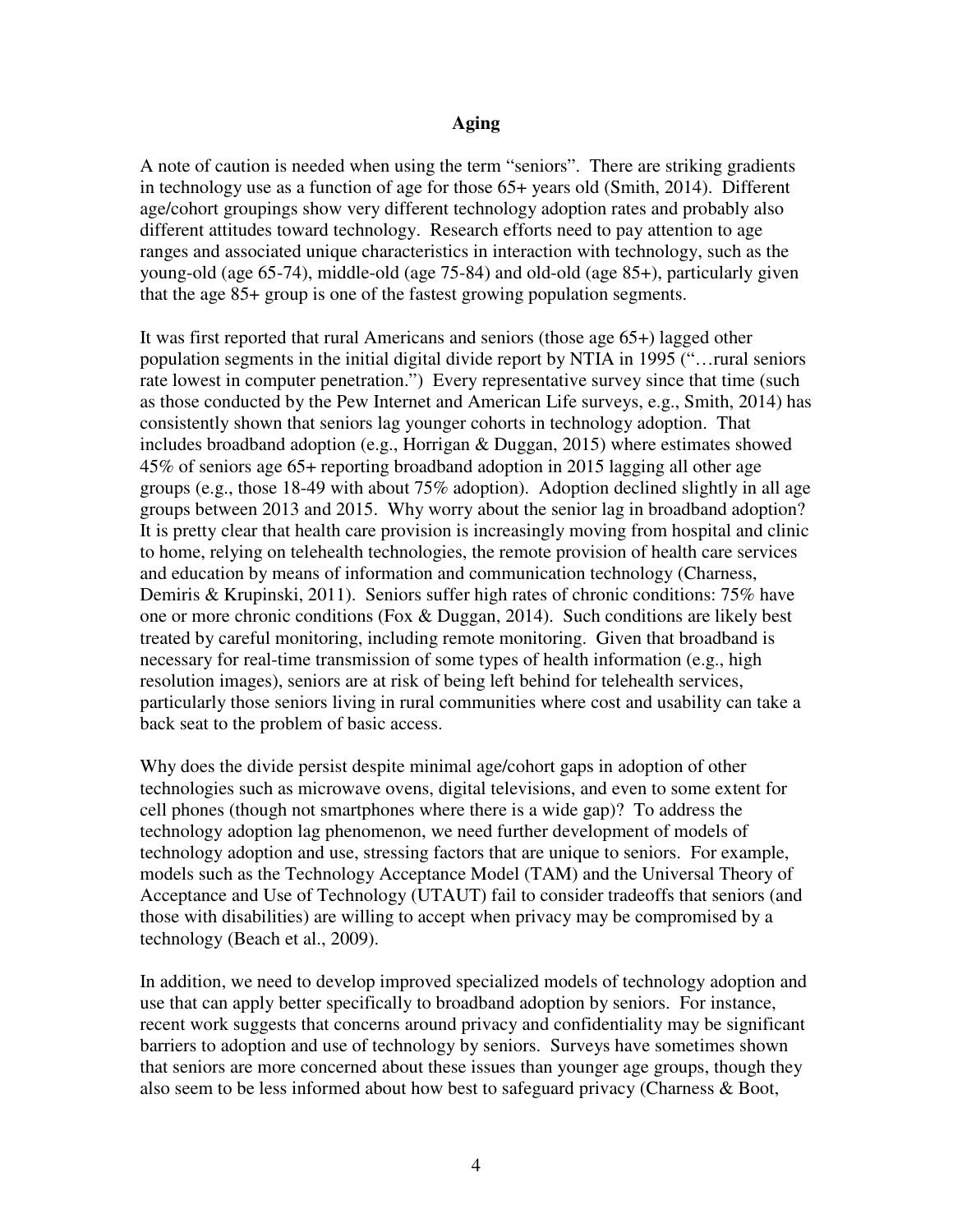2016). Research on how best to educate seniors about safeguarding themselves on the Internet when accessed with broadband technology also seems like a promising topic to pursue.

The CREATE (http://create-center.org) research group has been investigating factors affecting technology adoption and use for 16 years, focusing on a human factors approach of assessing person-technology fit. There are well-known cognitive, perceptual, and psychomotor changes with age that make using technology more difficult for seniors (Fisk et al., 2009) if the technology is not well designed for older users' capabilities. Some examples of those age-related changes are changes in vision that make small or low contrast print difficult to read, changes in hearing and comprehension processes that make it difficult to process speech by foreign tech support personnel with accents, changes in working memory that make it difficult to retain and perform instructions involving multiple steps (e.g., setting up a modem), and changes in motor processing (e.g., tremor, affecting Fitts' Law parameters: Jastrzembski & Charness, 2007) that make it difficult to execute a double-click with a mouse or select closelyspaced icons on a small screen (e.g., a smartphone).

Even if a product (e.g., a broadband modem) is usable by seniors it may not be useful to them. Some of the main reasons cited by non-Internet users for non-use were that they were not interested (21%), don't have a computer (13%), too difficult/frustrating (10%), don't know how/don't have skills (8%), and too old to learn (8%), though lack of access (7%) was mentioned by some (Zickuhr, 2013). Although such surveys are very helpful in identifying broad themes about adoption, we need to be able to drill down with more intensive questioning that would probe reasons for non-adoption with follow up questions such as why someone feels "too old to learn" (getting at attribution style, or simultaneously measuring cognition with an instrument such as the TICS), or why using a computer or the Internet "was too difficult/frustrating" (probing experiences with technology and technical support). It would be very useful to include these types of more detailed questions about technology adoption and use in national surveys such as the Health and Retirement Study and current technology-oriented ones such as the National Health and Aging Trends Study. Increased human factors work, focusing on assessing usability of current (and future) broadband technology would be useful, too. Usability testing involves assessing learning, efficiency, memorability, errors, and user satisfaction for a product, such as a broadband modem.

Further, older adults are often described as a single, homogenous social group. When it comes to broadband adoption, however, it is important to distinguish between digital older adults and older adult non-users. Different research and data are required for each of these groups and to investigate the unique perspectives older adults bring to their use of technology that are distinct from those of younger users. Older adult non-users of broadband face many challenges when it comes to adoption. By contrast, older adults who are connected to the Internet tend to make use of a wide range of digital tools to fulfill various needs and show curiosity to learn new means of engaging socially online (Quan-Haase, Martin, & Schreurs, 2014).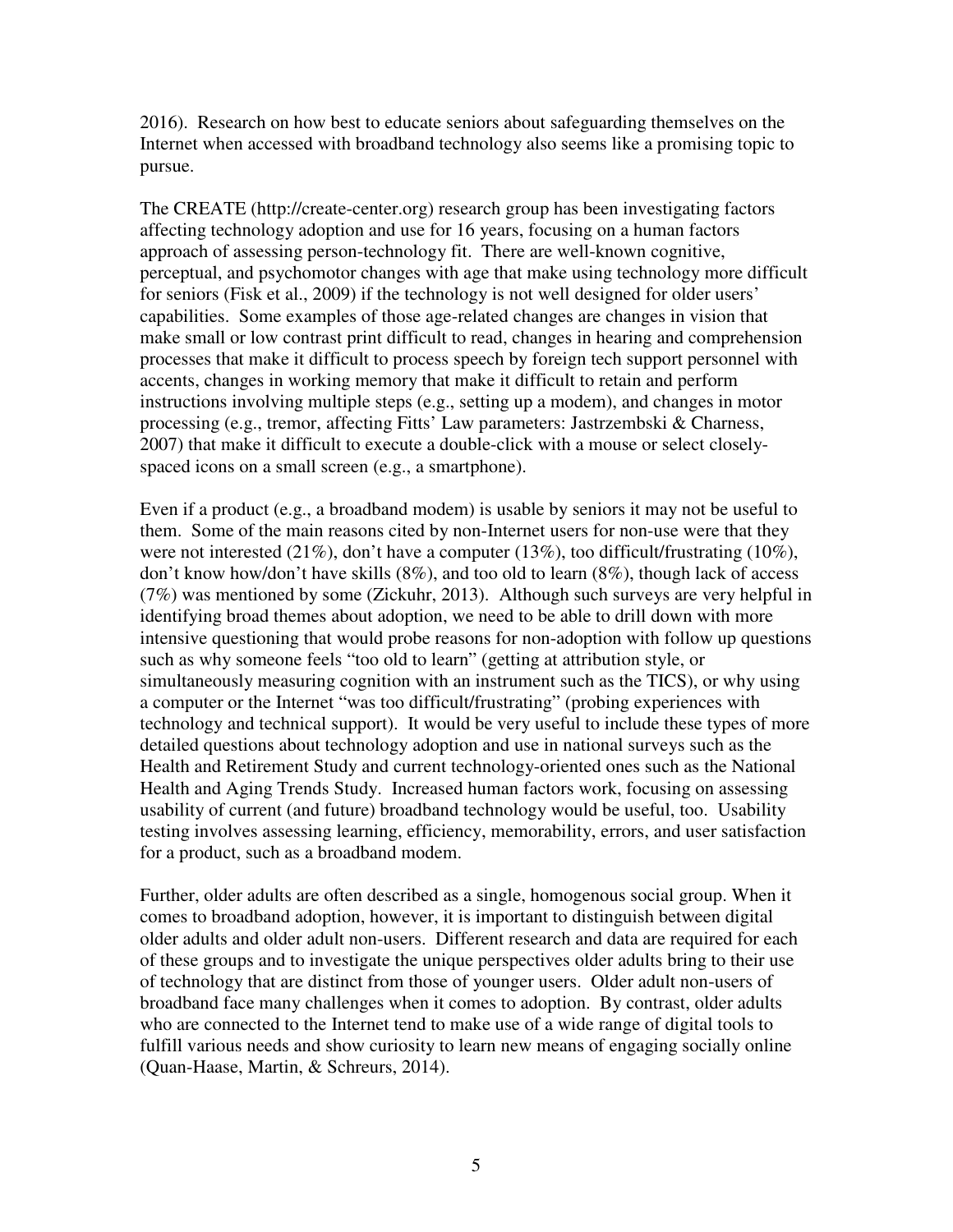Data for this population is also needed on their skill level. Much research has focused on measuring digital skills (Hargittai & Walejko, 2008; Hargittai & Shaw, 2015), but few methods have been developed taking into account the unique cognitive and socioemotional state of older adults. Older adults' skill level is not generic; rather it needs to be understood in relation to their life stage. For example, older adults may be less interested in consuming popular culture, but may be eager to find information about the weather, their local library, and local news. Research is much needed in supporting older adults' activities when online. Quan-Haase, Martin, and Schreurs (2016) found that digital older adults were using online sources of information extensively, but had difficulties evaluating their credibility. Data is needed on how digital older adults evaluate online resources and what kinds of training could further support their use of varied digital resources.

In addition, data is needed to gain a greater understanding of the social impact of broadband utilization on older adults' emotional and physical well-being. Digital older adults are able to mobilize social support through digital networks and thereby reduce loneliness and social isolation. Data is needed to shed light on the mechanisms by which digital support mobilization can function as a buffer for older adults. In Quan-Haase, Martin, and Schreurs (2016) asking for help around technology use was already perceived by older adults as a means of support mobilization. Many older adults connect with their children, and in particular with their grandchildren, through discussions of broadband adoption. Thus, broadband adoption and associated challenges help maintain intergenerational ties.

Finally, cost can be a significant barrier to technology adoption by seniors, as seen in surveys that show large gradients by income (and education) levels, such that seniors who are very well off resemble much younger cohorts in technology adoption rates. For instance, people with over \$100K in income show 90% adoption of broadband compared to 41% adoption for those with  $\lt$  \$20k in income (Horrigan & Duggan, 2015). Finding ways to spur competition among broadband providers should benefit everyone, and lower income seniors in particular. Research on regulatory and policy influences on broadband competition could be helpful.

#### **Disability**

Recently, Pew Research released the first of a series of reports that examines the World Wide Web at its 25 year anniversary. This report examined "why people were drawn to [the web]" and its role in their lives (Pew, 2014). While the report documents the pervasiveness of the web, it also, by what it does not measure, documents the challenge to achieve a general attitudinal shift towards web equality for those with disabilities. This important research into web usage does not consider why individuals do not use the web or the quality of the experience from the perspective of usability or accessibility. Respondents in the survey are characterized by demographics such as race and gender, but not by access needs, assistive technology use, or disability. In this research,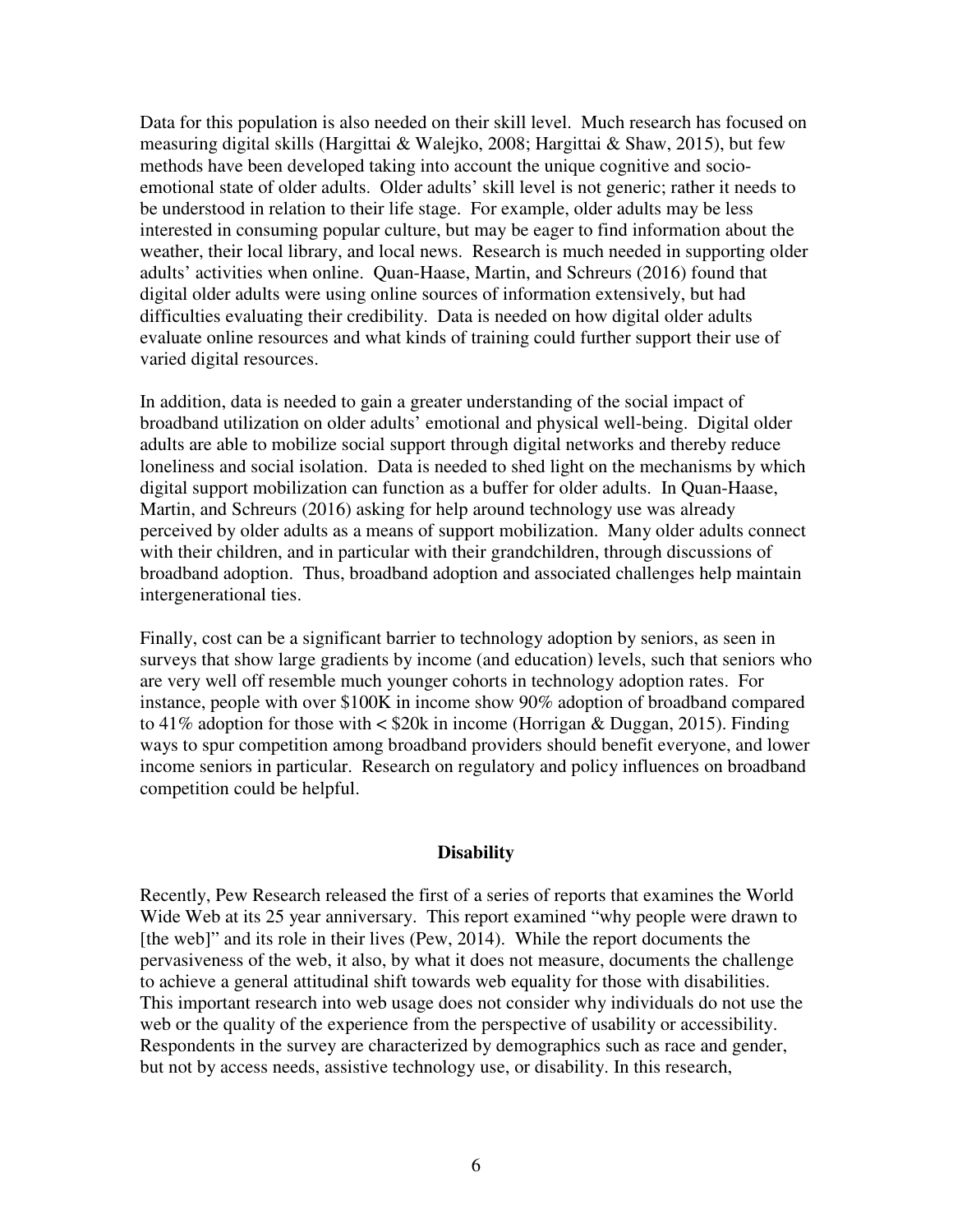individuals who cannot effectively use the web as well as web users with disabilities (who may have different access needs) are invisible (Blanck, 2014).

Greater analysis of Current Population Survey (CPS) Internet Supplement data as well as the addition of new questions could help enlighten the nature of the disability digital divide. Rather than attempting to understand disability as one homogeneous category as has been the case to date in NTIA analyses, it is necessary to consider the various types of disability (e.g., hearing, vision, dexterity, mobility, cognitive and psychosocial, etc.) and how those interact with broadband adoption and use. The CPS already collects data on type of disability so that can be easily cross tabulated with Internet Supplement data to gain insights. In addition, given that many Americans with disabilities may need assistive technology in order to access and use broadband, new questions should be added to investigate the potential interrelationship of these variables. Specifically, respondents with disabilities should be asked if they need assistive technology in order to access and use broadband; and if so, whether or not they have that assistive technology; and if not, why not.

In terms of technology research proposals, those that prioritize user testing and universal design ought to be prioritized. All technology research proposals ought to adhere to best practices in accessibility for people with disabilities, including Section 508 of the Rehabilitation Act of 1973 and the World Wide Web Consortium's *Web Content Accessibility Guidelines 2.0* (Access Board, 2015; Caldwell, Cooper, Reid, & Vanderheiden, 2008).

User testing (also referred to as usability testing) is a crucial element in fostering the development of technologies that realize their stated benefits. Successful user testing is an indication of the potential for widespread adoption of a new or improved technology. User testing is most efficacious when it involves a wide diversity of users, with different levels of expertise and experience. This ought to include a diversity of ages, socioeconomic classes, and dis/abilities. Methodologies for such user testing might include experimental methods such as eye-tracking or keyboard tracking as well as qualitative methodologies such as think-aloud protocols, interviews, and surveys. Qualitative methods are of particular importance to understanding not only what users do with new technologies but why they do so, thus providing a window into users' expectations and desires for new technologies.

Universal design is "an ideology of inclusion and flexibility with a range of applications in education, technology, and other milieus" (Hamraie, 2012), and is particularly associated with maximizing access for all people (regardless of age, sex, ability, etc.) by designing from the perspective of non-normative bodies. Originating in architecture (Mace, Hardie, & Place, 1990), universal design has been taken up in broadband-related fields (Chisholm & May, 2008; Lazar, 2007). Research proposals that prioritize universal design and associated methodologies and techniques are likely to produce more widely usable technologies, fostering adoption of new broadband technologies across a range of industries and audiences.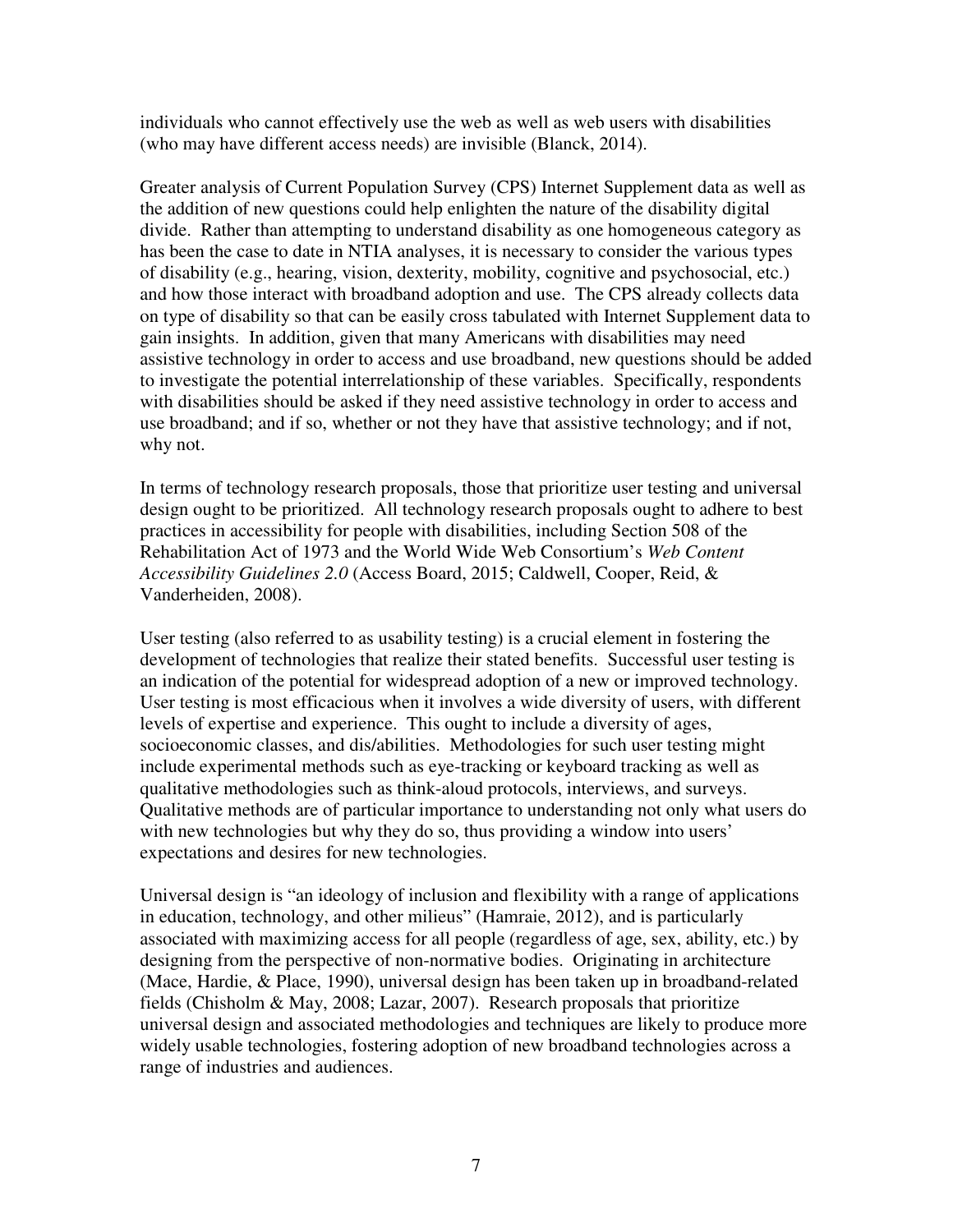For those with cognitive and psychosocial disabilities, advances in web content need to be equality validated by evidence-based practices that are part of a unified framework for user-centered participation in society (Blanck, 2014). Equality is furthered when individualized capabilities are built into the service from the start and augmented by autopersonalization tools in the cloud. For example, Diana Ruth-Janneck (2011) has attempted to isolate particular design characteristics that advance web content equality for persons with cognitive disabilities. Her objective was to pinpoint barriers as a function of disability, but importantly, to identify the means to address such obstructions. Although some barriers were found to be disability-specific, common barriers were found in regard to general ease of use; for instance, in terms of the lack of operability with user agents across platforms and components, in navigational structure and page orientation, in the use of pre-set forms and security controls, and in the general perceptibility of content and multimedia.

Further, on an even more fundamental level, research and development in web software markup languages and engineering is crucial (Barney, 2011). HTML5 is the newest version of the open architecture web programming language. The markup language has undergone study and testing by the W3C, and its features are considered stable enough to become a primary language in the next generation semantic web. HTML5 is a comprehensive language for web content and provides interoperability across devices, and with multimedia, entertainment, and gaming applications. As a complement to HTML5, CSS3 is a style and layout next generation markup language for content presentation in navigation functions, font, coloring and layout, across media types and groups such as visual, text, and audio style sheets. CSS3 enables these presentational styles to be separated from underlying substantive information, providing users flexibility and choice in the ways content is presented with user agents. Study of how HTML5 and CSS3 together enhance web content equality for particular users with and without disabilities is needed as opportunities for diverse presentations of online knowledge emerge (Blanck, 2014).

With these advances in code engineering, examination is needed on how developers integrate capabilities for captions and subtitles that make multimedia programming accessible and usable for individuals with hearing disabilities, and comprehensible for those with cognitive and print disabilities (Blanck, 2014). However, caption comprehension is intimately linked to individual reading skill level and studies show that captions and sign language video clips together improve online comprehension and learning for deaf individuals more than either alone (Yoon & Kim, 2011).

Moreover, it is important to encourage research on the wealth of practical information available to spur research and development, given that the Twenty-First Century Communications and Video Accessibility Act (CVAA) requires Advanced Communications Services (ACS) manufacturers and service providers to maintain records on their consultations with their customers with disabilities, and descriptions of accessibility, usability, and interoperability features as used by individuals with disabilities (Blanck, 2014). Analyses within and across market sectors will identify trends and best practices, and they will enable an evidence-based assessment of real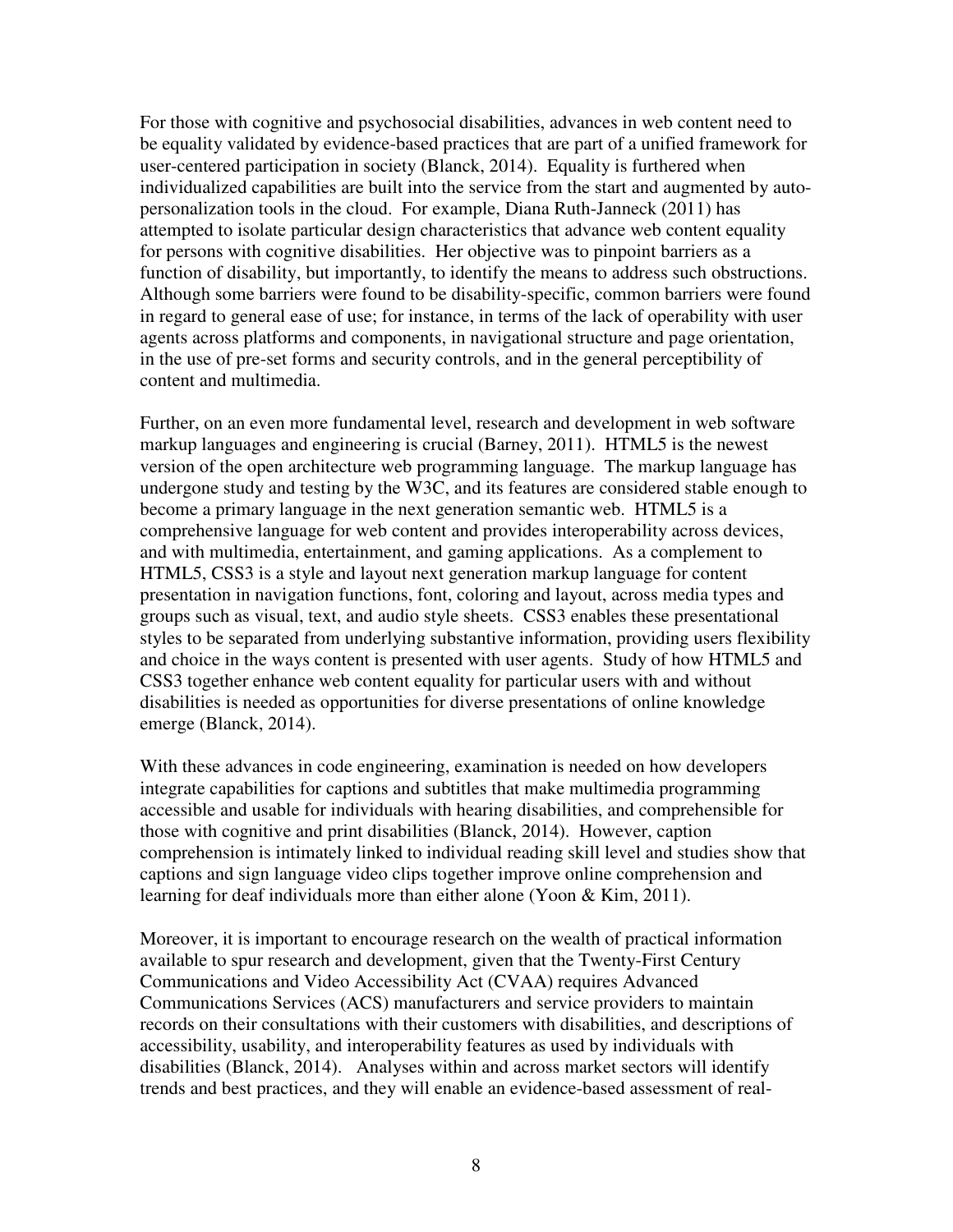world outcomes. Hopefully, these advances in research and practice will stimulate collaboration across the globe in furtherance of web equality among users and their advocates, online service providers, and researchers and practitioners from multiple disciplines.

# **Poverty and Digital Ecology**

In order to fully comprehend and grapple with the digital divide, especially for those living in poverty, we must develop an understanding of the local, physical environments in which people experience digital inequality and related challenges. Most research on technology does not seriously consider local factors anymore, in part because of the potential for mobile tech in particular to transcend physical geography (or so the argument goes). As a result, we do not have rigorous investigations into how local resources -- infrastructure, social resources/support, institutions like libraries, schools, public wifi, etc. -- impact the strategies that residents devise to address being unconnected or under-connected. It is imperative to develop robust community-level assessments to contextualize individuals' and families' experiences in order to adequately assess where the best points of intervention may be to address digital equity concerns.

Three ecological tenets should guide these types of research projects (Katz, 2016). The first emphasizes accounting for local community features that constrain or enable individual behavior. The second stresses human agency; individuals and families make choices, as opposed to being solely at the mercy of structural factors. Third, ecological approaches involve data collection across levels of analysis to identify variations that explain differences in social outcomes. For example, a research project might be interested in variation at the:

- Micro-level, between children, and within their families:
- Meso-level of the local community, including institutions and organizations relevant to digital equity efforts; and
- Macro-level, which includes national, state, and district policies that impact local experiences of digital inequality.

Research questions in this type of study might include:

- Which local-level factors enable children's and families' efforts toward meaningful digital connectivity, and which constrain them?
- What forms of connected learning are children currently realizing, and what can be done to increase and deepen those opportunities?

While research has documented how digital inequality adversely impacts children's developmental trajectories, what remains to be uncovered are data-driven efforts to address digital inequality that are responsive and locally relevant to the children and families who face these challenges (Katz, 2016). Indeed, for many children living in poverty, access to the Internet remains a very serious challenge. A 2013 study, for example, showed that only 46% of families in low-income neighborhoods had broadband access compared to 86% in higher income neighborhoods (Rideout, 2013). Similar gaps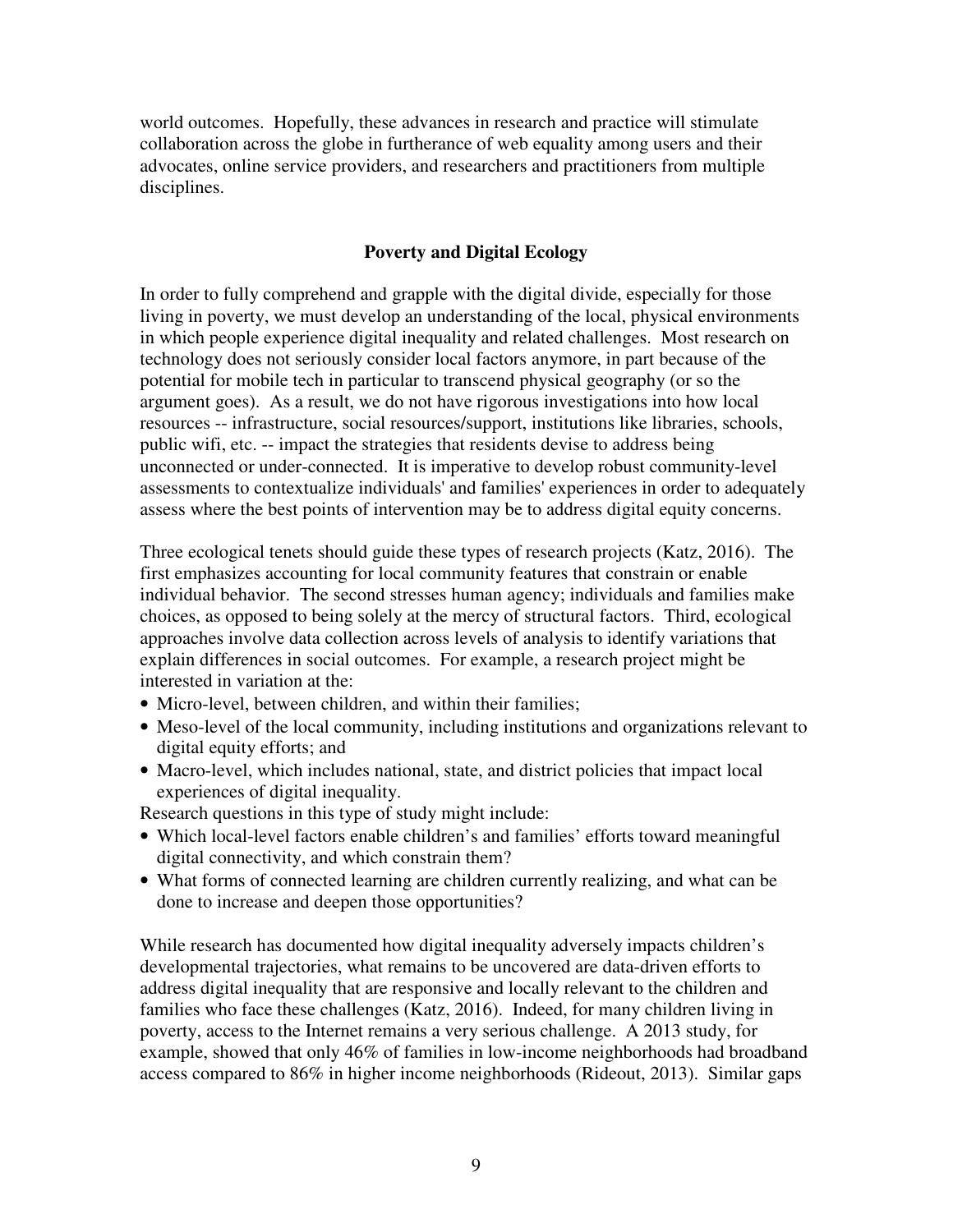were reported in the number of mobile devices;  $61\%$  of low-income families were said to own mobile devices compared to 91% of higher-income families.

For many children, the safety net in their ecology is the local public library. In 71% of all U.S. communities, the nation's public libraries are the only source of public Internet access. This safety net, however, is stretched to the breaking point. The American Library Association (2012) reports that 87% of urban public libraries do not have enough public Internet computers to meet patron demand. Funding issues limit library hours and programs in many communities. Without the help of public libraries, however, children in low-income neighborhoods will face even greater odds in competing with their wealthier peers.

The nation's public libraries provide an enormous service to all children, but particularly to children living in poverty. But, research is needed to understand: How well are our nation's libraries handling the massive task of providing broadband access for many of our nation's neediest children? What types of resources and support do they need? What types of services and programming are working well? What needs to improve?

Another important ecological aspect is increased access to smartphones across socioeconomic groups, which means that technology is becoming increasingly prevalent in interactions between parents and children. Although access to the Internet via smartphone may be closing the digital divide, another gap may be growing for children living in poverty whose families may be using digital devices less effectively. For example, a recent survey showed that 57% of low-income families who owned a mobile device said they had downloaded educational games or activities compared to 80% of higher-income families (Rideout, 2013). In addition, low-income families are less likely to own a tablet, e-reader, or computer, technologies that would improve the chances for children living in poverty to use digital technology for their advantage (Vaala, 2013).

These differences in use lead to additional research questions that have great implications for many of our neediest children: How wide is the gap between families who use digital media and their supporting devices effectively and educationally and families who do not? What effect might it have on preparing our children for success, both in school and later in life?

Finally, research in Philadelphia libraries (Neuman & Celano, 2012) indicated that many parents believe new technologies have a self-teaching aspect, making their role as their child's first teacher less important when their children are using digital devices. As well, some parents are intimidated by new technologies.

To address this issue, the Association for Library Service to Children (ALSC) has called on librarians to take on the role of "media mentors." In this role, librarians guide families to use information technology in more efficient ways. No longer are librarians focused solely on one medium (the book); today's librarian promotes various experiences – both traditional and digital -- which translate into productive and positive digital literacy skills (Haines & Campbell, 2016).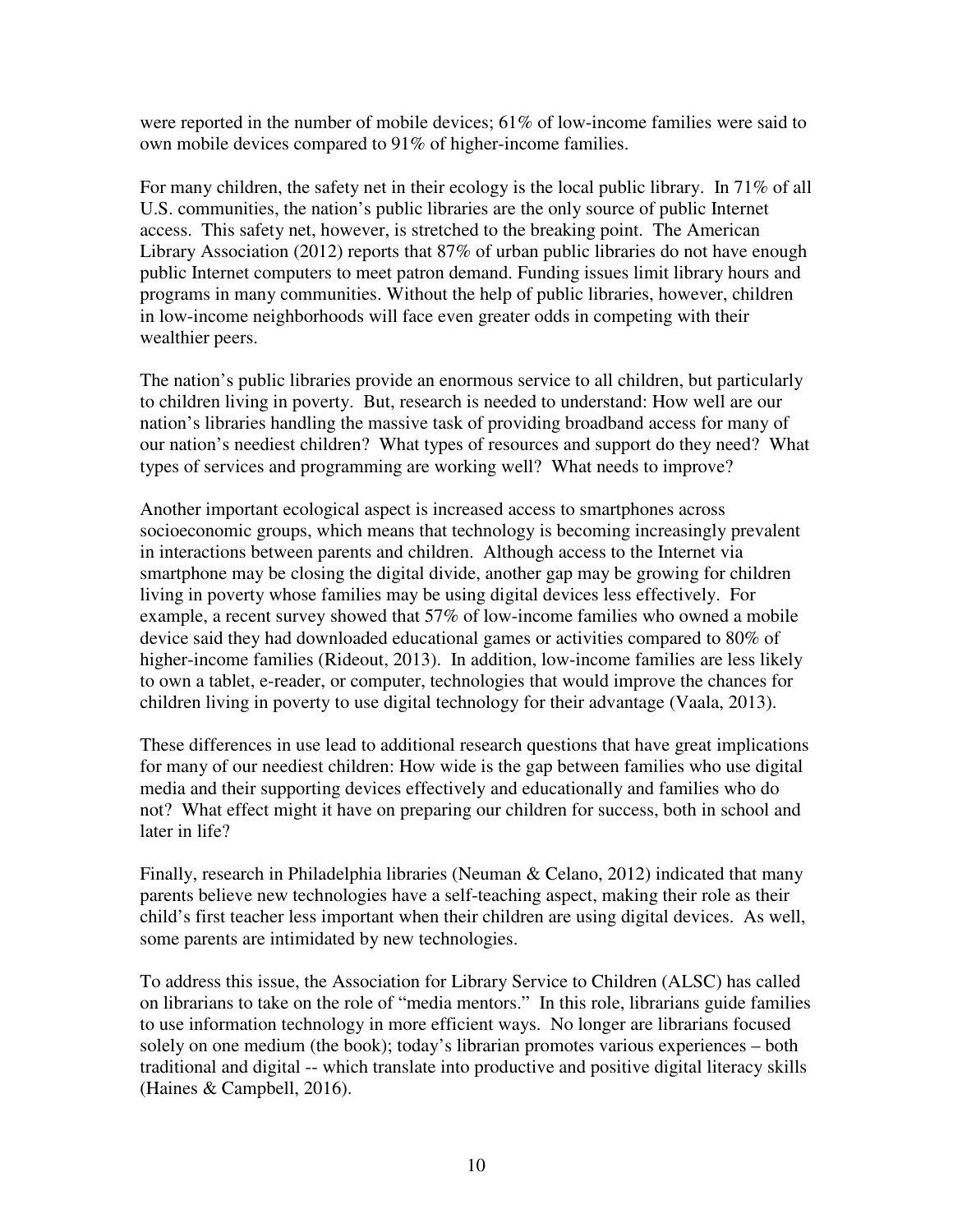Acting as media mentors is especially crucial in low-income neighborhood ecologies, where children not only lack access to information sources, both print and digital, but also lack capable adults to assist them in becoming proficient users of technology. In the Philadelphia study of libraries, children in a low-income area started using computers at a later age (around 7) than did their peers in wealthier areas who started at around 3. Children in the high poverty area also spent more time using the Internet for entertainment purposes as opposed to information-gathering.

The role of librarians serving as "media mentors" is intriguing. Public librarians operate in nearly every community in the country; what's more, their services are free. But, research needs to investigate: How feasible is this? Can having librarians function as "media mentors" help close gaps in the ways children in poverty use digital technology? What does a "media mentor" do? Are librarians in a position to take on this role? What is needed for this initiative to be successful?

#### **Anchor Institutions**

Schools and libraries were identified as anchor institutions in the 2009 National Broadband Plan. Much information is gathered about the services they offer to individuals in their communities, the people they reach, and the infrastructure improvements still needed. These anchor institutions are instrumental in not only ensuring broadband access for people in their communities -- especially those without access at home or work -- but also training residents to use the Internet, providing access to expensive digital content and tools, and customizing services for specific marginalized populations such as non-English speakers, low-income families, persons with disabilities, and the elderly.

What is still needed, however, are measures and indicators that improve our

understanding of their role as community anchor institutions. How do these institutions help communities -- not just individuals -- face challenges, make policy choices, and play meaningful roles not only in support of individual opportunity but also to enhance placebased community development and revitalization. What role are they playing and might they play to:

- Facilitate public-private partnerships,
- Help communities realize economic and social benefits,
- Make communities more attractive for investment and serving as growth attractors and economic engines,
- Leverage investment to achieve broadband policy goals,
- Extend connectivity and serve as public network hubs,
- Offer non-discriminatory access to information opportunities,
- Build partnerships with a broad range of community organizations

Anchor institutions assumed their role through the e-rate program, initially designed to provide telecommunications discounts. They have assumed far more of a role than connectivity, primarily through initiatives unfunded by the federal government.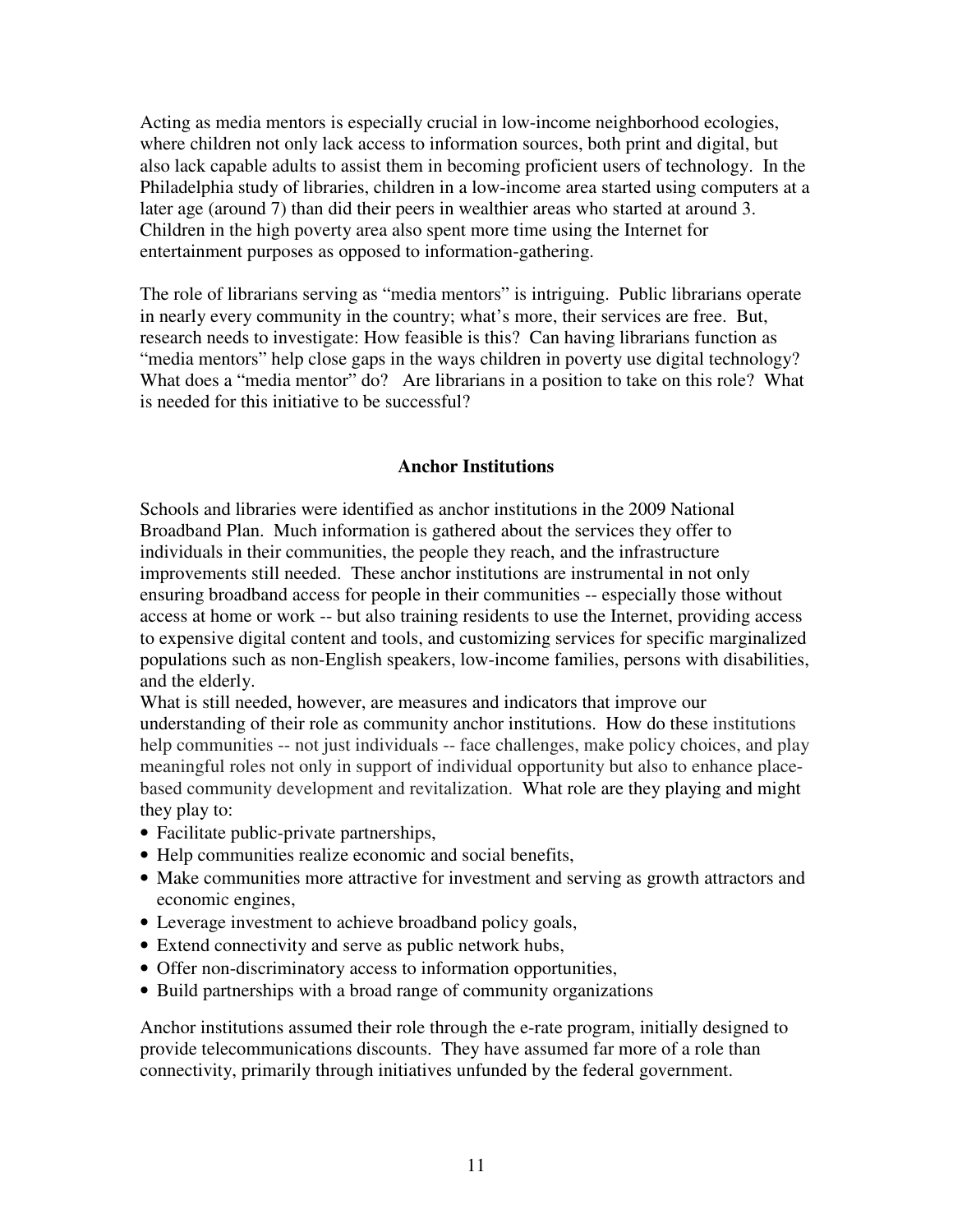Communities often want them to:

- Leverage resources
- Communicate transparently
- Ensure a community presence in decision-making
- Serve as a central community partnership office
- Assist with job training and job creation relative to broadband deployment

Community expectations for anchor institutions are often much higher that they can deliver. Among the shortcomings experienced are:

- Inconsistency of effort
- Institutional fragmentation
- Failure to foster community ownership of projects or data
- Lack of strategic focus

In order to optimize the potential role of anchor institutions in community-based broadband diffusion, the federal government can help by developing new indicators to measure their contribution. Leadership is needed to

- Join the international discourse about community indicators
- Measure the impact of broadband on community economic growth, productivity, and job creation
- Determine qualitative and quantitative impact
- Assess benefits that accrue over time
- Compare which actions by anchor institutions benefit the community and its residents most
- Determine how collaborative action with partners can improve community impact

"Isolating community impact is not possible if the 'unit of analysis' is the anchor institution itself." (Dubb, McKinley and Howard, 2013) As anchor institutions, schools and libraries help bridge the digital divide for all across the country. Federal programs have helped move them forward as anchor institutions and they are now critical nodes in the networked community. Researchers/policymakers need to measure not just how schools and libraries change lives, but also how they transform communities. Their next challenge is to develop indicators to measure how broadband anchor institutions impact communities. Broadband connectivity is useful not just for its own sake, but to strengthen human bonds and services, economic opportunity, disaster preparedness, quality of life, and ability to create and maintain jobs -- in other words, to enhance and improve the lives of people in the communities they serve.

# **Illiteracy, Low Socioeconomic Status, Rural and Remote Areas, and Building a Pathway from Cell Phones to Computers**

Literacy, including the capacity to read text and use information technology at levels required for functioning well in society, is a major societal problem. Data from the past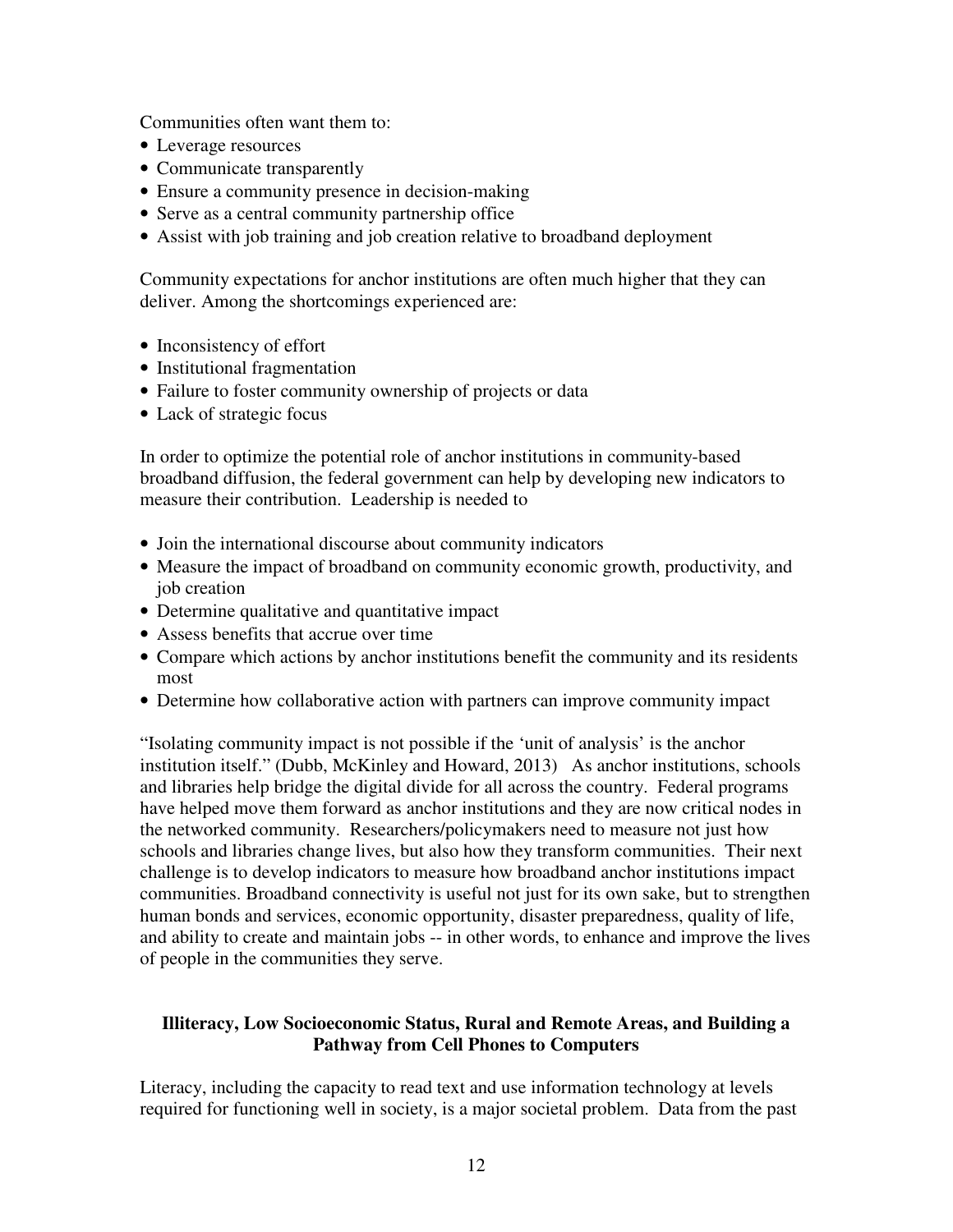few years estimates that 14% of the adult population, or 1 in 7 Americans, are considered functionally illiterate. In Appalachia, for example, the second poorest region of the United States, illiteracy among the local non-university population ranges between 21% and 36%. People with low reading literacy typically also have low computer literacy skills. In a world in which broadband is critical to the accessibility of information and communication for all Americans and where many employers of low-skill workers, such as Walmart, require an on-line application, lack of reading and information technology competence is truly a handicap.

An opening to address this problem exists: a growing number of people with low reading and computing literacy already possess and use powerful computing devices in the form of mobile (i.e., cell) phones. We know from anecdotal evidence from practitioners as well as from research (e.g., Napoli & Obar, 2013) that mobile phones have many limitations and shortcomings relative to personal computers and so cannot serve as functionally equivalent substitutes for PCs. However, exploratory research by Kavanaugh, Puckett and Tatar (2013) as well as in-depth interviews and observation of training courses for the Austin, Texas public housing authority (Austin Free-Net Tech Starters -- http://austinfree.net/classes/tech-starters/) and participant observation and interviewing at two other Austin non-profit programs aimed at recent immigrants (TechComunidad at the River City Youth Foundation) carried out by University of Texas at Austin researchers suggests that the use of mobile phones by low computer literacy populations can help them learn computing concepts and encourage them to access information through other computational devices, such as kiosks and desktop computers that might be available in public libraries and local community action centers that focus on the needs and interests of lower socio-economic groups. That is, computing metaphors and skills learned on mobile phones can be transferred to other computing settings.

Thus, research is needed to explore this phenomenon to understand how we can help mobile-only users bridge to computers and how we can integrate mobiles in school and computer/Internet training. Crucial research and data are needed in the areas of:

- 1) study of mental models and social-emotional conditions of low-literacy cell phone users, including how cell phones fit into the lives and predispositions of low-literacy adults and how work with them interacts with the mental models, self-efficacy and progress of low-literacy learners with and without cell phones,
- 2) a focus on the use of cell phones by low SES groups as a way to explore computational ideas,
- 3) study of ways to utilize the cell phone in computer literacy tasks in the context of tutoring low literacy adults for reading and job training,
- 4) development of a tailored, simplified pathway from cell phone skills towards competency with the more complex environments of desktop and laptop computation over broadband networks.

Findings will affect interface design and computer learning strategies and materials for low computer literacy and low reading literacy groups. The design of scaffolding for the transition to computers and desktops addresses the on-going problem of life in a world of many devices.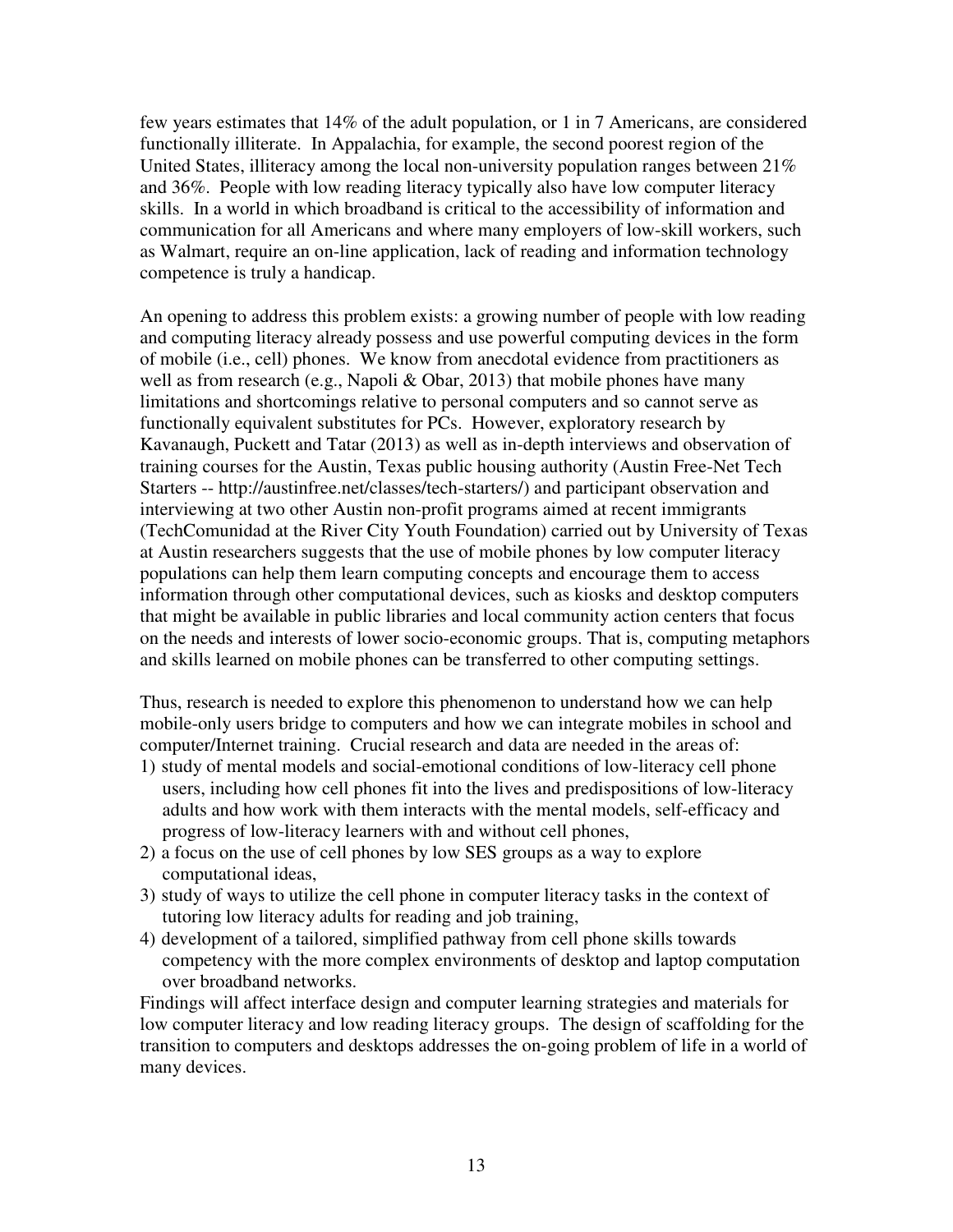One reason that current approaches have not been more successful with these populations is that they are so insensitive to cultural variation that they cause significant portions of the population to avoid learning basic functions that would allow them to engage in information acquisition. Based on axiomatic cultural anthropological theory, we see that these avoidances are rooted in culturally pervasive meaning relationships, such as what it means to be a man, how and what constitutes valued knowledge, and how morality can be maintained within families. Specific instances of mobile phone or computer usages entail meaning systems broader than the immediate context so that current teaching approaches and methods of human-computer design must take the broader implications of cultural meaning into account in their efforts to ameliorate or transform these avoidance or low usage practices.

For example, members of the indigenous Appalachian population, specifically the South Central Appalachians, are thought to belong to an identifiable culture that entails specific barriers to information technology learning. Working-age people in these rural settings tend to be unemployed or under-employed. They lack the computational skills required, for instance, to apply for a job at Walmart. The elderly may lack the skills to engage with online government and healthcare provision as well as with online sales and other facilities that might ease their lives. A significant portion of all populations may be functionally illiterate, but will still have access to and basic knowledge of simple cell phone technology.

Addressing research questions for these types of populations requires understanding how cultural meaning systems towards computer technologies can be used as a resource in designing effective artifacts and curricula in teaching low income/low literacy populations from variant cultural backgrounds. The goals of such teaching must not only include enhanced quality of life and civic participation, but also maintain key cultural systems and values that are critically important to them. Consequently, some of the central research questions raised by this are:

- How do cultural meaning systems matter in the design of information technology curriculum and interfaces for low-computer literate learners?
- How can mobile phone use and associated materials be used in culturally-sensitive ways to assist large segments of the low literacy populations in rural and economic periphery areas to participate more fully as empowered citizens in national and transnational political economies and societies?

#### **Researching Marginalized Populations and Impacts**

Critical data and research needs in the areas of broadband technology, innovation, and deployment are related to access for marginalized populations. There remain broadband access deserts, often in the same locations that are also considered food deserts (i.e., few to no nearby places to access fresh fruit and vegetables). Low income housing and schools in lower SES locations do not have the infrastructure to support broadband technology. The same is true in rural and remote areas of the U.S. Data are necessary to determine a plan of action to update infrastructure and inform citizens of broadband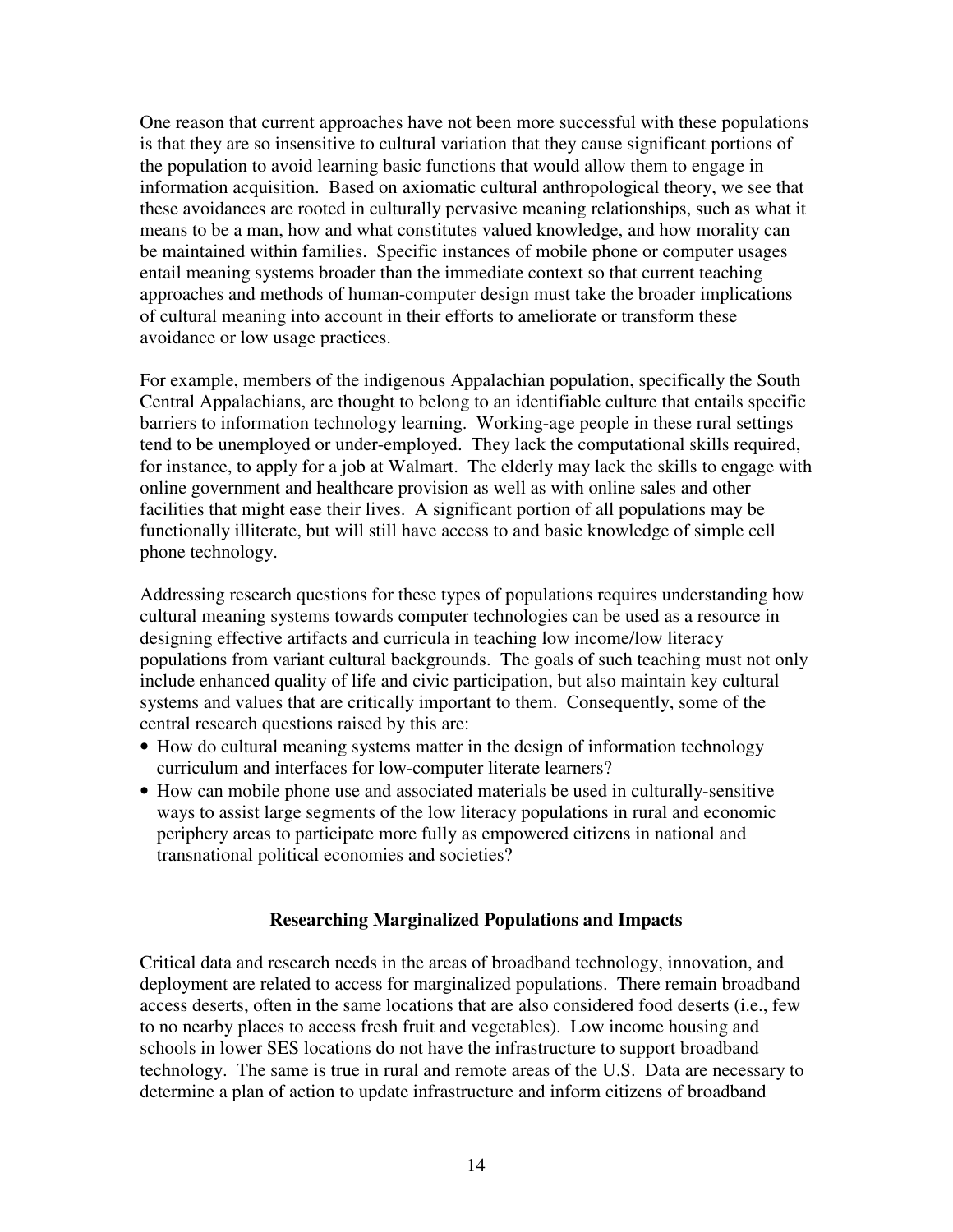availability. This research should be planned and conducted in close collaboration with local governmental and non-governmental/non-profit organizations that serve underrepresented populations.

Commonly-used demographic terms across the research community should include race/ethnicity as identified by the participant (not necessarily the check box on a census form); age range operationalized by elementary and secondary school age, young adult, adult, and senior as young-old (age 65-74), middle-old (age 75-84) and old-old (age 85+); income levels based on national poverty rate and standard income designations; and education. A fruitful area to include is homeownership; researchers may find differences among people who rent versus buy and apartment versus single family house.

Further, research on access and adoption of broadband technology across unserved and underserved segments must explore cultural factors in technology use to explain the heretofore unexplainable (Kretchmer, 2017). For example, by utilizing regression analysis, we know that differences in demographic, socio-economic, and geographic characteristics explain only a small portion of the gaps in adoption between White as opposed to Black and Hispanic households (ESA & NTIA, 2011). After controlling for socio-economic and geographic differences, the adoption gap between Asians and Whites disappears. In contrast, 69% of the broadband adoption gap between White and Black households and 73% of the gap between White and Hispanic households persists even after accounting for socio-economic and geographic factors. And, while, overall, computer owners displayed much less disparate broadband adoption rates across race and ethnicity, controlling for demographic and geographic characteristics again erases the Asian and White difference, but both the White-Black and White-Hispanic gaps are still 75% unexplained. Further, NTIA recently used their 2013 dataset to model individuallevel Internet use to try to explain at least part of the remaining adoption gap among Hispanics (Morris, 2015). They found that adding indicators of language barriers and non-citizenship, both negative indicators of Internet use, to the model reduced but did not eliminate the estimated gap attributed to being Hispanic. Adding these two factors that are part of Hispanics' social context was an astute hypothesis, but again, this model does not eliminate the gap entirely; approximately 60% of the gap continues to be unexplained.

Also by utilizing regression analysis, just like with race and ethnicity, we learn that differences in socio-economic and demographic characteristics explain only a small portion of the gaps in adoption between urban as opposed to rural households (ESA  $\&$ NTIA, 2011). After controlling for demographic and socio-economic differences, 39% of the broadband adoption gap between urban and rural households persists. Plus, while, overall, computer users displayed less disparate broadband adoption rates across urban and rural residency, controlling for demographic and socio-economic factors again still leaves the urban-rural gap 63% unexplained. Likewise, after controlling for demographic, socio-economic and geographic differences, 21% of the broadband adoption gap between householders with no disability and householders with a disability persists (ESA & NTIA, 2011). And, while, overall, computer users displayed much less disparate broadband adoption rates across disability status, controlling for demographic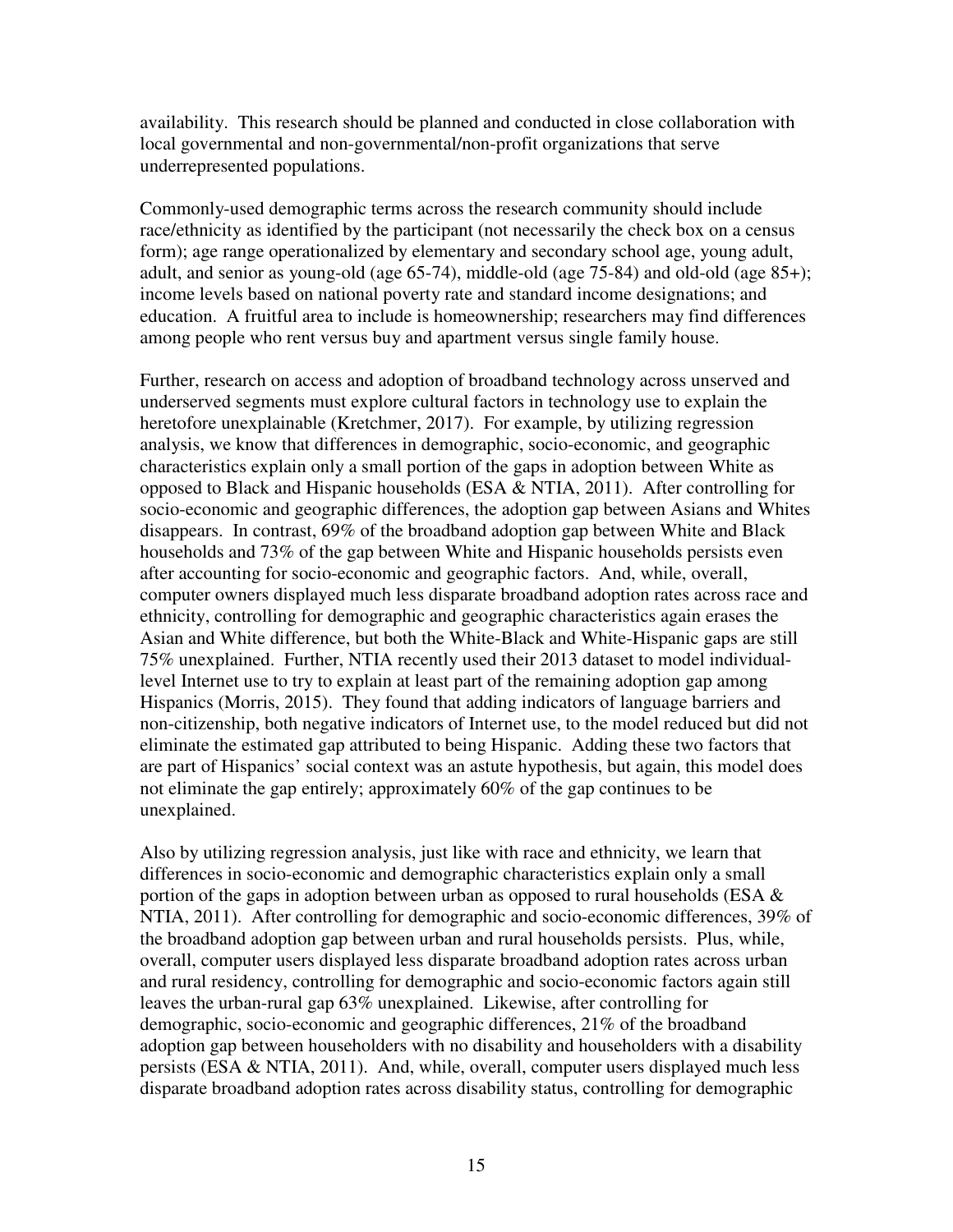and socio-economic factors and geography again still leaves the disability divide 30% unexplained.

Thus, race and ethnicity, rural residency, and disability status are independently associated with technology usage patterns. And, these issues are ongoing and continually problematic for developing a clear understanding of digital divides and the best ways to address them. While ESA and NTIA have not published an updated version of the exact regression model described above using more recent datasets, they have internally periodically run the same basic model used in their 2011 report on newer datasets to see whether the results are similar, and they consistently are. But, *why?* What *explains* these divides and enduring gaps that are so impervious to current policy and practice initiatives and the ever-growing mainstream cultural assumption that computers and the Internet are essential for life in the digital age? And, based on the answers to those questions, what improvements must be made in policy and practice that seeks to foster digital inclusion in order to accurately combat digital inequality in the U.S.? (Kretchmer, 2017)

Cultural factors are important to understanding why users do or do not access and adopt new technologies. These factors include (il)literacy, socioeconomic conditions, community norms, identity categories, use conditions (public vs. private), and many others (DiMaggio, Hargittai, Celeste, & Shafer, 2004; van Dijk, 2005; Warschauer, 2003). Beyond quantitative and demographic studies of such factors, research that documents the deeper cultural dimensions of technology access and adoption includes survey, interview, focus group, discursive, and ethnographic approaches. Existing research in this vein has focused on underserved segments including racial minorities, urban and rural residents, persons with disabilities, and immigrant populations and on understanding such aspects as motivations, attitudes, interpretations, the meanings attributed to various devices and the Internet, and the unique digital literacy and web content needs within the social context of each culture (e.g., boyd, 2008; Kretchmer & Carveth, 2001; Graham & Choi, 2016; Leonardi, 2003; Brock, 2009; Ellcessor, 2016; Gilbert, Karahalios, & Sandvig, 2008; Gray, 2009; Larson, 2007; Tripp, 2011; Kretchmer, 2017).

The notion of culturally appropriate interventions has existed for a long time in Educational Psychology and Human-Computer Interaction. However, ethnographic work is deeper than "quick ethnographies" and what is required is a significantly more systematic response that cross-cuts settings. Useful corollary data collection activities also include, for example, stakeholder analysis, iterative refinement and design tension analysis advocated in value-sensitive design (Friedman, Kahn, and Borning, 2006), design-based research (Brown and Campione, 1996; Sandoval and Bell, 2004), and design framework analysis (Tatar, 2007).

Ethnographic research should include a special focus on current use of the technology being studied and the cultural meanings given such uses (e.g,, "being bossed" when a wife phones or texts a husband's mobile phone to do a task or a worker receives directions from a supervisor about a job). Data should focus on not only what is communicated, but also on meta-communicative data, such as how users talk about the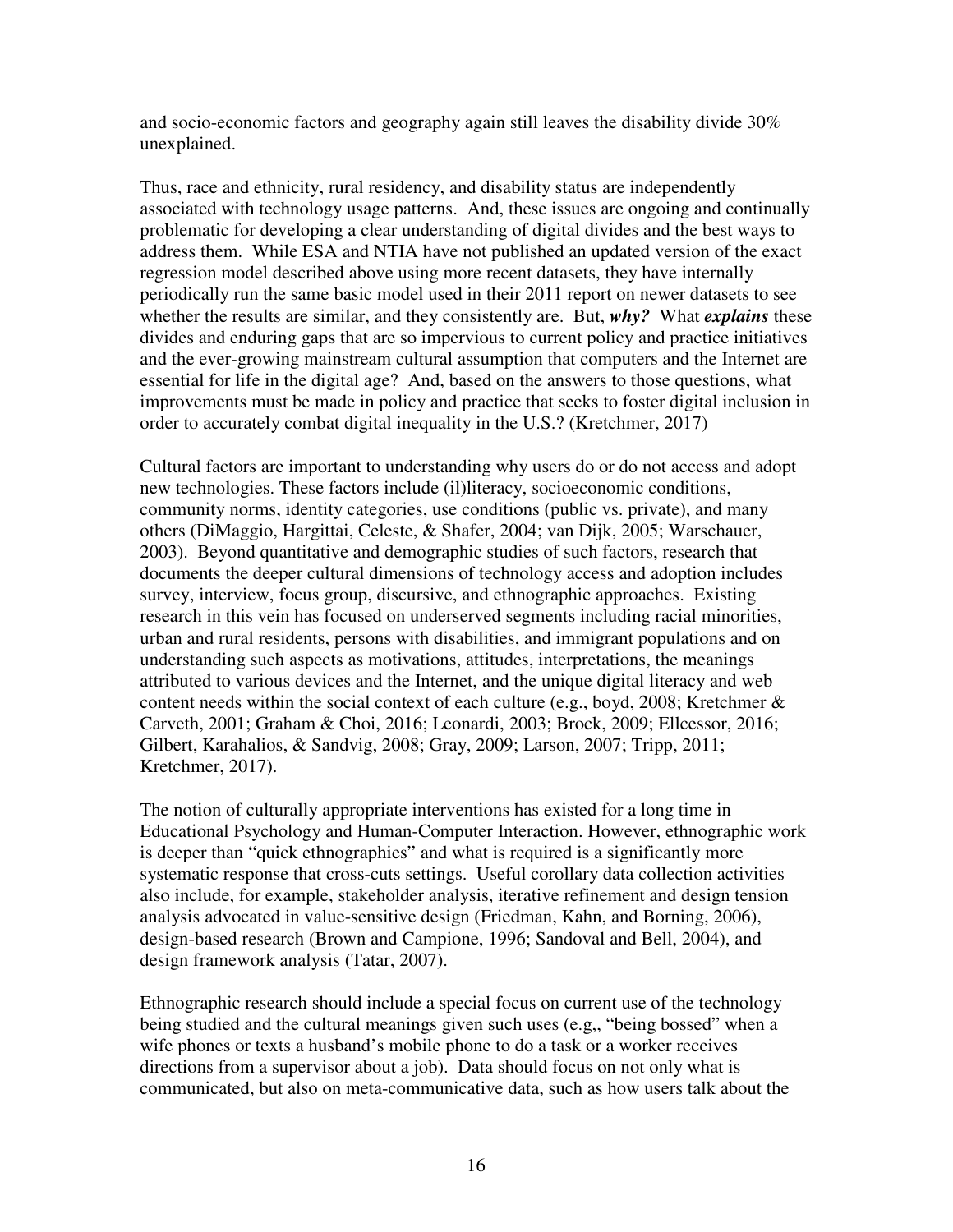technologies and their functions. These investigations will result in a heuristic typology of technology uses by interpretive frames, or ways of classifying or analyzing technology uses. These data and the resulting typology should then lead to a theoretical model for developing curricula for instructional materials and settings.

In addition to fostering greater understanding of (non-)use, in order to understand the social and economic impact of (non-)broadband access and adoption for marginalized populations it is critical to have research that fully assesses what services, both government and corporate, are available only through broadband or only partially through broadband (or the Internet overall). Once this is determined, the impact of an absence of broadband access can be effectively identified. This assessment is particularly important for federal, state, and local government programs that target assistance to the least broadband-connected marginalized populations yet are increasingly becoming digital by default. Thus, a review of current programs as well as assessment prior to the implementation of any further migration of services online must be undertaken. Beyond other research that may be generated through government agencies or NSF, to further explore the impact of this issue, a question should be added to the CPS Internet Supplement asking respondents if within the preceding 12 months they were unable to access online content, application materials, or resources for federal, state, or local government agencies and/or potential employers. It should be understood that not only will research in this area help to determine the degree of disadvantage imposed on marginalized populations by those services available only or partially online, but also that this assessment will aid government agencies to accurately calculate the costeffectiveness of allocating resources to bring services online when only a fraction of those they serve can access that online content.

Similarly, to determine the actual return on investment in broadband in all areas of American society, public and private, research is also needed to assess exactly how much value is being added in core areas such as medical services, emergency preparedness, and educational experiences; there is often an unchallenged presumption that there is endless value added relative to cost, but is that really the case when measured objectively and comprehensively through research? And, how much value in broadband investment is lost because significant segments of the population do not have broadband access and/or skills? What are the economic and social costs of digital exclusion (e.g., the costs of the "homework gap" and poor children attempting to handle their education needs with a smartphone from elementary school through college in terms of educational attainment, employability in the workforce, and psychological and social impacts; the costs of electronic health records and medical systems in terms of the exacerbation of health disparities in the population and disparate healthcare norms and experiences between medical institutions with varying degrees of technology implementation and expectation; the costs to small businesses in terms of lost business development opportunities, inability to be competitive, and difficulties in such areas as ordering, supply, and repair; the costs of providing unemployment compensation, SNAP, Medicaid, and other social services because the unemployed lack the digital skills necessary to find jobs and carry out the duties of workers in a digital economy; etc.)?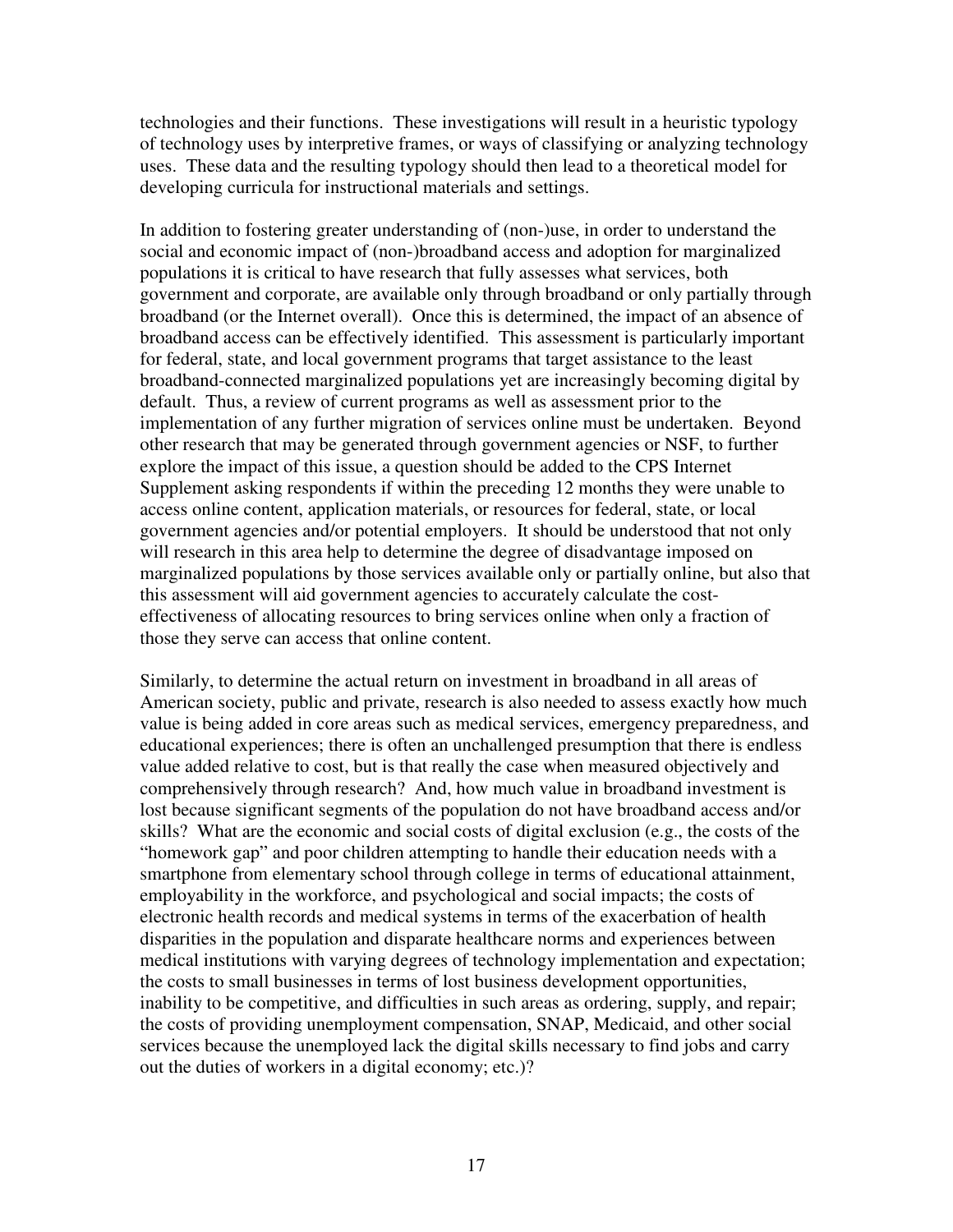Beyond these broader impacts, it is crucial to understand and prioritize research that explores impacts at the often overlooked very specific level of non- or limited-use(rs). For instance, Robinson's work (Kretchmer, Pierce, & Robinson, 2015) demonstrates that students' use of the Internet for capital-enhancing activities cannot be understood apart from their access situations. Students with home access to Internet resources in addition to school/library/third places access engage with digital media in a fundamentally different way than do students without access at home. Those with home access go far beyond mere passive information retrieval, using their Internet engagements for selfteaching in a very active way. By contrast, disadvantaged students without the time and freedom afforded by home access treat the Internet as they would analog channels that provide information to be consumed. For them, the Internet loses its unique strengths as an interactive medium that allows students to enlarge their horizons and develop their intellectual capacities. In this way, this research indicates how first-order digital divides related to levels and sites of access contribute to second-order gaps related to capitalenhancing activities. Here we see how socio-economic disparities foster differential Internet access that can lead to yet other inequities down the line as offline and online inequalities are mutually reinforcing and self-perpetuating.

Further, Robinson's long-term fieldwork with economically disadvantaged youths (Kretchmer et al., 2016) also elucidates how everyday digital activities have radically different meanings and consequences for well-resourced, moderately-resourced, and under-resourced youths and how resource shortages force daily emotion management and identity work for disadvantaged youths. These types of impacts have profound and longlasting effects not just on those who are digitally excluded, but also on American society and, thus, need to be uncovered through research.

Similarly, research that incorporates outcome-based evaluations of digital inclusion policies and programs should be prioritized. Those which can effectively convey and measure the impact of the initiatives both quantitatively and qualitatively ought to be a focus. Research is needed that examines the simultaneous social and economic impact of an intervention at the individual and group level.

#### **Relevance, Interest, Want, Need, and Cost as Complex, Nuanced Issues**

Research that seeks a more nuanced, multi-faceted understanding of why some populations have considerably lower rates of Internet adoption than others is needed. An example is the Digital Inclusion project, which engaged with individuals who live in lowincome housing units located in Southern Ontario, Canada (Haight & Quan-Haase, 2016). The aim of the project was to learn first-hand from inhabitants of those units what it meant to them to be connected or disconnected to the Internet in the context of their lives. There was an emphasis on the experiences, attitudes, and opinions of inhabitants. Haight and Quan-Haase found that for many participants in the research, the response "no need/no relevance" was rooted in another barrier such as cost, lack of digital literacy, lack of confidence, and little understanding of what kinds of activities the Internet can facilitate. The study shows that further unpacking the meaning of "no need/no relevance"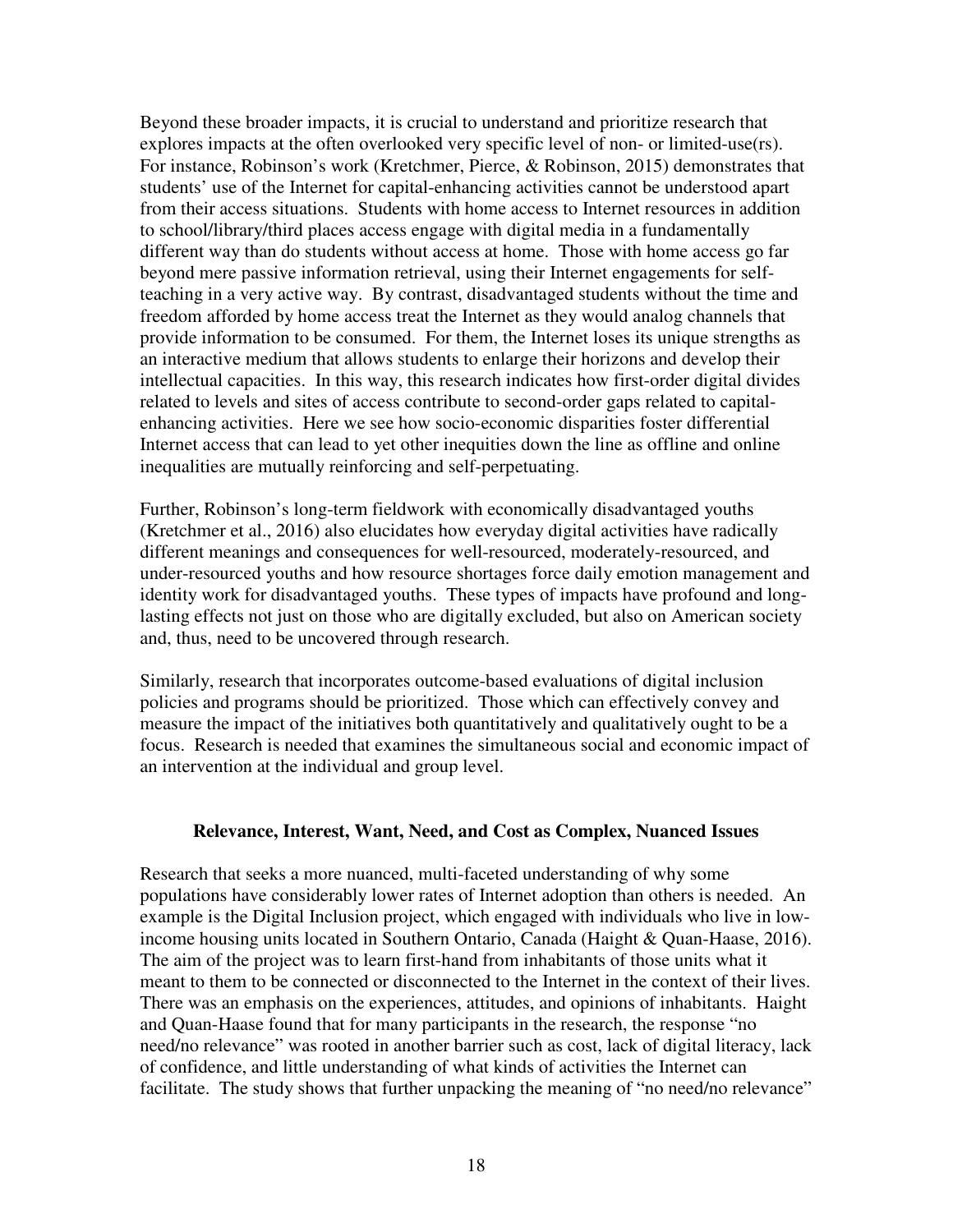is critical, as individuals in low-income housing units have a desire to be a part of the digital world, but need the right conditions in terms of pricing, availability of equipment, technical support, and mentorship. Like this study, new research must explore digital participation as a complex social process rooted in existing inequalities.

Moreover, research is needed that further unpacks the meaning of broadband adoption in the context of individuals with low incomes and educational attainment, low literacy, racial/ethnic minorities, older adults, those with disabilities, and other marginalized populations so that digital inclusion efforts can be properly designed and executed. How do these various populations uniquely construct their information environments? What do they do with their information environments and for what purposes? How do they use devices and the Internet? The answers to these questions and more that can be revealed by research will demonstrate how the structures created reflect the users' resources, values and perspective, and what they are trying to accomplish with the technology as a result.

While it is true that some people may not feel the Internet is relevant to them, recent studies have called attention to the issue of relevance as a more-nuanced phenomenon than previous research has described (Rhinesmith, Quan-Haase, & Haight, 2016). At the center of this lies connecting digital literacy training with relevant content and services (Quan-Haase, Martin, & Schreurs, 2016;). Thus, when CPS Internet Supplement respondents say that the Internet is not relevant, it may well be that it really is not relevant for them. Often research, policy and practice assume that all that is needed is to overcome misperceptions that the Internet lacks relevance (i.e., that non-users simply do not understand and need to be educated on broadband's benefits) when instead those assumptions must be unpacked and tested for validity through research that uncovers the true meaning of "relevance" as defined by marginalized populations, not by out-group researchers, policymakers, and practitioners. The same is the case for the other standard multiple-choice options researchers offer to respondents as reasons for non-use, namely "interest", "want", "need", and "cost". Current research suggests that there is no one way of making use of ICTs; rather, ICT use can only be understood in the social context of engagement, in what relevance it gains, interest it sparks, sense of wanting and needing it inspires, and value and cost-effectiveness it supplies *as defined by the user*. As such, research is essential to investigate this process to increase understanding of the actual reasons for use and non-use within various population groups, especially among segments that have traditionally not used or under-utilized broadband.

A prototypical example of this is the pioneering work conducted on the U.S. digital divide in the mid-1990s when the on-ramp to the "Information Super-Highway" was access to the Internet via dial-up telephone lines. The conundrum in 1993 was: why did a significant number of U.S. households remain without telephone service? In response, ethnographic research interviewing householders in homes without telephones in Camden, New Jersey contributed new insights into a circumstance that adversely affected a diverse cluster of groups with complex motivations (Mueller & Schement, 1994; Schement, 1995; Mueller & Schement, 1996). Building on demographic, socio-economic and geographic data, the interviews revealed stories that clarified the unexplained larger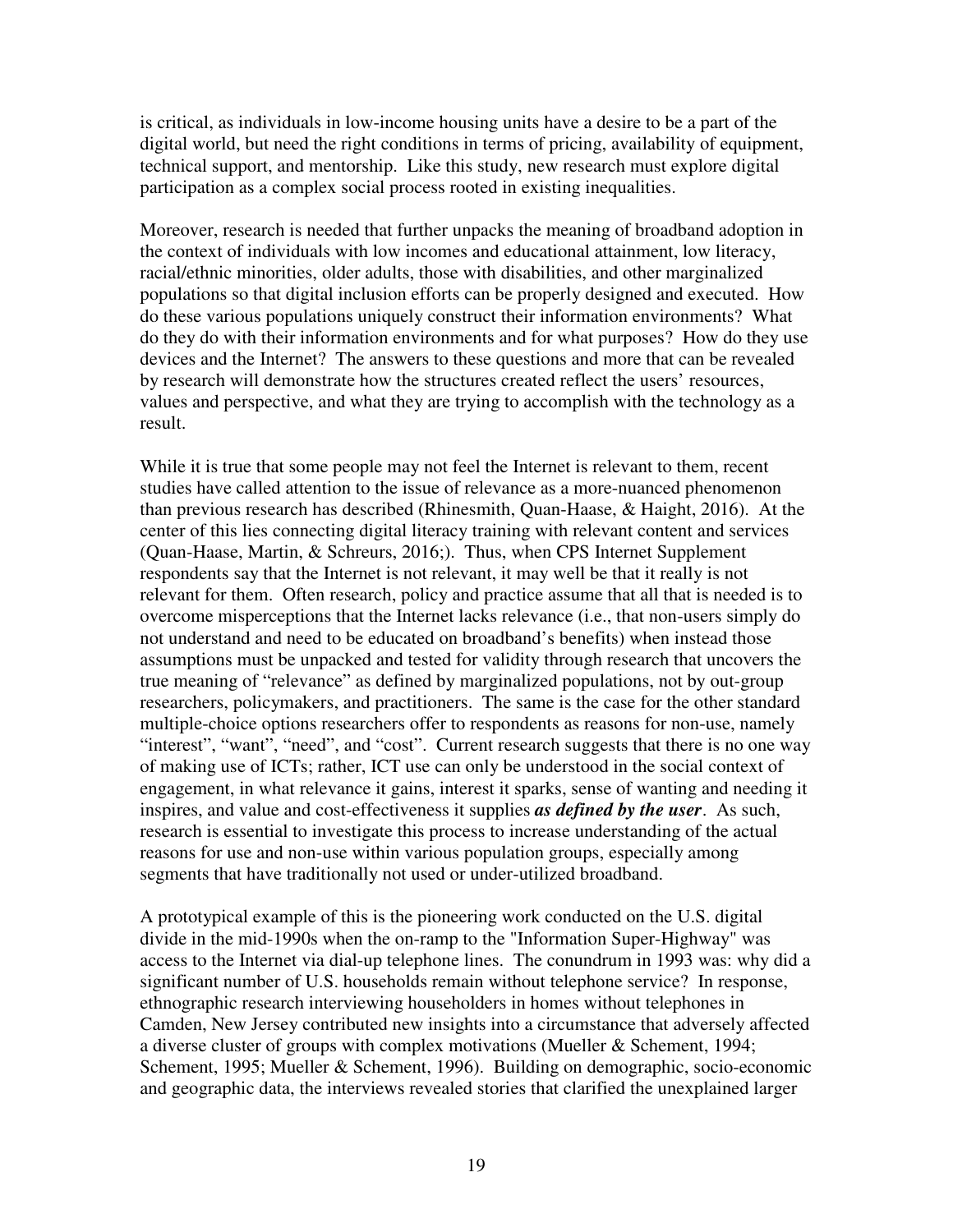patterns observed via statistical analyses. Schement and Mueller's research enlightened what had been a perplexing issue for policymakers and practitioners by showing that, for low-income households on the margins of a rapidly evolving information society, the telephone proved a mixed blessing at best and a value choice based on perceptions and meanings unique to the interviewees' circumstances.

At present, in the case of the disability digital divide, for instance, there is ample evidence that persons with disabilities use Internet technologies at lower rates than the able-bodied population (Dobransky & Hargittai, 2006, 2016; Fox, 2011). While 81% of those without disabilities use the Internet, only 54% of persons with disabilities do so (Fox, 2011). This would seem to indicate a need to increase adoption and use of broadband and associated Internet technologies. However, data about usage rates for persons with disabilities tell only a partial story. In order to increase adoption and use, research must begin by asking *why* persons with disabilities are not already using the Internet and associated technologies. Research has shown that technological refusers of various sorts have complex reasons for choosing not to use a given medium (Portwood-Stacer, 2012; Wyatt, 2003). For many people, technological access and use are not obviously beneficial. For persons with disabilities, in particular, barriers of cost, assistive technology, and literacies may depress adoption and use. These barriers are, themselves, worthy of study as issues adjacent to broadband adoption and use.

Research on this matter ought not to assume that adoption and use are universally beneficial, but should engage with target populations in order to understand what they need and expect from technology, and their reasons for using it or not using it. In many cases, persons with disabilities are interested in not merely what is technologically possible, but in finding uses of Internet technology that are resonant with their experiences and identities (Ellcessor, 2016). Thus, more qualitative research is necessary in order to respond appropriately to the diversity of factors that may stand in the way of higher rates of adoption and use.

Additional qualitative research that engages with people's experiences of broadband technology is likely to reveal unexpected assumptions about what access and use entails. For instance, many persons with disabilities find legal and technical accessibility policies to be limited, or even irrelevant; instead, they often define access in terms of inclusion in online social spaces and the ability to participate in desired activities (Ellcessor, 2016). These activities include many of the same activities pursued by non-disabled Americans (Dobransky & Hargittai, 2016), revealing the limitations of access efforts that focus only on access to technology or information. In fact, persons with disabilities also demand access to production of digital content and technology and to entertainment and leisure uses (Dobransky & Hargittai, n.d.; Ellcessor, 2016; Ellis & Kent, 2010). By studying lived experiences with technologies, and uncovering different understandings of access and adoption, policies, practices, and technologies may adapt to user needs and demands, producing better and more useful outcomes in technological design and use for marginalized populations.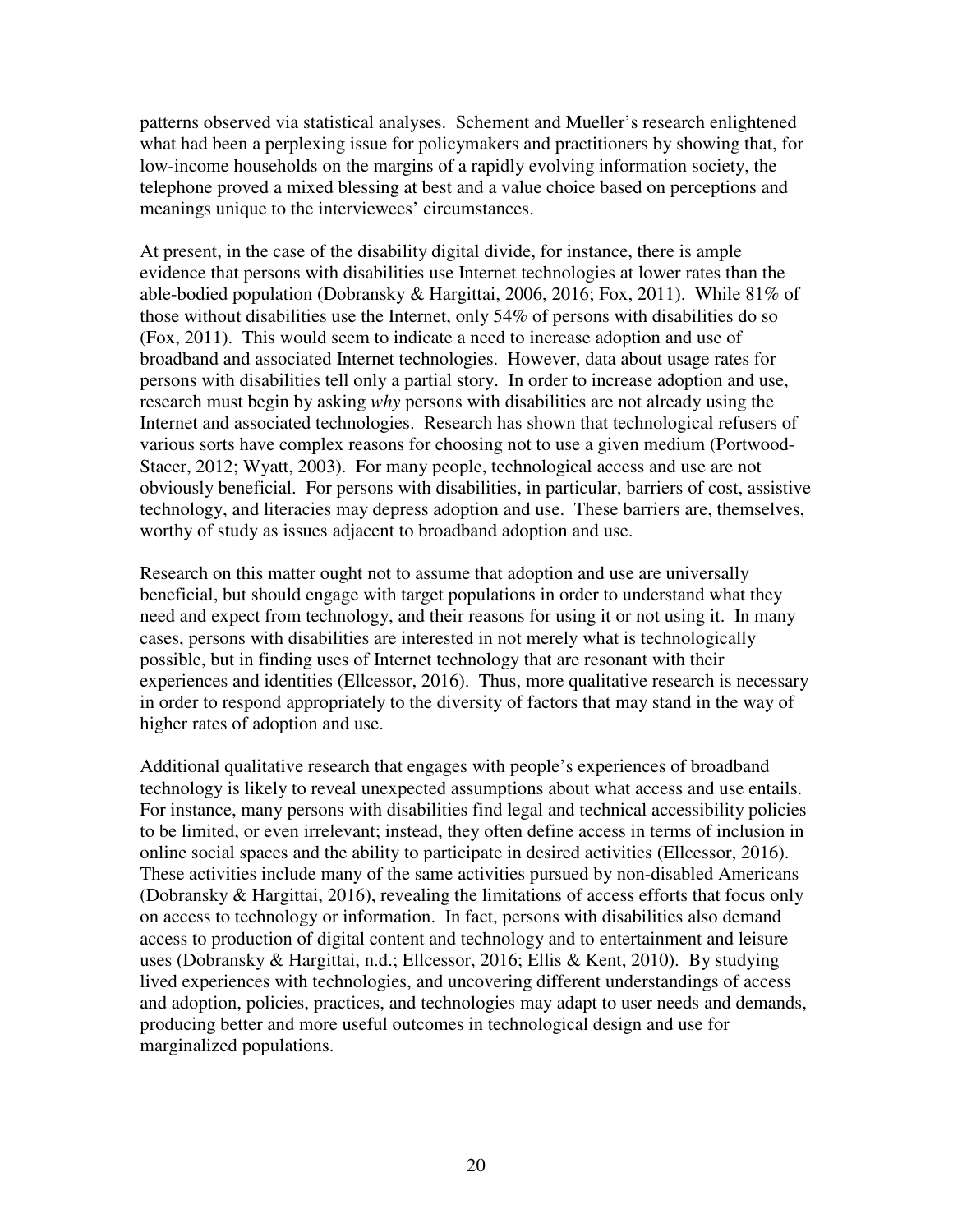#### **Churn**

Research suggests that a substantial percentage of households are cyclically unable to stay consistently connected to the network -- they may have service for a time, but then drop off (due to inability to financially support connectivity) and this churn persists (Kretchmer & Schement, 2011). There are four, often interrelated, aspects of this phenomenon:

- 1) disconnection of home Internet service, usually for failure to pay
- 2) disconnection of cell phone service, usually for failure to pay
- 3) hitting the data cap on the cell phone plan, which could either prevent Internet access or incur high overage fees
- 4) digital disruption, or technology maintenance issues

The stability of Internet access is most often overlooked, but is an increasingly central issue in the digital divide. And, the lack of a thorough and rich understanding of this phenomenon will have profound implications for crafting policy and monitoring the implementation, success, and consequences of broadband access and adoption programs.

A small amount of research has begun to document these issues. Dailey, et al.'s qualitative research (2010) shows that, among un-adopters, unanticipated, unpredictable costs for hardware and software, installation, deposits, equipment maintenance, transaction fees for disconnecting, and changes in subscription pricing were often cited as reasons for discontinuing home broadband access. And, respondents also reported recurring churn as household finances fluctuated. According to research by Smith (2015), 48% of Americans who only have Internet access through their smartphone had to cancel or disconnect their cell phone service for a period of time because they could not afford to maintain it. Further, 30% of smartphone-only Internet users frequently hit their cell phone plan's data cap and 51% at least occasionally reach their limit. And, these figures are substantially higher than for smartphone users who have additional Internet access options beyond their phone; only 21% of users with additional options had to disconnect or suspend service and only 35% at least occasionally reach their data caps (Anderson & Horrigan, 2016).

Rideout and Katz (2016) found that among lower-income families with mobile-only Internet access, 29% had reached the data cap on their plan in the past year (39% of those below the poverty line and 25% of those above poverty) and 24% had their cell phone service (and thus their Internet access) disconnected in the past year for failure to pay (31% of those below the poverty line and 21% of those above poverty). As well,  $20\%$ had their home Internet service disconnected at least once in the past year for failure to pay (29% of those below the poverty line and 16% of those above poverty). This study also brings in a corollary of the technology maintenance aspect of churn -- old or aging devices that run too slow and slow Internet service. For these lower-income families, 59% struggled with a computer that runs too slowly (58% of those below the poverty line and 59% of those above poverty) and 52% had Internet service that runs too slowly (50% of those below the poverty line and 53% of those above poverty).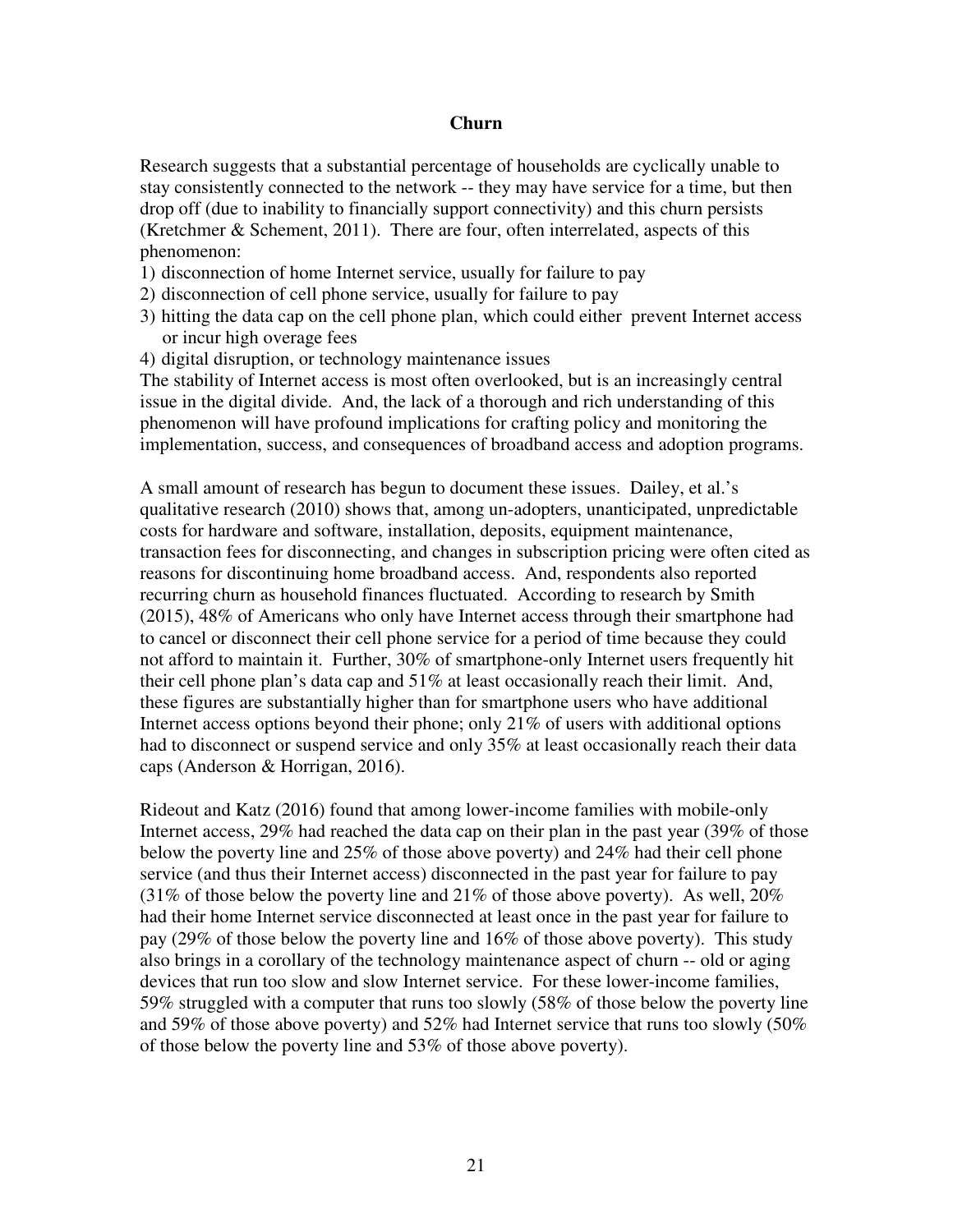Other research (Gonzales, 2014; Gonzales, 2016; Gonzales et al., 2016) has focused on how the poor are having a more difficult time maintaining access. Low-income citizens often use devices that are broken, borrowed, or dependably unstable, chronically cycling through periods of intermittent disrupted access. Although exact numbers on this issue are unknown, qualitative work finds that disrupted ICT access disrupts access to healthcare, part-time and shift employment, social services, and social support.

To develop a richer understanding of these issues and attempt to alleviate the consequences of churn, researchers and government agencies must collect longitudinal measures of under-connectedness through disconnection and technology maintenance practices. This includes questions like: how frequently are people that own and use computers, cell phones, and in-home Internet access disconnected due to the inability to pay monthly fees or replace broken systems? How many of those same people no longer have landline phones (59% of those in poverty; Blumberg & Luke, 2015), exacerbating the impacts of disconnection problems? What are the consequences of disconnection for access to healthcare, employment, interpersonal support, social services, etc.? How do people make due when access is down? These questions are critical to understand the scope of this problem and then formulate effective governmental and private solutions.

This research effort should include funding for academic studies to collect new data on churn and disrupted digital use and access as well as expansion of or collaboration on current federal data collection work, such as those conducted at the CDC or Health and Human Services. Collaborations between health entities and NTIA could help to deepen questions of access quality and stability and broaden assessment of well-being outcomes to data on employment, emotional support systems, and other non-health related resources that are essential for health and quality of life.

In addition, data collection by the FCC through the Form 477 process provides the best opportunity to routinely and objectively (versus respondents' self-reporting of incidences which may be under-representative) monitor the nature of this important phenomenon and trends. Thus, new questions should be added to Form 477 both for ISPs and cell phone carriers covering the number of disconnections for failure to pay and any other reasons (broken down by reason categories); for cell phones, the number of customers who did and did not go over their data plan limit; and, of those who did go over their data plan limit, at how many days into the monthly billing cycle was the limit reached, how many customers were simply disconnected from broadband use at that point, and how many were allowed to continue broadband use but were charged a higher cost per minute, what was that charge per minute, and how many minutes were charged at that higher rate. This data should be collected separately for both home/individual and business customers and at least at the census tract level, but preferably for greater detail, at the block group or block level. This is particularly key data for subsidized Internet and cell phone service and would give researchers and policymakers crucial information on the stability of access, especially in identifying "hot spots" where instability is most prevalent. For example, going forward, anonymized data on the stability of Lifeline access could be made available in a manner that serves to improve access and the interest of cooperating private companies.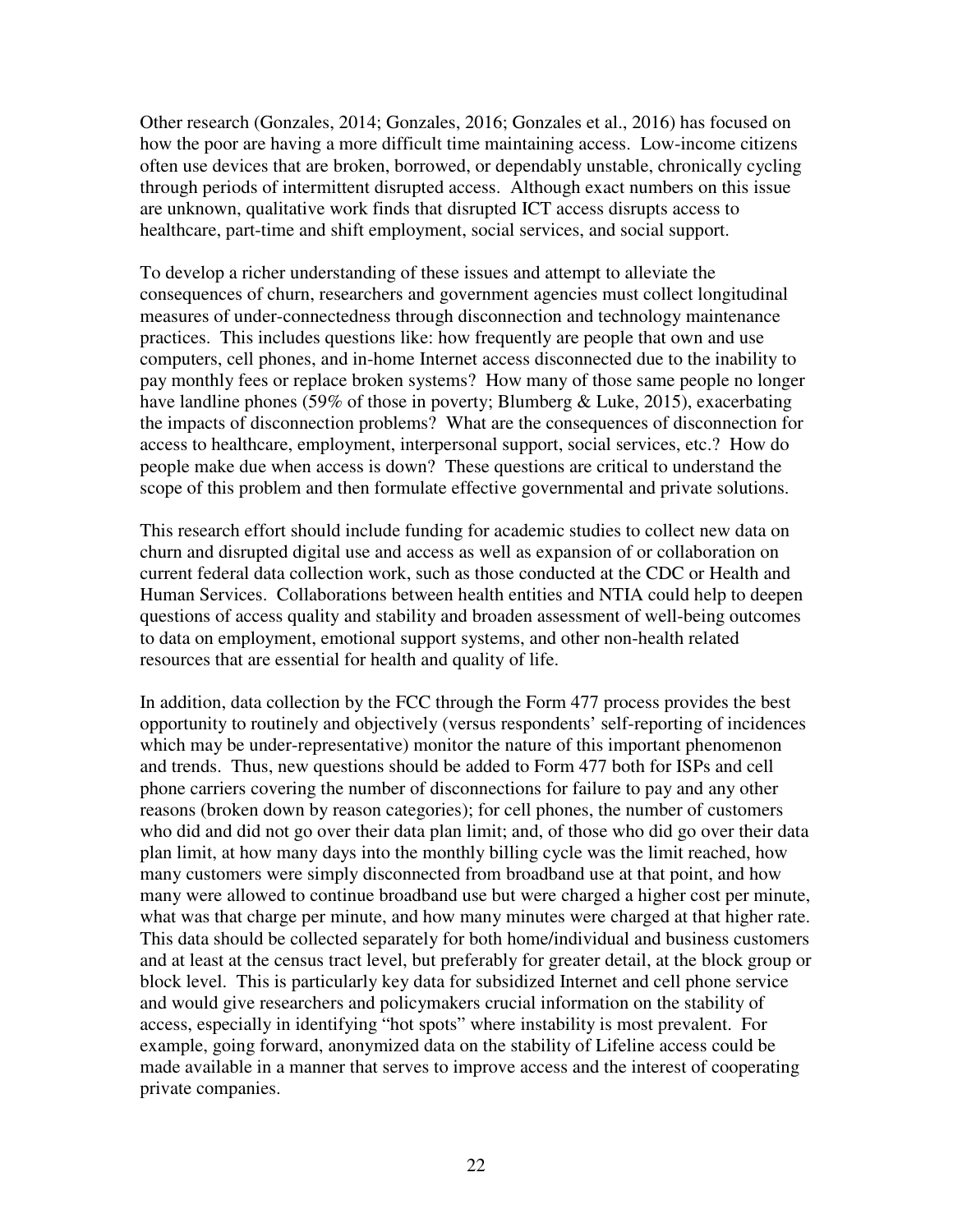Further, questions that should be added to the CPS Internet Supplement include:

- For households that currently have home Internet service: Were you without home Internet service for more than 24 hours within the preceding 12 months?
- For households/individuals who currently have cell phone service: Were you without cell phone service for more than 24 hours within the preceding 12 months?
- For households/individuals who currently have devices/systems used to access the Internet at home: Were the devices and systems you use to access the Internet at home out of service/in need of repair for more than 24 hours within the preceding 12 months?
- For households currently without home Internet service: Did you ever have home Internet service in the preceding 12 months?
- For households/individuals currently without cell phone service: Did you ever have cell phone service in the preceding 12 months?
- For households/individuals currently without devices/systems used to access the Internet at home: Did you ever have devices/systems you could use to access the Internet at home in the preceding 12 months?
- Was you home Internet service disconnected during the preceding 12 months? If yes, why?
- Was you cell phone service disconnected during the preceding 12 months? If yes, why?
- Did you hit the data limit for your cell phone plan at least once within the preceding 12 months? If yes, how often has this happened within the preceding 12 months?
- Does your home Internet service run too slowly?
- Does your cell phone Internet service run too slowly/
- Does the device you use to connect to the Internet at home (e.g., computer) run too slowly?

Please note the use of the term "Internet service" rather than "broadband service" as there still are households with dial-up Internet access and dial-up correlates with lower income and education so valuable information to capture.

# **Digital Citizenship and Users' Engagement and Participation**

Digital citizenship is the ability to participate in society online, requiring regular access to the Internet and the skills to use it effectively (Mossberger, Tolbert and McNeal 2008). In the context of the current evolution of the Internet and its applications, access to highspeed broadband is a necessity for digital citizenship. But, measures of access alone are insufficient to understand the extent to which broadband use matters for online participation. Both quantitative data and qualitative studies are needed to measure activities for civic and political participation, and activities relevant to employment, community economic development, education, health, transportation, public safety, energy conservation, and more. These are activities that matter for individual equality of opportunity and for collective benefits for society -- for digital citizenship.

This implies several needs for research. First, we need national data on activities online that can also be used to track general trends, with a large enough sample to understand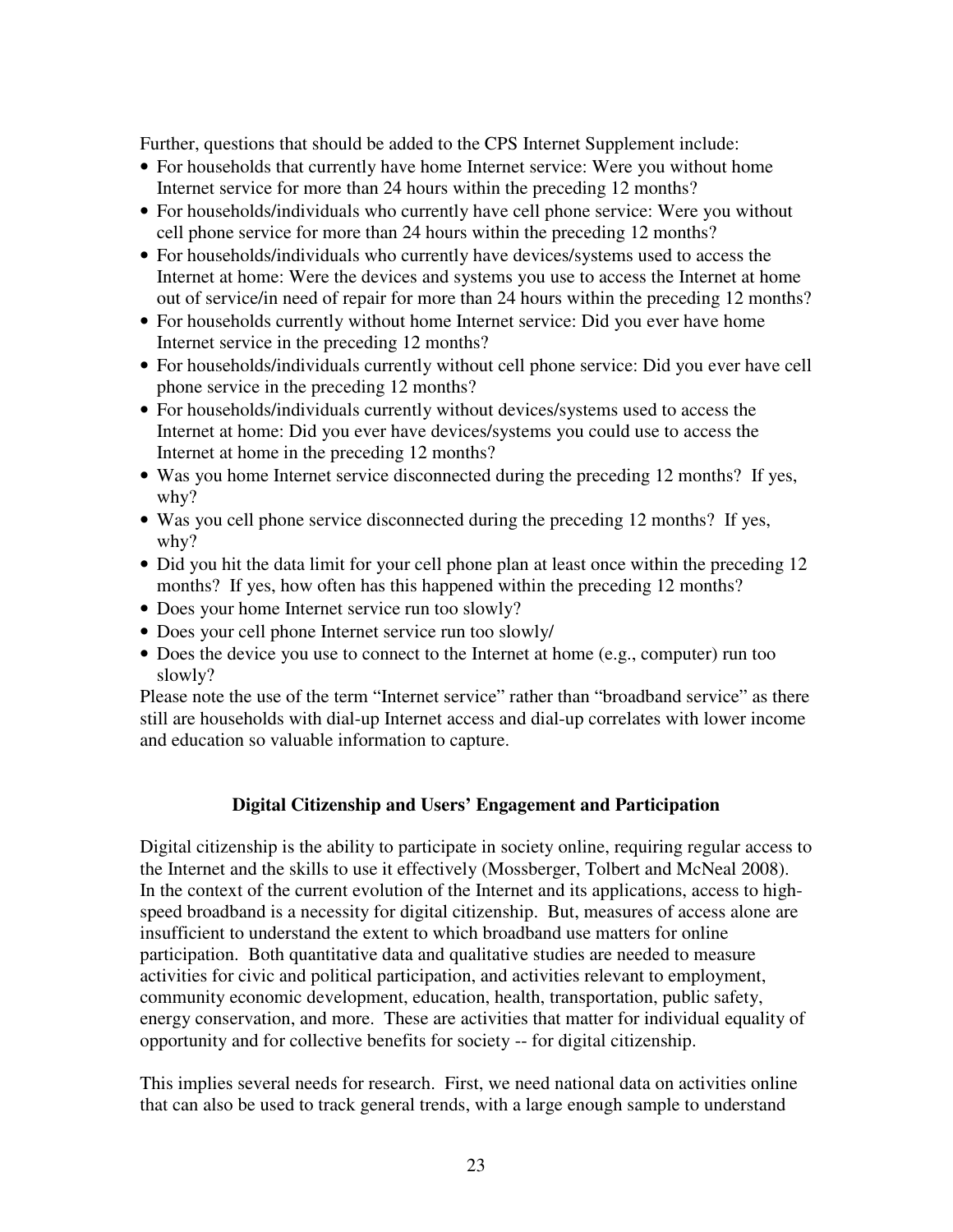differences across demographic groups and to create estimates for communities. It is important that the Current Population Survey continue and even enhance the Internet Supplement, as this is an important source of data for tracking activities online. While the Pew Internet and American Life Project is able to highlight important trends, the much larger sample size of the CPS allows for better analysis for under-represented groups as well as community-level estimates.

One important dimension of digital citizenship is civic engagement and political participation online. To what extent do individuals and communities have the resources and capacities they need for exercising voice, for deliberating on issues, and for participating in democratic processes? Civic engagement can be defined as knowledge, discussion, and interest in public policy and politics, and prior research has shown that Internet use, including use of online news, matters for these measures of civic engagement as well as for participation such as voting (Mossberger, Tolbert and McNeal 2008; see also Shelley Boulianne 2009 for a meta-analysis). The Current Population Survey Internet Supplement has occasionally included measures that are relevant to civic engagement, political participation, and access to government. These should be collected on a more regular basis and extended, on topics such as use of e-government, online news, information on politics, information on local communities, and discussion of issues (for instance, on social media). This is important not only for understanding trends in relatively small subgroups -- for example, among minority youth, or American Indians and Alaska Natives -- but also for estimating trends at the community level, which is important for political representation. Sources supported by the NSF, such as the American National Election Survey, should also emphasize how technology is being used, especially for demographic populations that have been less likely to participate online (and often less likely to participate politically as well).

Research demonstrates that political participation increases with education, income, and age. To what extent does broadband use ameliorate these disparities, and if this is possible, for whom and under what conditions? There is a need to understand how the Internet influences civic engagement and local problem-solving in communities, especially in low-income communities that have been a focus of digital inclusion efforts. This could be one aspect of program evaluations, in which particular interventions and approaches could be studied. Case studies and participant observation could also help us to understand the dynamics within communities, and how technology does or does not influence civic engagement. Another promising area of research, for which better data is needed, is civic engagement among youth. While young people are among the least likely to be civically engaged, they are also most likely to be online. Use of online news has particularly large effects for political knowledge among youth (Mossberger, Tolbert and McNeal 2008). The European Union has sponsored research initiatives on the Internet and civic engagement for youth, and private foundations, such as MacArthur, have conducted some initial explorations of civic engagement among youth. Better funding and data in the area within the U.S. could lead to some fruitful comparisons as well as recommendations for public policy and education here.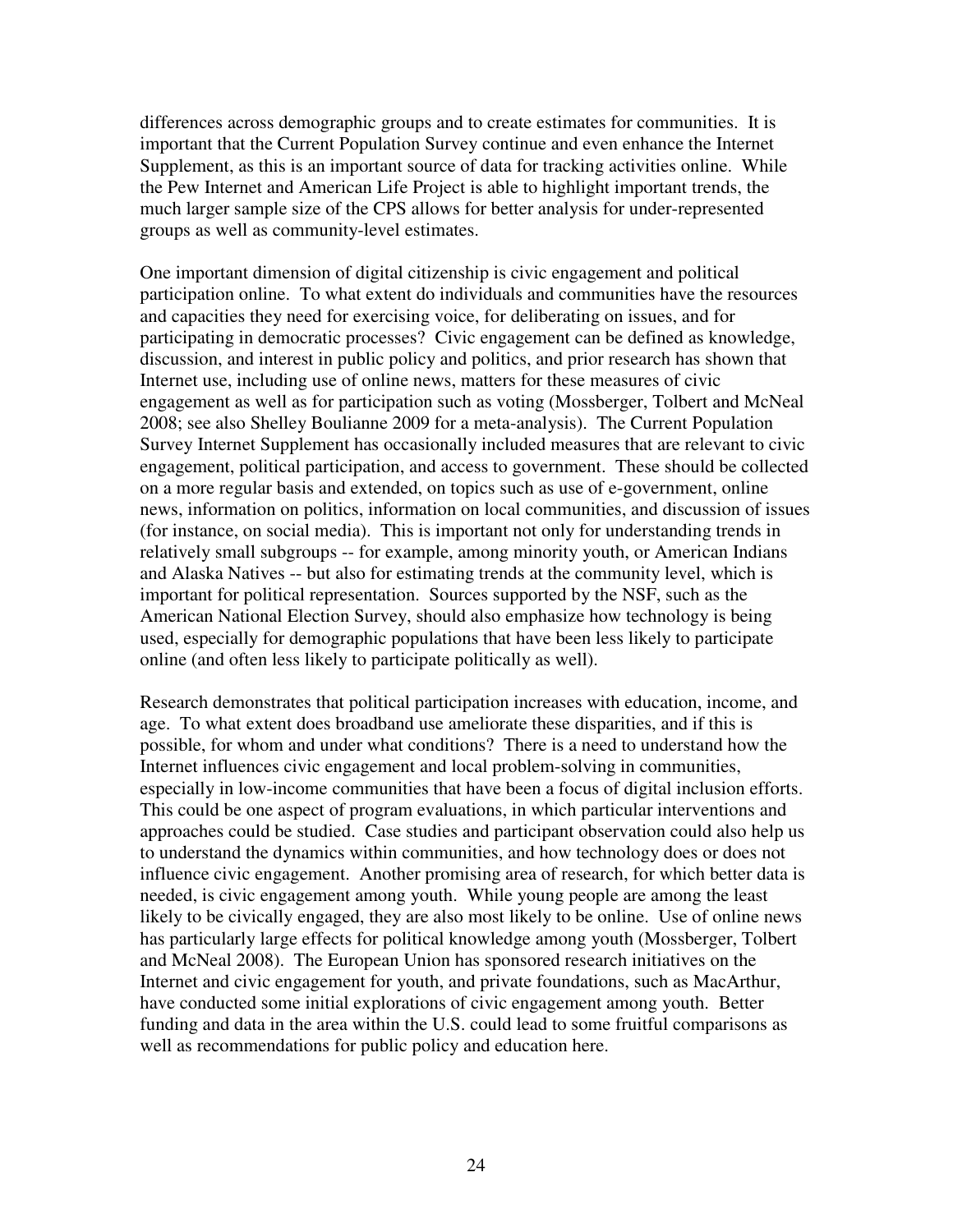In addition, much research and data collection in the past two decades has focused on narrowly defined issues of adoption and use of ICTs by various social groups. The crucial need moving forward is data about users' engagement and participation focusing on the extent to which different social groups utilize ICTs in content production. Even social groups that are thought to contribute to content creation are in fact only minimally involved. For instance, Millennials are often described as digital natives or the Net generation, presuming they are heavy users of ICTs (e.g., Prensky, 2001). Yet, while Millennials tend to engage in some online activities heavily, several studies have questioned both their skill level (Bennett, Maton, & Kervin, 2008; Margaryan, Littlejohn, & Vojt, 2010) and their overall contribution to online content creation beyond personal content and clicktivism (Shulman, 2009). Critical data needs to be collected to obtain an understanding of the extent to which various social groups engage in content production and specifically how their skill levels either aid or hinder participation and engagement. This will shift the debate around broadband because it will focus not only on the capabilities of "downloading" content, but also on challenges associated with producing and uploading content to the Internet.

Indeed, digital participation through content creation and uploading of content is to a large extent the new divide in society. Central questions here include: What does digital participation and engagement mean, and what is the social and economic impact on users? Should digital participation be limited to shallow forms of engagement, such as liking, forwarding, and retweeting? What additional measures of engagement could be useful to establish a baseline of what constitutes digital participation? How are the skills needed to engage in the production and uploading of content learned? What are the broadband needs for facilitating uploading?

#### **Research Collaborations with Federal, State, and Local Digital Inclusion Programs**

To enhance understanding of the nature of the digital divide and the most effective strategies to bridge it, the federal government should build in opportunities for research in the burgeoning number of federal programs targeting marginalized populations. This would increase knowledge of these populations' unique challenges and opportunities and provide program evaluation to determine benefits and shortcomings. Likewise, the federal government should encourage state and local governments and national and local private initiatives (e.g., Google Fiber) to partner with researchers, including in the development stages of programs.

One major initiative and a major opportunity for comparative research is the multi-city ConnectHome program announced by President Obama on July 15, 2015 that offers free or low cost broadband access, technical training, digital literacy programs, and devices to residents in assisted housing units. An example of research that has been conducted with a similar program in Austin, Texas sheds light on the value of partnering with local universities. Launched in November 2014, an Austin program called Unlocking the Connection (http://austinpathways.org/unlocking-the-connection/), involving the city public housing office (Housing Authority of the City of Austin), Google Fiber, local non-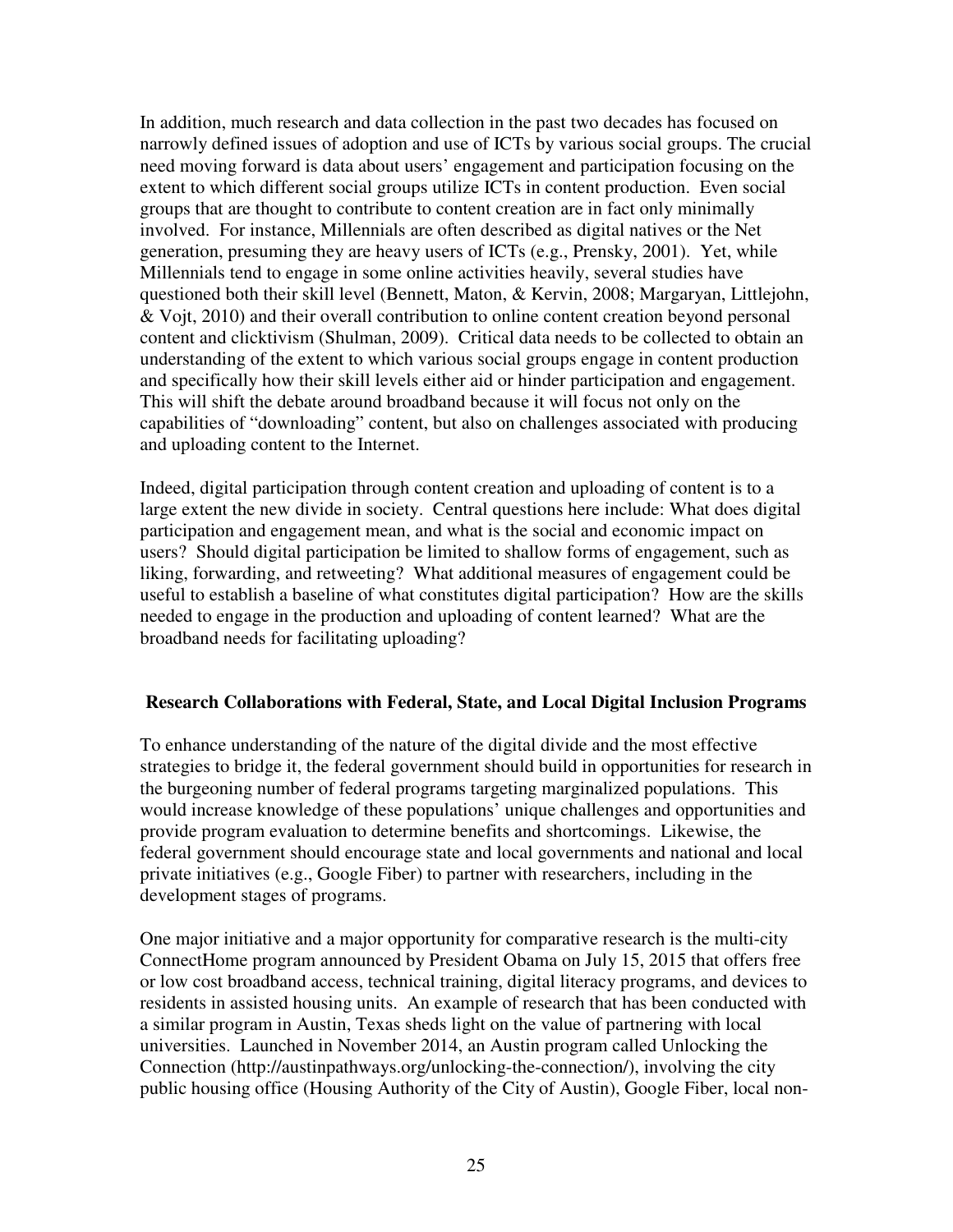profits, such as Austin Free-Net, and the University of Texas at Austin, has been cited as a national model. Several researchers at UT Austin are doing the evaluation of the project, and have done a baseline study of all public housing residents, discovering that less than half have a computer at home and less than two out of five have a home Internet connection. Residents will receive computer and Internet training, free computers for completing training, and free broadband from Google Fiber. UT has evaluated the initial training with surveys and in-depth interviews. The program appears to be very useful to residents because it was customized to residents' needs, not a generic training on the Microsoft Office suite, as many are. Later, the impact of devices and access will be evaluated. (Chen, et al., 2016)

These types of research partnerships also are advantageous because they facilitate cooperation from and, thus, yield insights into vulnerable populations and the digital divide. For instance, the Wave 1 Baseline Survey in Austin was a census of all households in all of the 18 public housing projects operated by one of the largest Housing Authorities in the U.S. (N=1825) from March to October 2015. Door-to-door paper-andpencil surveys were conducted in all the 18 housing sites located across the northern, central, and southern regions. This survey method effectively reached a hard-to-access population. Researchers including a team of two professors, several postgraduate students, and a professor serving as the project manager made great efforts to promote the research project and spent more than 280 hours in the field, posting flyers in all the community centers at the 18 housing projects, helping residents conduct the surveys, and participating in various community events such as Tech Feria informing residents of opportunities to sign up for free Internet services and digital literacy classes, special resident meetings, leasing parties, training sessions, and so on.

In addition, if federal programs and national private initiatives were to build in research programs in collaboration with the academic research community, there would be very useful comparison, cross-fertilization, and learning opportunities. For instance, it would be possible to compare programs at public housing sites across the country as the ConnectHome digital inclusion program rolls out across the country. Another example would be to compare Google Fiber cities as their broadband fiber project expands to more cities across the country. As well, there is likely to be quite a bit of overlap between the two sets of cities.

Other possibilities for research partnerships with university digital divide expert researchers exist in city-wide surveys and training courses. And, these partnerships, too, would allow comparisons of data, programs, challenges, and opportunities across the nation. For instance, the City of Austin, Texas has conducted the Austin Internet and Global Citizens Project, a series of city-wide surveys about digital media access and use aimed at profiling and examining digital divides and guiding digital inclusion programs. The City has begun to do these every three years in a research partnership between the city telecommunications and regulatory office (TARA) and researchers at University of Texas at Austin (Straubhaar, et al, 2011; Strover, et al., 2014). This systematic profiling has revealed an increase in broadband access, a turn toward smartphone Internet use among the poor and the young, and a need to focus on the relevance of access and use to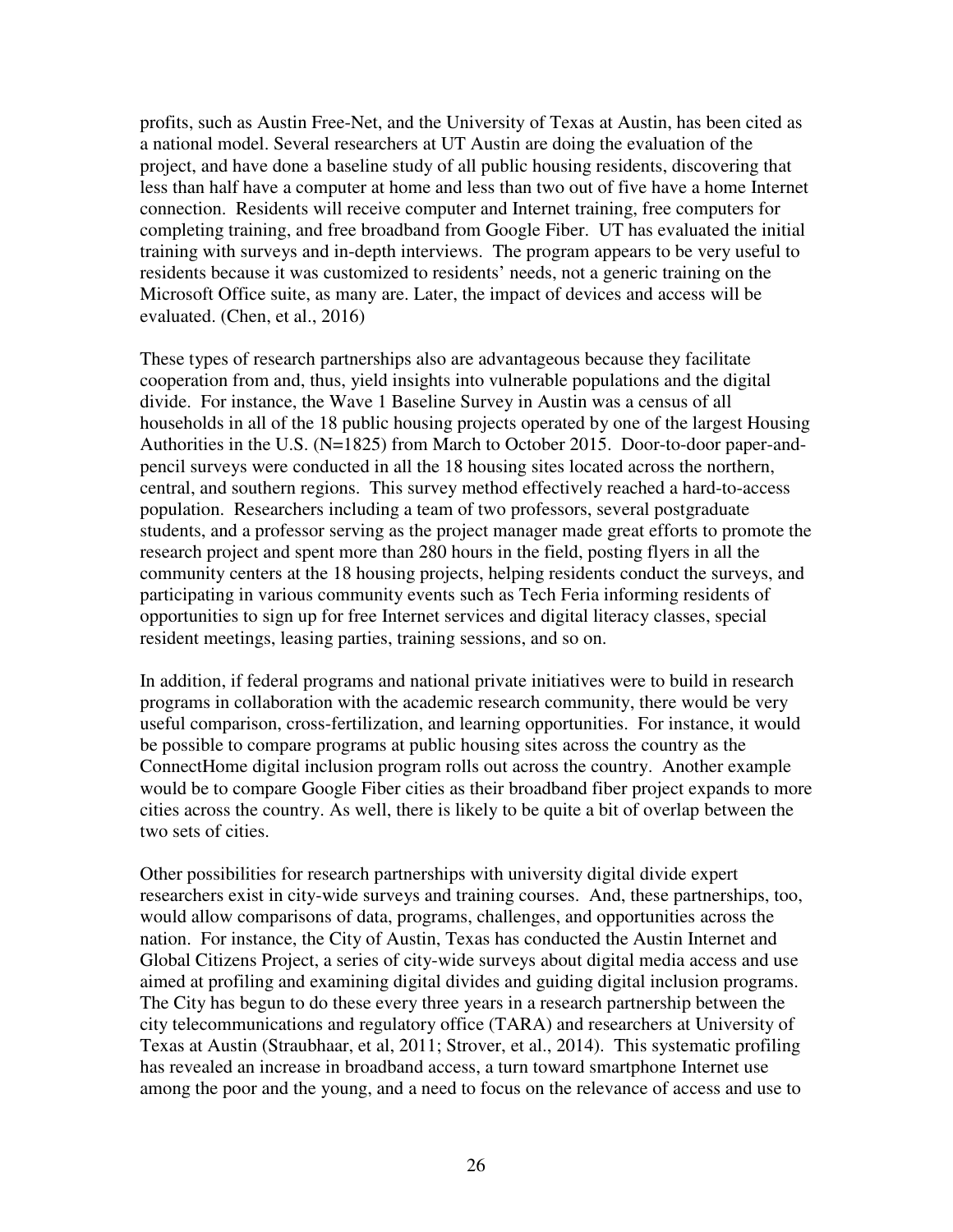the most excluded groups: the elderly, recent immigrants, Latino and African-American minorities, the poor, and the least educated. Creating a comparison group across U.S. cities based on this model might be very interesting in revealing larger patterns.

# **Research Methodologies**

While the most productive research methodologies have been presented in prior sections, we provide a more detailed discussion of selected topics here.

Research proposals should be prioritized that are community-based and focus on micro research (qualitative research methods). NTIA, the Pew Research Center, and others (e.g., Gant, et al., 2010; Horrigan and Duggan, 2015) have a wealth of reports based on surveys and quantitative data; however, getting to the heart of digital divides and broadband inequities in underserved areas requires a nuanced approach that is only met through community-based, qualitative research methods, particularly participatory action research, ethnography, and participant observation (Bishop, Bruce, et. al, 2012; Pierce, 2015).

Qualitative research data from scholars in such disciplines as communication, education/literacy, social work, anthropology, sociology, and more through collaboration with a community-based organization will produce the most accurate and useful information in an effort to provide broadband services in unserved and underserved areas. The power dynamics associated with communities and academics is at times strained. Becoming part of the community through an established organization and connections with community opinion leaders and authority figures builds trust. Trust in underserved communities is required in order to gain a full understanding of socio-cultural needs and priorities. Religious institutions and community action agencies are already embedded in lower SES areas and providing critical services, such as Head Start, reading literacy programs, job training, support groups, information sessions, and emergency provisions for clothing, food, and other essentials. These organizations are trusted and frequented by low SES groups, primarily because they are not government agencies and they are run by people in their local community. Moreover, low SES groups turn to these community action agencies and similar organizations (e.g., ProLiteracy America chapters all across the U.S.) rather than public libraries and schools because they are not comfortable in libraries due to low reading literacy nor in public schools where they typically had negative experiences. Thus, research proposals that should be favored must exhibit knowledge of and the ability to work with the community organizations and leading community members needed to facilitate trust and connection with potential research participants and must have specific planned efforts to gain high response rates from marginalized populations.

#### **Measures of Broadband Adoption**

Federal policymakers and other key stakeholders need additional research to understand how to measure broadband adoption both inside and outside the home. Traditionally,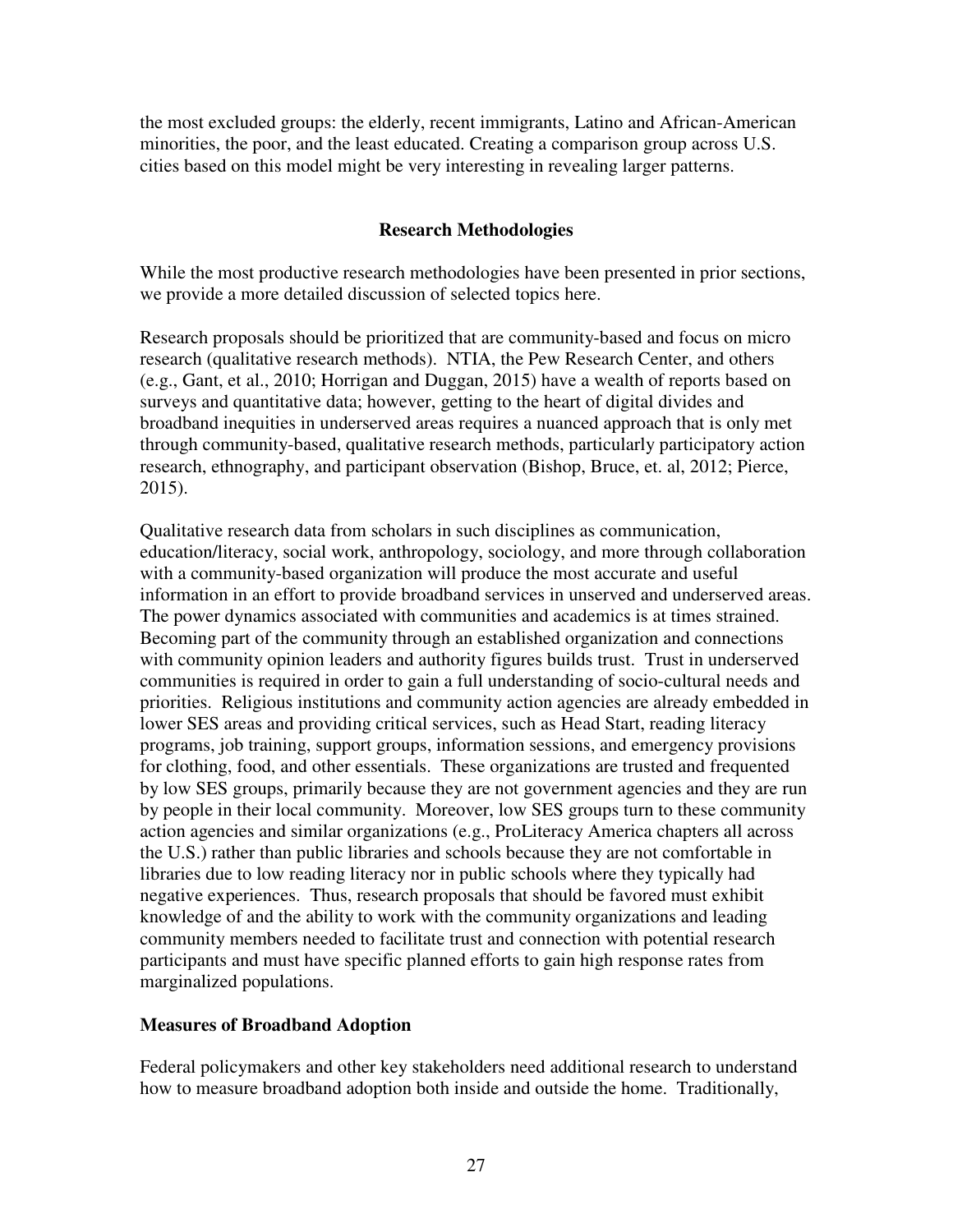broadband adoption has been measured by numbers of household Internet subscriptions. The data can be useful in helping to predict rates of broadband adoption. However, as more people adopt and utilize broadband via mobile Internet devices outside the home, the federal government and others need new methodologies for understanding how and where broadband adoption and utilization occurs. In addition, significant questions remain with regards to how the Internet of Things and other emerging technologies are shaping rates of adoption regardless of where people are physically located.

To address these and related issues, NTIA in partnership with the academic and private research community should develop new methodologies for understanding broadband adoption and utilization. This effort should build on previous initiatives focused on defining and measuring meaningful broadband adoption (Gangadharan & Byrum, 2012). Rather than focusing solely on the human-to-computer interactions in local broadband adoption efforts, meaningful broadband adoption can be useful for understanding the human-to-human interactions that are most helpful to individuals and families (Rhinesmith, 2016). This approach values a more holistic method for studying broadband adoption, which can help policymakers to understand the role of community anchor institutions in supporting broadband adoption and use, particularly in low-income communities.

# **Qualitative Research**

The types of methodologies that stress ethnographic work and community involvement need to be prioritized. Action research has gained much influence in the past decade and is an excellent supplemental method to big data analytics (Kemmis, & McTaggart, 2008). It is also often described as participatory research or collaborative inquiry emphasizing the relevance and inclusion of community members in the research. Collaboration between members of these disadvantaged groups and researchers will allow for a more effective approach to dealing with issues of digital inclusion in these specific populations (Brydon-Miller, Greenwood, & Maguire, 2003). First, community members often understand their needs best. Second, Haight and Quan-Haase (2016) show through their case study approach that community members were hesitant to share knowledge with researchers at first. Once a positive relationship was established with the community, individuals were more willing to engage in knowledge sharing and creation. Finally, data accuracy and hence the validity of findings is much increased when community members are involved in the research and committed to it. In Haight and Quan-Haase's (2016) study of low-income housing communities, these benefits were apparent in terms of how respondents were willing to not only share what lack of broadband meant in their lives, but also in terms of what the social and economic significance was of being disconnected. As social and economic impacts are rather personal matters, these are often elusive from large-scale quantitative methods of data collection. To learn more about the complexity of broadband adoption/non-adoption in the context of individuals' daily lives, interviews, focus groups, and ethnographic approaches tend to be better suited.

In addition, past scholarship has focused on collecting data around Internet utilization, for example by examining the number of activities a user performs when online. These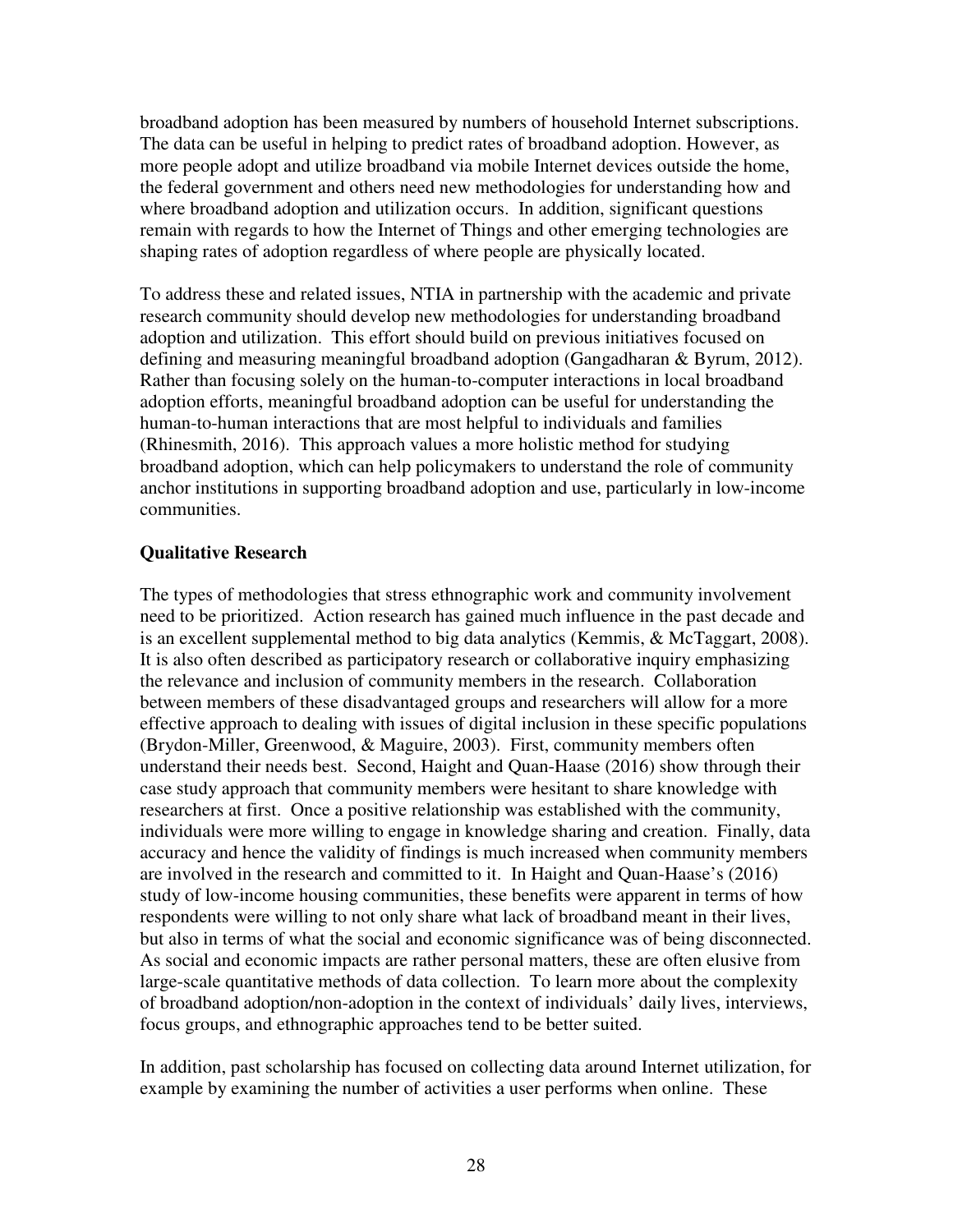measures, however, have many shortcomings. For instance, instead of focusing on people's everyday real life activities, they look at people's digital activities as a starting point (Quan-Haase, et al., 2016). But, most online activities are grounded in the rhythms of everyday life. For example, an individual's reading habits -- whether daily newspapers or books -- help explain their use of e-reader technology (Quan-Haase, et al., 2014). Thus, research must move away from approaches that are too limiting in their view of how people engage online and build on approaches that stress the meaning of broadband adoption in the context of everyday routines and practices.

Moreover, research on digital inclusion has typically focused on large-scale quantitative data to comprehend reasons for non-use. While this approach can improve understanding of Internet access more generally, amongst specific communities, the intricacies of their use/non-use of the Internet is often complex. As such, innovative approaches that can delve further into these complexities have the potential to improve our understanding of the way Internet and broadband adoption are conceptualized by disadvantaged groups. Working with social groups who have traditionally under-utilized broadband technology means also understanding other factors that affect their adoption choices. Therefore, approaches that engage the community directly, including in the early design stage, are critical for the success of the project.

Research that utilizes qualitative data collected through interviews, focus groups, and ethnographies can provide insights into experiences, attitudes, and reasons for broadband adoption and exclusion and, thus, yield a more nuanced picture of Internet (non-)use by these communities (Haight & Quan-Haase, 2016; Quan-Haase et al., 2016). To better understand experiences and attitudes in often marginalized social groups (e.g., seniors, low-income families, persons with disabilities), research employing new methodologies is needed. For example, photovoice is a method that makes use of mobile technologies for taking snapshots of a person's everyday life. Photovoice provides the initial data for further follow-up interviews. Visual data can be critically relevant for understanding how broadband adoption fits into the everyday life experiences of individuals, that is, it facilitates an understanding of the meaning it gains. Photovoice is also considered a method that employs participatory research because the cameras allow participants to take control over what stories they wish to share with researchers and how they chose to frame their stories. It also gives them the opportunity to show how they see themselves and their surroundings. (Rose, 2008)

Consequently, the federal government needs to prioritize and serve as a source of funding for qualitative research that is generally underfunded, but is always time-consuming and often expensive. Interviews, ethnographic fieldwork, and associated methods are often used by researchers in social science and humanities fields, which often have little direct financial support. Funding opportunities for this kind of work are rare and would be welcomed by the qualitative research community, and would yield crucial understandings and data to find solutions to the digital divide.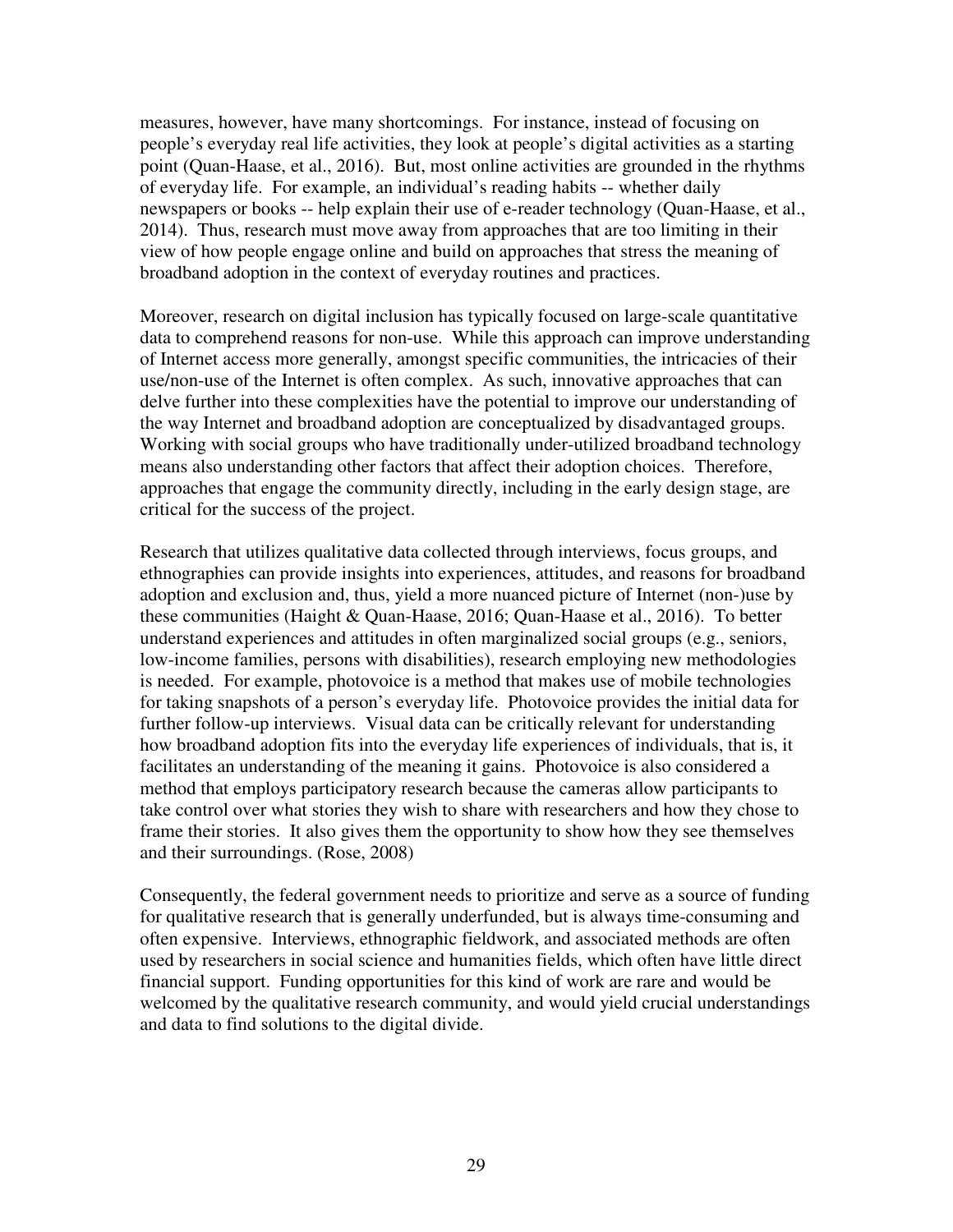# **Community-Based Participatory Research (CBPR)**

Community-based participatory research (CBPR) should be prioritized as a methodology for investigating and evaluating initiatives targeted at increasing rates of broadband adoption and utilization. CBPR has been embraced as a methodology by other federal domains, such as the U.S. Department of Health and Human Services. As the National Institute on Minority Health and Health Disparities (2016) has explained, "CBPR begins with a research topic of importance to the community and combines knowledge with action to improve health outcomes and eliminate health disparities." Similarly, the NTIA, NSF, and other federal agencies should encourage researchers to use CBPR, particularly those working with communities to understand how broadband access, adoption, and use can promote social and economic outcomes. CBPR could have several benefits in a national broadband research context, including its use in enhancing community capacity, establishing sustainable programs, and accelerating the translation of research findings to those communities most impacted by a lack of broadband access, adoption, and utilization.

Thus, the use of CBPR should be prioritized within federally funded projects. For example, applicants could be required to provide evidence in their applications to show how CBPR will be used to pursue a broadband research topic with a particular community. This approach could also be used to develop new, more meaningful measures of broadband adoption that are rooted in people's everyday experiences with technology. Finally, CBPR could also be used by researchers to determine how community anchor institutions can use outcomes-based evaluation techniques to show the impact of their broadband adoption efforts in communities.

#### **Meta-Analysis**

Studies summarizing the domain of research on digital divide issues (meta-analytic reviews) are generally lacking and very much needed (Blanck, 2014). As widely used in the sciences, meta-analysis is a way to digest a body of research quantitatively and qualitatively. It enables comprehensive and accurate estimates of the relationships being investigated, and the statistical and practical significance of the research domain. Using meta-analytic techniques, researchers and practitioners learn from the particular field of study to retroactively assess its significance and to proactively frame new conceptual models, research, and practice.

For example, Constantinos Coursaris and Dan Kim (2011) conducted one of the first qualitative meta-reviews of more than one hundred studies of mobile device usability undertaken between the years 2000 and 2010. They considered technological capabilities (e.g., device memory), user characteristics (e.g., cognitive and physical skills), task type, and contextual demands (e.g., time constraints), among other dimensions. Several metafunctional dimensions of usability emerged, including device efficiency, effectiveness, and ease of use, along with general user satisfaction (all of which may encompass dimensions such as learnability and understandability). However, these researchers found the study of Human-Computer Interaction (HCI) and individuals with disabilities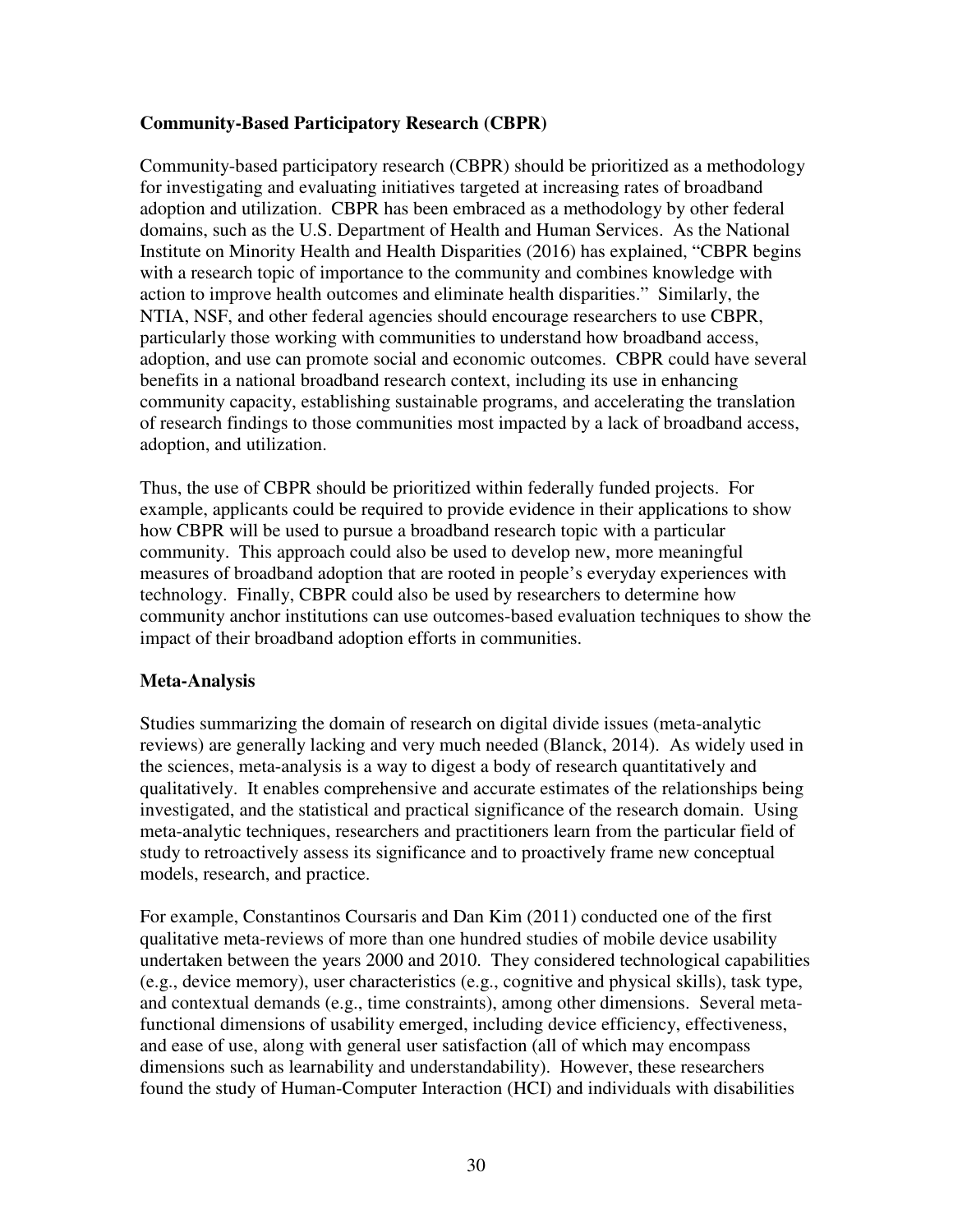only in 2% of the investigations they reviewed, with that small percentage involving only users with visual and memory impairments. The researchers conclude that their findings affirm the need for systematic research involving mobile users with disabilities and other disenfranchised groups, particularly given the global dramatic rise in the use of mobile devices.

The few available meta-reviews reinforce the need for development of conceptual frameworks to coordinate, and more importantly, to cumulate findings from studies on digital divide issues (Blanck, 2014). For instance, regarding web equality for individuals with cognitive and other disabilities, multi-dimensional concepts of accessibility, usability, and user satisfaction are capable of assessment within and across groups of individuals. There are also many variables moderating web content equality that are open to study that include individual characteristics, access to technology, digital literacy, type of technology, and content engineering, as well as contextual, organizational, and environmental demands (Bargas-Avila & Hornb, 2012). The synthesis of decades of HCI study and practice, using qualitative and quantitative methods, must encompass diverse individuals with multiple and complex disabilities across the life span, and the web products and services they use at points in the product and service life cycle -- from inception to content updates and add-ons as well as third-party applications. Metastudies help organize the developing body of information and are crucial for the coming generation of researchers, web designers, policymakers, practitioners, service providers, consumers, and their advocates to chart a course for the future of digital equality (Blanck, 2014).

# **Data Utilization**

One of the greatest challenges for governments today is to gain awareness of what data are available with regards to issues concerning the digital divide and how to effectively make use of these data to best inform policy and practice. In a world of information overload, while new data is needed to elucidate gaps in knowledge and understanding, an additional key concern is the meaningful utilization, integration, and aggregation of existing data into a coherent strategy.

Evaluations of the effective utilization of data in policy decisions has demonstrated that despite the availability of data, many policy decisions are made without taking the available data into consideration (Kennedy, 2016). This problem seems to be particularly evident when it comes to interpreting and making use of visual data, as these are often complex and multi-dimensional. This suggests that resources need to be allocated not only into the collection of more data, but also into the utilization of the existing data in decision-making. The federal government can play a central role in facilitating the process of data utilization by providing further training in data analytics and critical data engagement. What frameworks exist to evaluate data? How can data from different sources be synergistically connected?

Not all data carry the same weight, and often data quantity does not solve problems of data quality. For example, in a study by Haight, Quan-Haase, and Corbett (2014),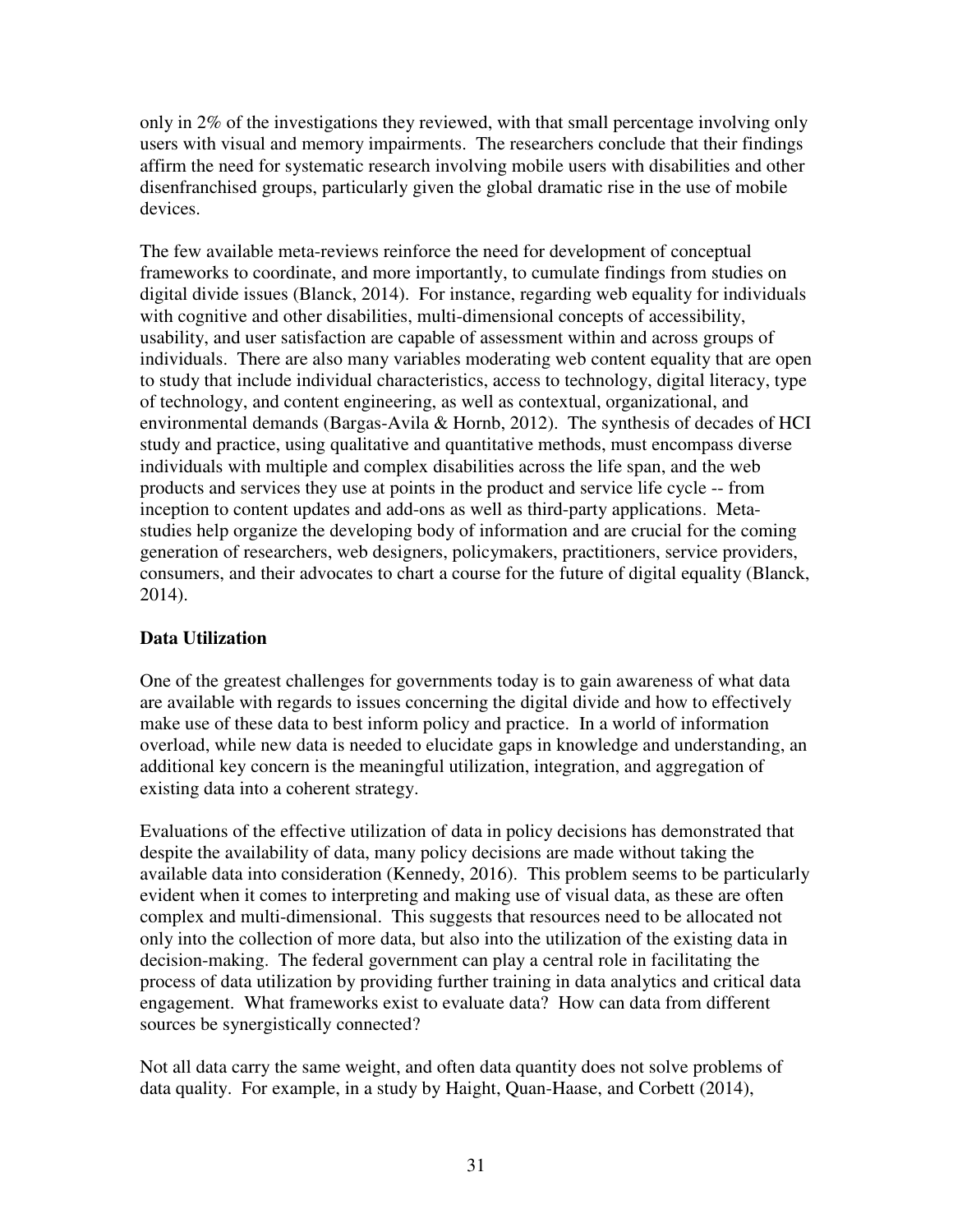immigration was identified as an important predictor of adoption and use of broadband. This association was based on an analysis of 22,623 respondents, representative of the Canadian population. More detailed analysis, however, demonstrated that the association was more complex. The authors document how "recent immigrants" show a different profile than the grouping "early immigrants/born in Canada". Recent immigrants were somewhat more likely to be connected and to have greater skills and much greater use of social media. This shows that aggregation can occult significant nuisances in the data that would be important to take into account in policy decisions.

Early research on the digital divide tended to favor approaches relying on large data sets, often referred to as quantitative research. These large-scale approaches were valuable in shedding light on the state of Internet adoption and identifying important gaps in adoption in terms of demographic characteristics of users and non-users of the Internet. Despite the many contributions that these large-scale approaches have made, recent work has tended to also consider qualitative research based on interviews and case studies of sub-groups (Rhinesmith, et al, 2016). This work has resulted in additional valuable understandings around adoption barriers and challenges and opportunities afforded by various technologies. However, effectively combining large-scale quantitative data of digital access with case study research is not always straightforward. First, data are collected at different scales. Quantitative work tends to aggregate data, while qualitative work tends to examine the experiences of individuals and their social context. Second, quantitative and qualitative research often tends to ask different types of questions, making it difficult to triangulate the data in a meaningful way.

Two solutions can aid in greater integration of disparate data types and approaches. The first solution is to encourage mixed methods approaches where a single research problem is addressed within an overarching research design. In this way, data will converge and provide a more complete picture of the research problem at hand. The second solution is more ambitious and demanding. Through the combination of qualitative and quantitative research components at the research synthesis level, greater understandings of the current state of knowledge of broadband adoption and utilization can be gained (Heyvaert, Maes, & Onghena, 2013). This approach has several strengths, but there also remain some methodological challenges. One main advantage is that this form of synthesis provides more complete, concrete, and nuanced answers to complex research questions. Also, this approach can better aid in developing more appropriate and effective policy and practice than synthesis that only draws on quantitative or qualitative approaches alone.

The federal government could play an important gatekeeping role in terms of connecting different research projects in the design stage. This would help scholars address similar questions from different perspectives and methodologies, thereby building larger research agendas through the utilization of existent resources. Furthermore, the federal government could take on the role of producing exhaustive and comprehensive research synthesis that combine findings from diverse methodologies and approaches to serve as guiding documents not only for researchers, but also for policymakers and practitioners.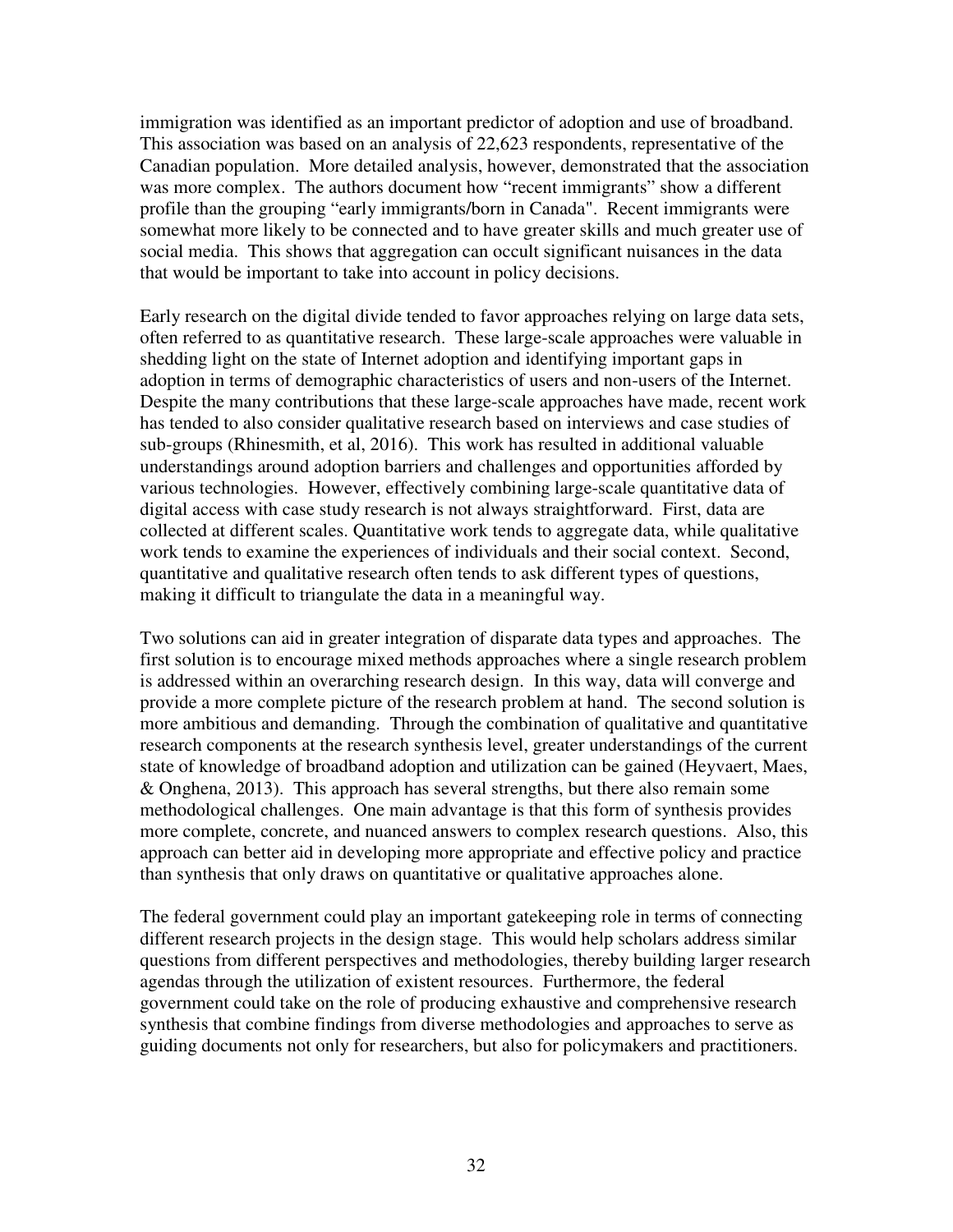## **Data, Collaboration, the Federal Government, and the Academic Community**

#### **Data Generation and Availability**

RFC Question #17 asks: "What data (whether public or commercial/proprietary) would facilitate ground-breaking research related to broadband, if that data were to become available?" The only realistic answer is that there is no way to know that -- there is no way to predict what might be discovered through data analysis. Thus, as much data as possible must be generated and made widely available for analysis to facilitate the vigorous pursuit of research on all aspects of the digital divide. In particular, it should be clear from the preceding discussion in these Comments that the key to advancing the digital divide broadband research agenda is to collect and analyze in greater detail than ever before, to drill down deeper, to ask "why?" and find the answers from the perspective of non-users, to go beyond quantitative to qualitative understandings. And, there is an army of academic professors and graduate students standing ready to analyze any usable data that is made available to them. The federal government's role in this must be data generation, funding, collaboration with non-government researchers, and working to ensure that all the data that is collected across government agencies, government-funded projects, public, academic, practitioner, and industry/commercial/proprietary research is publicly available for further analysis as well as utilization in developing sound policy and practice.

Many important opportunities to expand current data sets within federal programs that produce research were outlined earlier in these Comments. Although not perfect, there is no substitute for the level of accuracy and thoroughness that the Census Bureau achieves. While other data sources may garner more publicity and, thus, public attention (e.g., Pew), their methodologies are not nearly as rigorous as the Census Bureau's (e.g., telephone surveys conducted in only English and Spanish versus telephone and in-person interviews conducted in many languages). And, consequently, routine non-Census Bureau surveys are less likely to represent the population as a whole, particularly when it comes to the most vulnerable marginalized parts of the population. Therefore, as much quantitative data as possible should be collected through the CPS Internet Supplement. Likewise, FCC Form 477 produces invaluable data for analysis that is available nowhere else.

Therefore, the NTIA, the Census Bureau, the FCC, the NSF, and other federal agencies should do everything possible to increase the availability of data they generate. And, that data should be collected and made available at least at the census tract level, but preferably at the block group or block level so that granular level analyses can be conducted to produce meaningful research for cities, neighborhoods, and communities; critical variations, for example, are lost when data is only available for larger geographical areas. As well, those agencies need to properly address any privacy, proprietary, or corporate competitive concerns while reconsidering policies in light of the tremendous public interest value of data availability.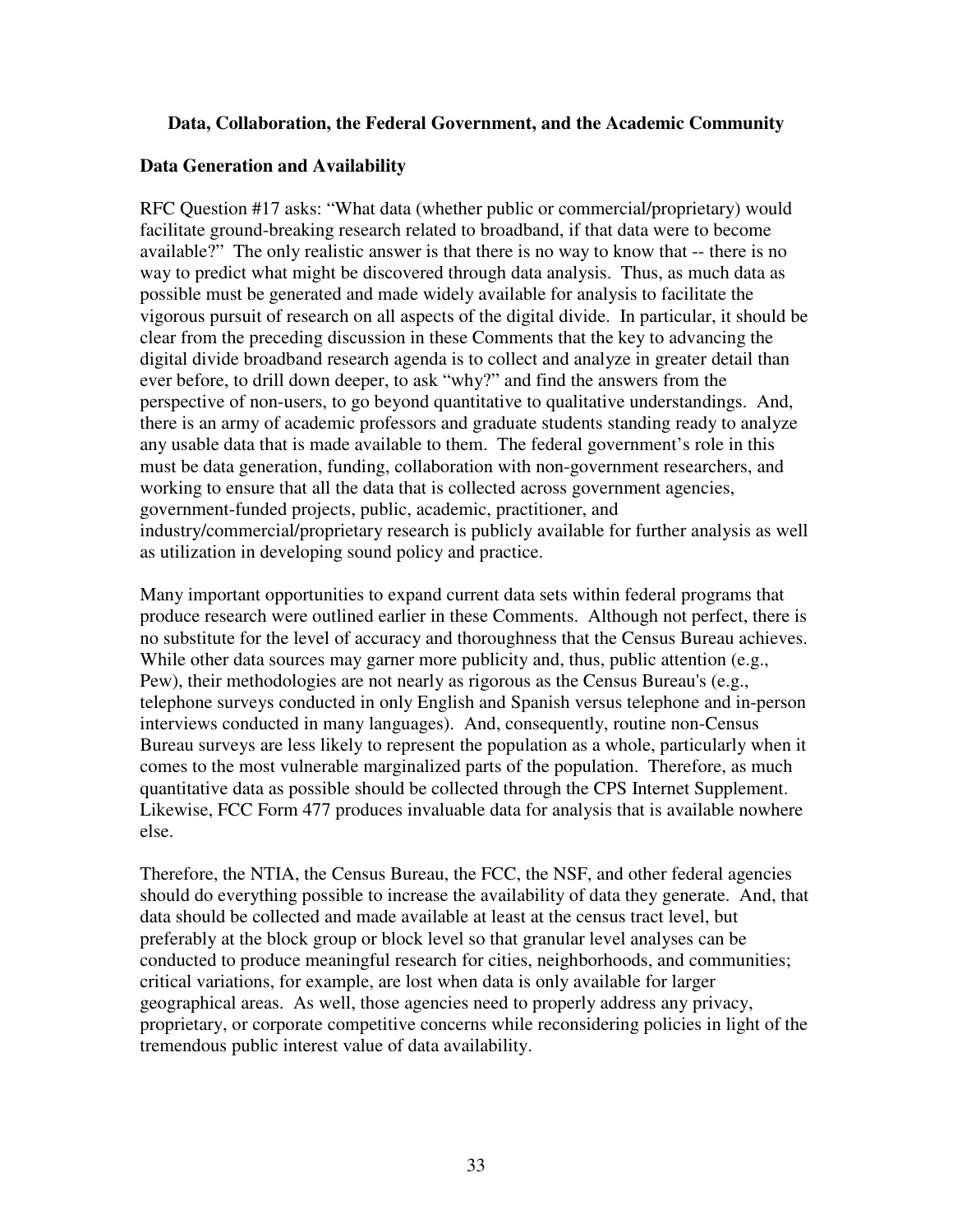Beyond that, the federal government needs to carefully assess federal policies and program to identify changes that can enhance and increase broadband research. And, the NSF and other government funding agencies must advocate for the introduction of digital divide topics into research that otherwise would not have considered those issues even though they are central to fully understanding the proposed area of work. For instance, when soliciting or funding research on various aspects of technology implementation within local, state, and/or federal governments, the NSF should prioritize proposals that focus on the human dimensions related to digital inequality as well as the usual consideration of the technology and data parts of the equation. As an example, important questions not normally incorporated in research proposals on Smart Cities that should be asked include: Which communities are most likely to undertake initiatives, and what role does Internet use in the population play when controlling for other factors? Do cities with higher rates of Internet use have more effective or more successful Smart Cities efforts? Are they more able to achieve measurable outcomes for energy efficiency or other sustainability goals? (Mossberger & Tolbert, 2015)

In addition, it is essential that federal agencies and departments working on digital divide issues (per the Broadband Opportunity Council model) communicate and coordinate for the greatest effect and cost-effectiveness. As well, it is crucial that those agencies reach out to create knowledge sharing relationships with their international counterparts; while some digital divide issues are country-specific, many are not and there is much to be learned from research, policy, and practice and successes and failures in other countries such as Canada, England, and Australia.

# **Cross-Disciplinary Collaboration**

There are benefits to cross-disciplinary research, including the ability to tackle single problems from multiple perspectives. There are also of course challenges in bringing together researchers from different backgrounds each with their own languages, cultures, and commitments. However, as broadband technology pervades almost every aspect of our society, bringing together research teams that span a wide variety of disciplines can be beneficial in understanding how to address the persistent challenges that negatively impact the most well-intentioned broadband adoption policies and practice.

Cross-disciplinary collaboration in broadband research can be fostered through two avenues. First, NSF and other federal agencies should incentivize collaboration through prioritized funding of proposals from diverse teams. This diversity might entail collaborations among industry, government, and academia, cooperation between academic researchers from across various disciplines (e.g., engineers, social scientists, and humanists), or diversity of identities within the team. These diverse research teams may produce more complex answers to the problems of broadband research and offer new ways forward. Secondly, cross-disciplinary collaboration can be fostered by providing opportunities for diverse researchers to encounter one another's work. Too often, researchers are aware primarily of work only in their own field and miss the insights of those working in adjacent parallel areas. Opportunities to engage with work from other fields already takes place at Partnership for Progress on the Digital Divide's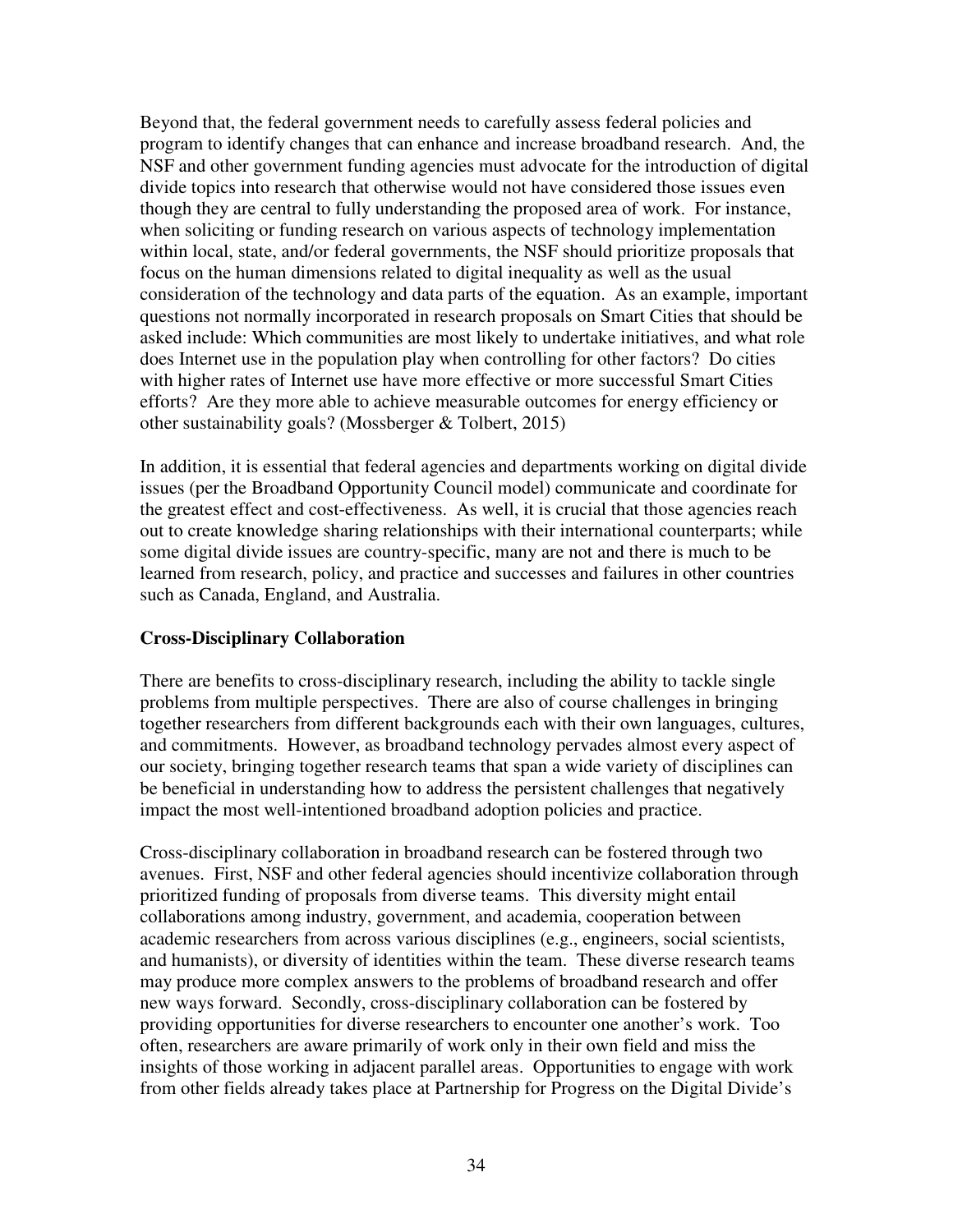International Conferences, but might additionally take the form of roundtables, workshops, virtual meetings, exchanges, or other real time events that PPDD could facilitate in collaboration with NTIA to enable participant researchers from various disciplines, government, and industry to share knowledge and present their work, explain its importance, and respond to questions.

# **Partnership and Knowledge Sharing with the Academic Research Community**

Partnership for Progress on the Digital Divide brings together scholars from a very wide range of academic disciplines, including anthropology, communication, community informatics, computer science and human-computer interaction, disability studies, law, Latino studies, library and information science, planning, political science, public affairs, public health, public policy, psychology, sociology, and more. For well over twenty years, this community of hundreds of researchers has created a broad and deep body of work that informs issues related to the digital divide, including:

- gaps in access and connectivity
- digital inclusion
- digital exclusion
- digital (dis)engagement
- challenges and opportunities
- social and cultural aspects of the divide
- the skills and digital/information literacy needed to interpret, understand, and navigate information presented online and the requisite curriculum
- effective use by individuals and communities
- the impact of socioeconomic factors on user behavior
- the role of motivation, attitudes, and interests
- differences in patterns of usage
- characteristics and conceptualizations of non-users
- the ways in which people use the Internet to create content
- different forms of capital and power relationships
- the impact of new and evolving technologies
- the mobile divide
- the interplay of influence with mobile technologies
- socioeconomic and cultural effects
- social equity, social and economic justice, and democracy
- the ethics of digital inequality
- community informatics
- social informatics
- social planning
- international development
- indigenous populations
- education
- ICTs and well-being
- health
- disability and accessibility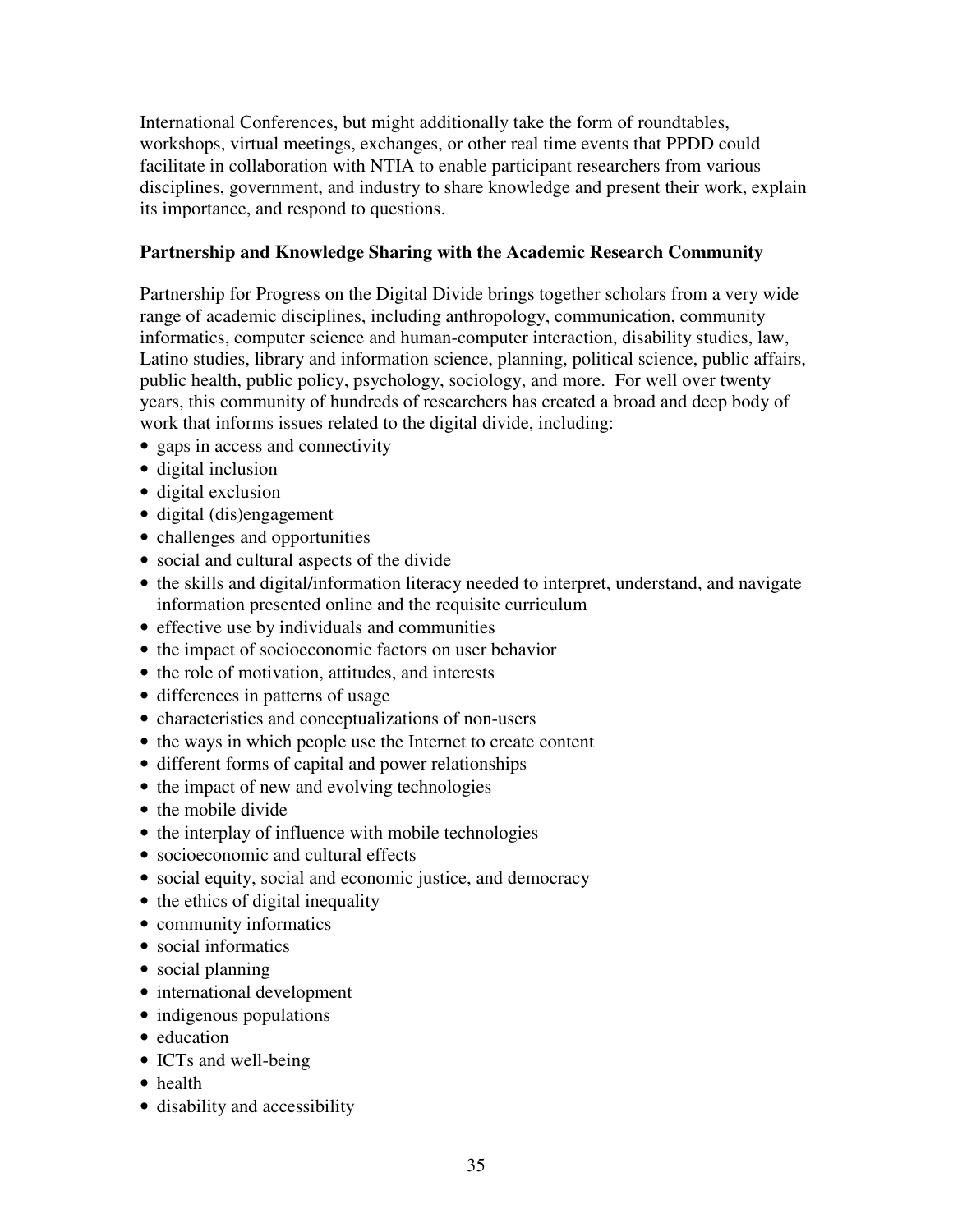- politics, digital government, digital citizenship, smart cities/citizens/government, civic engagement, adoption issues, and (in)equality
- global citizenship
- law and policy and its impacts, including information/telecommunications policy, net neutrality, open access, open source, copyright, Internet filtering software, and censorship
- public access initiatives
- anchor institutions
- practitioner-oriented topics considering aspects of design, management, implementation, assessment, collaboration, challenges, problem solution, and opportunities
- architectural challenges and deployment experiences
- Internet access cost analyses
- the application of research to communities, practice, and public and private sector initiatives

Researchers who work on digital divide issues have no desire to hide in "ivory towers"; rather, they have a passionate desire and crucial ability to not only provide evaluations and data to back up practitioner funding requests, advocacy, and policy efforts, but also to bring new issues and insights to the table and find solutions to help drive policy and practice forward. However, this army of researchers out there doing stellar, important work on the digital divide has had no opportunity to transmit their work to the practitioners and policymakers for whom it is intended. Getting research results into the hands of government researchers, practitioners, and policymakers has always been a constant uphill battle with no easy solution because there simply were no connection points or channels of communication between the various parts of the field. At the same time, it has been very hard for government researchers, practitioners, and policymakers to locate widely dispersed digital divide research published in academic journals and books. Indeed, as just one example of the volume of digital divide research produced on a yearly basis, consider that PPDD's Conferences in 2014 and 2015 received a total of hundreds of submissions. Yet, nearly all of that work is to this day unknown to the vast majority of government researchers, practitioners and policymakers. Bridging these disconnects is the core of PPDD's mission.

PPDD urges NTIA and NSF to view the National Broadband Research Agenda as an effort on which all areas of the field must come together to move forward. Further, the Agenda must be a living document that is constantly (re)considered, modified, and improved to match the consistent as well as ever-changing challenges and opportunities presented by the digital divide. Further, it is important to point out that, while funded research is essential, there also is and always will be an army of researchers who work on digital divide issues without funding and this community is a no-cost but invaluable resource with which the federal government must partner to achieve a successful outcome for the Agenda and the broader purpose of bridging the digital divide. For instance, it might be useful for subject area experts from the PPDD community to be available to NTIA and other agencies to advise as needed on critical topics, such as disability, aging,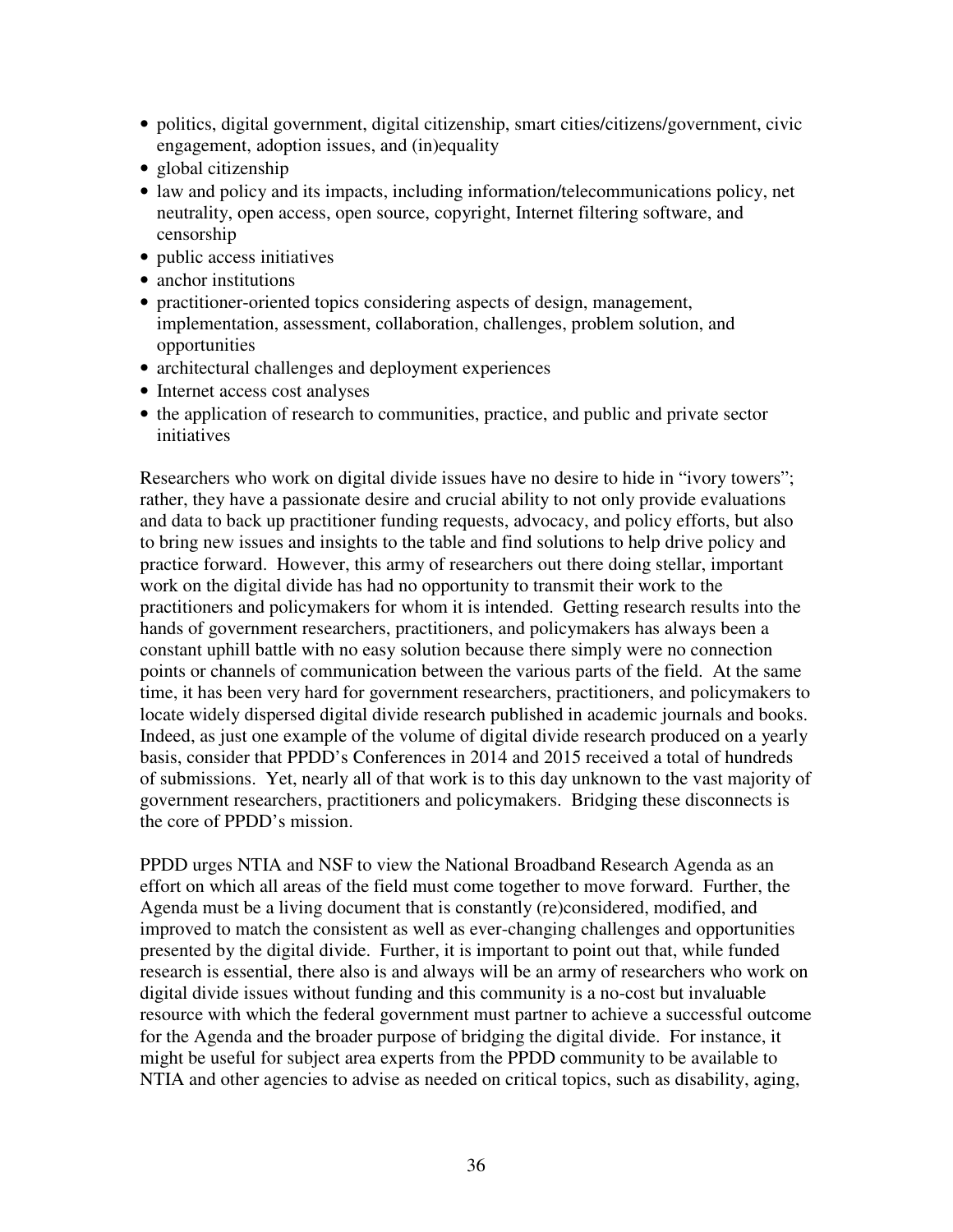low SES, American-born and immigrant Latinos, African Americans, non-use(rs), research methods, ethnography, etc.

To fulfill PPDD's mission and to advance the National Broadband Research Agenda, PPDD has two important initiatives on which we hope NTIA, NSF, and other federal agencies with join with us to create solid, permanent connection points and channels of communication as well as knowledge sharing and collaboration between the federal government and the academic research community:

1) PPDD Conferences bring interdisciplinary researchers together with policymakers and practitioners to enrich the dialogue; share insights, expertise, and cutting-edge research and practice across borders; identify new areas of necessary, productive research focus to foster greater understanding and enlighten policy and practice going forward; and strategize actions and catalyze solutions to advance the agenda on the digital divide.

Starting at PPDD's 2017 International Conference and continuing at all subsequent Conferences, the third day will be a full-day workshop for all Conference attendees focused on the National Broadband Research Agenda, including discussion of updates, input, and action plans with NTIA, NSF, and representatives from other agencies; what research is being done and can be done by academic researchers to further the Agenda; what data is available from the federal government and what data are particularly important foci for academic analysis; and the development of collaborations between multi-disciplinary academic researchers and between researchers and federal and private programs (e.g., ConnetHome, Google Fiber, etc.) that would benefit from and provide useful opportunities for research.

2) In collaboration with the U.S. Impact Study at the University of Washington Information School, PPDD is working to create a Digital Divide Research Library. The Research Library will be a fully searchable, high-quality, robust, enduring repository database to serve the digital divide field and connect research to policy and practice by making research easily and quickly available to all who seek it. This task is of course complex and a major, serious undertaking and involves many aspects of necessary planning from needs to concept to platform to implementation to financing and staffing the project for perpetuity and more, as well as all the details of robust taxonomy creation, upkeep on the collection, dealing with copyright issues from submitted materials, developing a highly useful and usable system that will stand the test of time by having material entered into the database meticulously and methodically by those trained as librarians to ensure proper cataloging and metadata creation so the materials are then easily and reliably discoverable through the search and browse function and the collection can be properly maintained.

In addition to these initiatives, PPDD stands ready to partner with and assist NTIA, NSF, and others in any way possible to facilitate sharing of knowledge and connections among the federal government, the academic research community, and other stakeholders and researchers and to advance the National Broadband Research Agenda.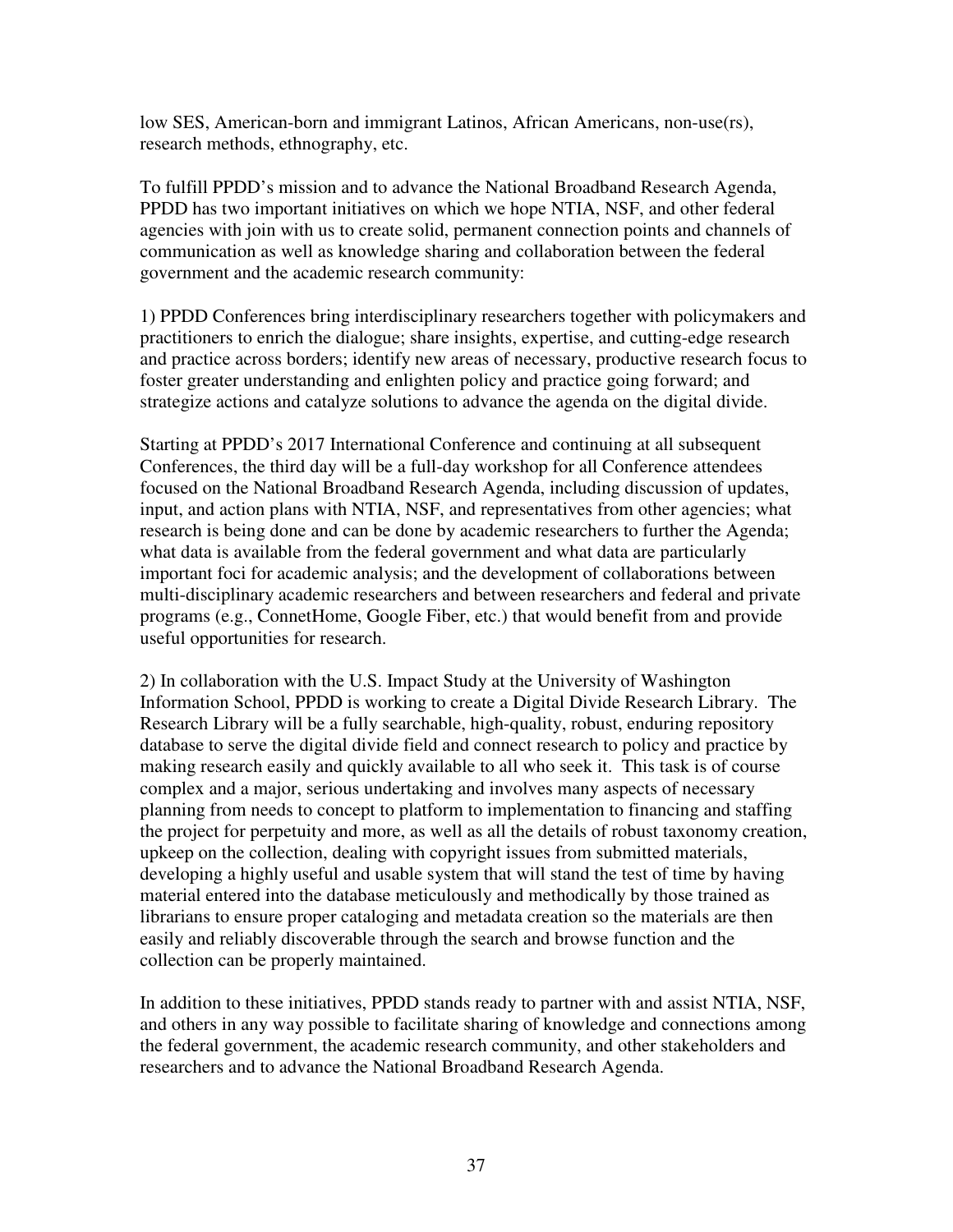#### **References**

- Access Board. (2015, February 18). About the Proposed Refresh of the Section 508 Standards and Section 255 Guidelines for Information and Communication Technology [Government]. Retrieved from http://www.accessboard.gov/guidelines-and-standards/communications-and-it/about-the-ictrefresh/overview-of-the-proposed-rule
- American Library Association. (2012). *Public library funding & technology access study 2011-2012*. Retrieved from http://www.ala.org/research/plftas/2011\_2012 .
- Anderson, M., & Horrigan, J. B. (2016, October 3). *Smartphones help those without broadband get online, but don't necessarily bridge the digital divide*. Retrieved from http://www.pewresearch.org/fact-tank/2016/10/03/smartphones-help-thosewithout-broadband-get-online-but-dont-necessarily-bridge-the-digital-divide/
- Bargas-Avila. J., & Hornb, K. (2012). #230. Foci and blind spots in user experience research. *Interactions*, 19(6): 24–7.
- Barney, EL. (2011). *Designing Websites for Universal Usability*. Retrieved from: http://elbarney.com/accessibility/PDF/universal%20usability.pdf.
- Bates, K., & Siefer, A. (2016*). How Libraries Are Increasing Home Broadband Adoption*, TechSoup for Libraries. Retrieved from http://www.techsoupforlibraries.org/blog/how-libraries-are-increasing-homebroadband-adoption
- Beach, S.R., Schulz, R., Downs, J., Matthews, J., Barron, B., & Seelman, K. (2009). Disability, age, and informational privacy attitudes in quality of life technology applications: Results from a national web survey. *ACM Transactions on Accessible Computing (TACCESS),* 2 (1), 1-21. Retrieved from http://doi.acm.org/10.1145/1525840.1525846
- Bennett, S., Maton, K., & Kervin, L. (2008). The "digital natives" debate: A critical review of the evidence. *British Journal of Educational Technology*, 39(5), 775– 786. DOI:http://doi.org/10.1111/j.1467-8535.2007.00793.x
- Bertot, J., Real, B., & Jaeger, P. T. (2016). Public Libraries Building Digital Inclusive Communities: Data and Findings from the 2013 Digital Inclusion Survey. *Library Quarterly: Information, Community, Policy* 86 (3) July: 270–289.
- Bishop, A. P., Bruce, B. C., Irish, S., & Williams, N.S. (2012) Community Informatics for Whom? *Journal of Education in Library and Information Science*, 53:3, 218- 221.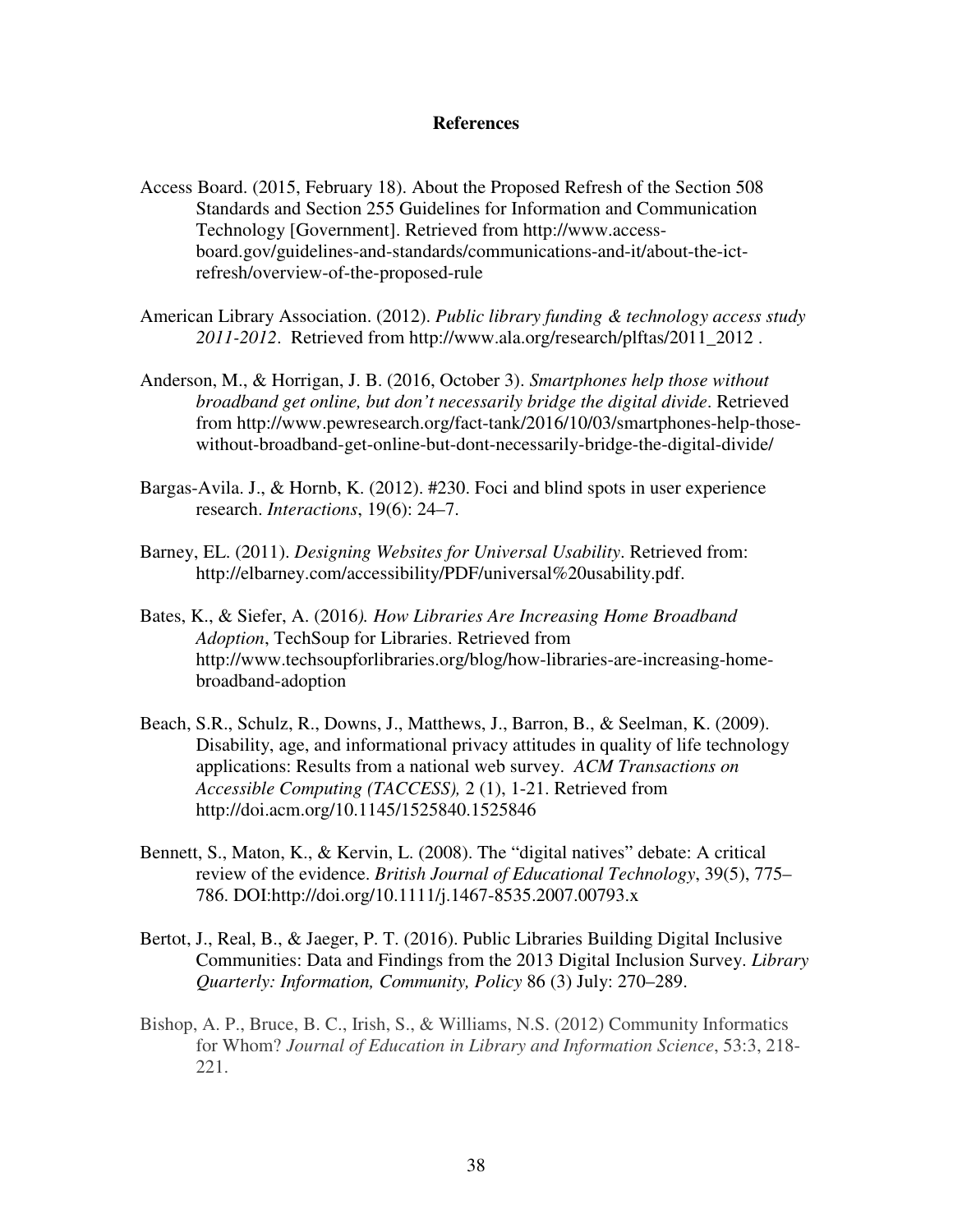- Blanck, P. (2014). *eQuality: The struggle for web accessibility by persons with cognitive disabilities*. Cambridge, UK: Cambridge University Press.
- Blumberg, S.J., & Luke, J.V. (2015, June) *Wireless substitution: early release of estimates from the National Health Interview Survey*, *July–December 2012*. National Center for Health Statistics. Retrieved from http://www.cdc.gov/nchs/data/nhis/earlyrelease/wireless201512.pdf
- boyd, d. m. (2008). *Taken Out of Context: American Teen Sociality in Networked Publics*. University of California, Berkeley. Retrieved from http://www.danah.org/papers/TakenOutOfContext.pdf
- Brock, A. (2009). Life on the wire: Deconstructing race on the Internet. *Information, Communication & Society*, *12*(3), 344–363.
- Brown, A., & Campione, J. (1996). *Psychological theory and the design of innovative learning environments: On procedures, principles and systems.* Mahwah, NJ: Lawrence Erlbaum.
- Brydon-Miller, M., Greenwood, D., & Maguire, P. (2003). Why action research? *Action Research*, 1(1), 9–28.
- Caldwell, B., Cooper, M., Reid, L. G., & Vanderheiden, G. (2008, December 11). *Web Content Accessibility Guidelines (WCAG) 2.0*. Retrieved from http://www.reelseo.com/video-accessibility-closed-captions-video-seo/
- Charness, N., & Boot, W. R. (2016). Technology, gaming and social networking. In K. W. Schaie & S. L. Willis (Eds.). *Handbook of the Psychology of Aging* (8th Edition). New York: Elsevier.
- Charness, N., Demiris, G., & Krupinski, E. A. (2011). *Designing Telehealth for an Aging Population: A Human Factors Perspective*. Boca Raton: CRC Press.
- Chen, W., Straubhaar, J., Li, X., Mora, A. R., Crocker, T., Huang, G., Sinta, V., & Spence, J. (2016, January). *Understanding Digital Divides in Austin's Public Housing Communities' Unlocking the Connections*. Draft report under review by the Housing Authority of the City of Austin.
- Chisholm, W., & May, M. (2008).*Universal Design for Web Applications: Web Applications That Reach Everyone* (1st ed.). O'Reilly Media.
- Coursaris, C. K., & Kim, D. J. (2011). A Meta-Analytical Review of Empirical Mobile Usability Studies. *Journal of Usability Studies*, 6(3): 117–71.
- Dailey, D., Bryne, A., Powell, A., Karaganis, J., & Chung, J. (2010). *Broadband Adoption in Low-Income Communities*. Brooklyn, NY: Social Science Research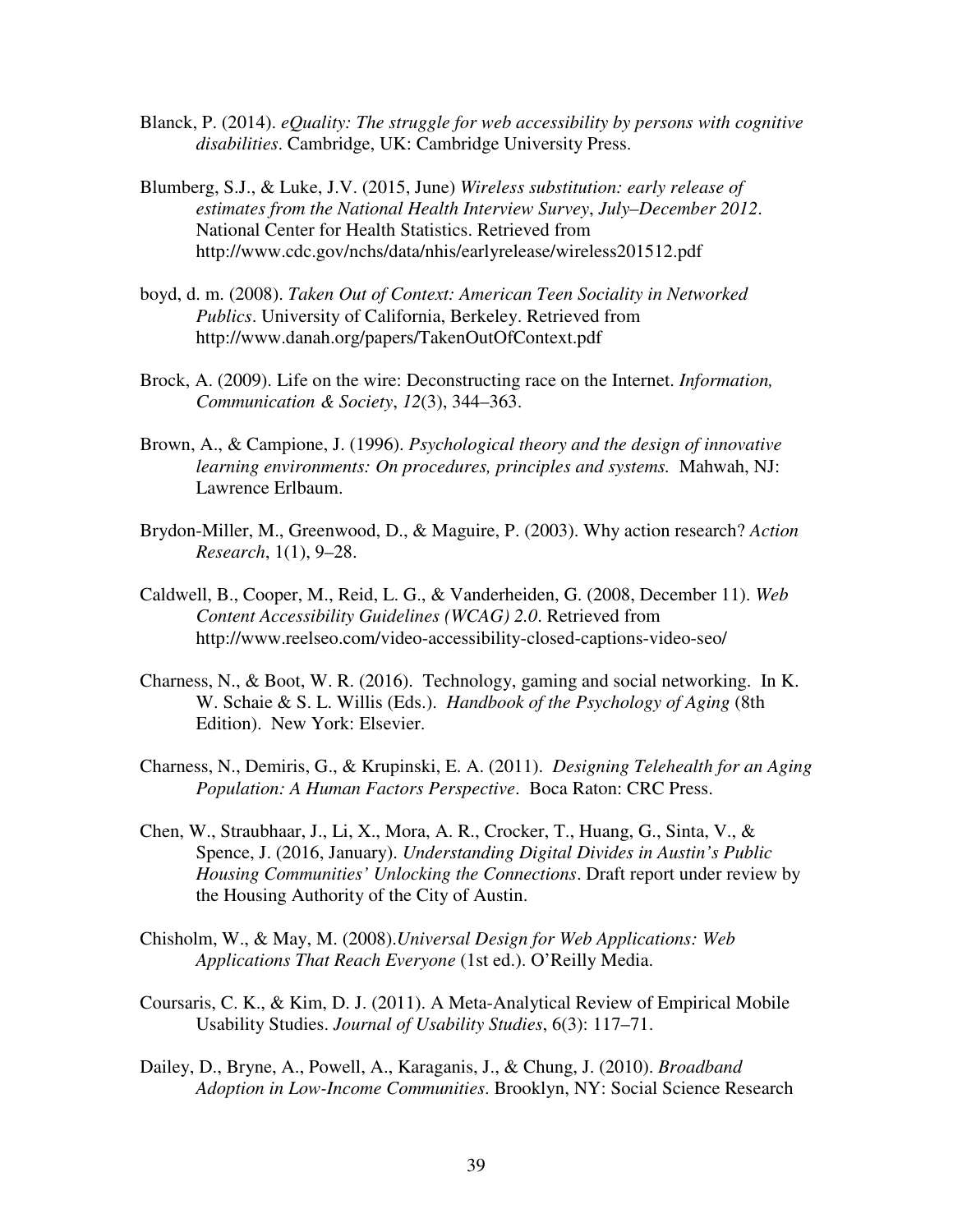Council. Retrieved from http://webarchive.ssrc.org/pdfs/Broadband\_Adoption\_v1.1.pdf

- Dever, B., Blaik, O., Smith, G., & McCarthy, G. W. (2015*). Anchors Lift All Boats: Eds & Meds Engaging with Communities*. Cambridge: Lincoln Institute of Land Policy. Retrieved from https://www.lincolninst.edu/pubs/dl/2494\_1841\_Anchors\_Lift\_w15LL.pdf
- DiMaggio, P., Hargittai, E., Celeste, C., & Shafer, S. (2004). Digital Inequality: From Unequal Access to Differentiated Use. In K. M. Neckerman (Ed.), *Social inequality* (pp. 355–400). New York, NY: Russell Sage Foundation.
- Dobransky, K., & Hargittai, E. (2006). The disability divide in internet access and use. *Information, Communication & Society*, *9*(3), 313–334.
- Dobransky, K., & Hargittai, E. (n.d.). Unrealized potential: Exploring the digital disability divide. *Poetics*. https://doi.org/10.1016/j.poetic.2016.08.003
- Dubb, S., McKinley, S., & Howard, T. (2013). *Achieving the Anchor Promise: Improving Outcomes for Low-Income Children, Families and Communities*. Tacoma Park, MD: The Democracy Collaborative at the U. of Maryland. Retrieved from http://community-wealth.org/sites/clone.communitywealth.org/files/downloads/Achieving%20the%20Anchor%20Promise\_composite \_FINAL.pdf
- Economics and Statistics Administration (ESA), & National Telecommunications and Information Administration (NTIA). (2011, November). *Exploring the digital nation: Computer and internet use at home*. Washington, DC: U.S. Department of Commerce. Retrieved from http://www.ntia.doc.gov/files/ntia/publications/exploring\_the\_digital\_nation\_com puter\_and\_internet\_use\_at\_home\_11092011.pdf.
- Ellcessor, E. (2016).*Restricted Access: Media, Disability, and the Politics of Participation*. New York: NYU Press.
- Ellis, K., & Kent, M. (2010). *Disability and New Media*. New York, NY: Routledge. Retrieved from http://www.routledge.com/books/details/9780415871358/
- Fisk, A. D., Rogers, W. A., Charness, N., Czaja, S. J., & Sharit, J. (2009). *Designing for older adults: Principles and creative human factors approaches* (2nd Ed.). Boca Raton: CRC Press.
- Fox, S. (2011). *Americans Living with Disability and Their Technology Profile*. Washington, DC: Pew Internet & American Life Project. Retrieved from http://www.pewinternet.org/Reports/2011/Disability.aspx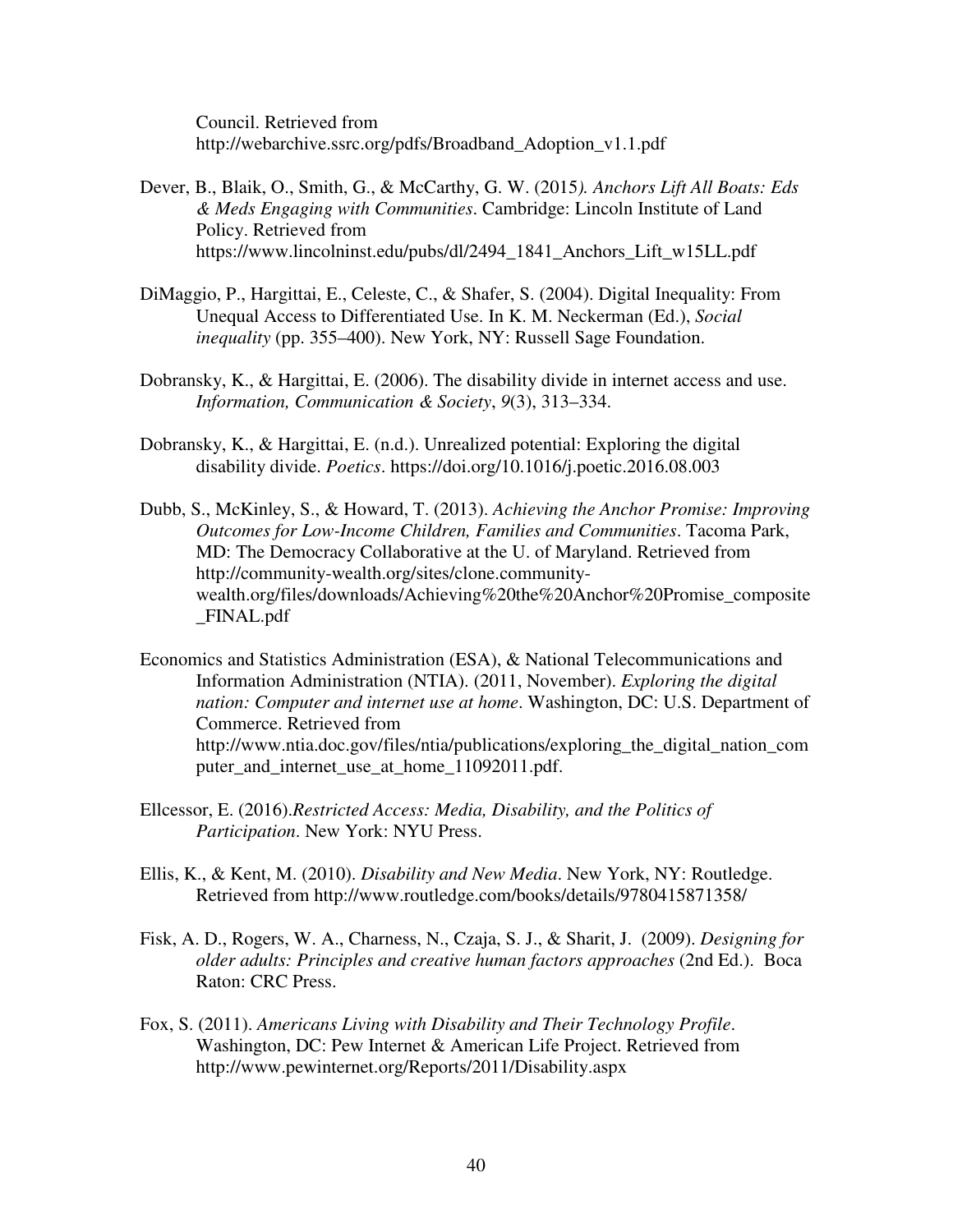- Fox, S., & Duggan, M. (2013). *The Diagnosis Difference*. Pew Research Center, November 2013. Retrieved from http://www.pewinternet.org/files/oldmedia//Files/Reports/2013/PewResearch\_DiagnosisDifference.pdf
- Friedman, B., Kahn, P.H., Jr., & Borning, A. 2006. *A value sensitive design and information systems.* Armonk, NY: M.E. Sharpe Publishers.
- Gangadharan, S., & Byrum, G. (2012). Broadband Adoption | Introduction: Defining and Measuring Meaningful Broadband Adoption. *International Journal of Communication, 6*, 8. Retrieved from http://ijoc.org/index.php/ijoc/article/view/1836
- Gant, J., Turner-Lee, N., Li, Y., & Miller, J. S. (2010). *National Minority Broadband Adoption: Comparative Trends in Adoption, Acceptance and Use*. Joint Center for Political and Economic Studies, February 2010.
- Gilbert, E., Karahalios, K., & Sandvig, C. (2008). The Network in the Garden: An Empirical Analysis of Social Media in Rural Life. In *Proceedings of the SIGCHI Conference on Human Factors in Computing Systems* (pp. 1603–1612). New York, NY, USA: ACM. https://doi.org/10.1145/1357054.1357304
- Gonzales, A. L., Ems, L., & Suri, R. (2016). Cell phone disconnection disrupts access to healthcare and health resources: A technology maintenance perspective. *New Media & Society*, 18, 1422-1438
- Gonzales, A. L. (2016). From Internet access to Internet maintenance: A new approach to the US Internet divide. *Information, Communication, and Society*, 19, 2, 234-248.
- Gonzales, A. L. (2014). Health benefits and barriers to cell phone use in low-income U.S. neighborhoods: Indications of technology maintenance. *Mobile Media & Communication*, 2, 233-248.
- Goodman, E. (2014). Smart Cities Meet "Anchor Institutions": The Case of the Broadband and the Public Library. *Fordham Urban Law Journal*. XLI, August 1. Retrieved from http://papers.ssrn.com/sol3/papers.cfm?abstract\_id=2476159##
- Graham, R., & Choi, K. S. (2016). Explaining African-American cell phone usage through the social shaping of technology approach. *Journal of African American Studies*, 20, 19-34.
- Gray, M. L. (2009). *Out in the Country: Youth, Media, and Queer Visibility in Rural America* (1st ed.). NYU Press.
- Haight, M., Quan-Haase, A., & Corbett, B. (2014). Revisiting the digital divide in Canada: The impact of demographic factors on access to the internet, level of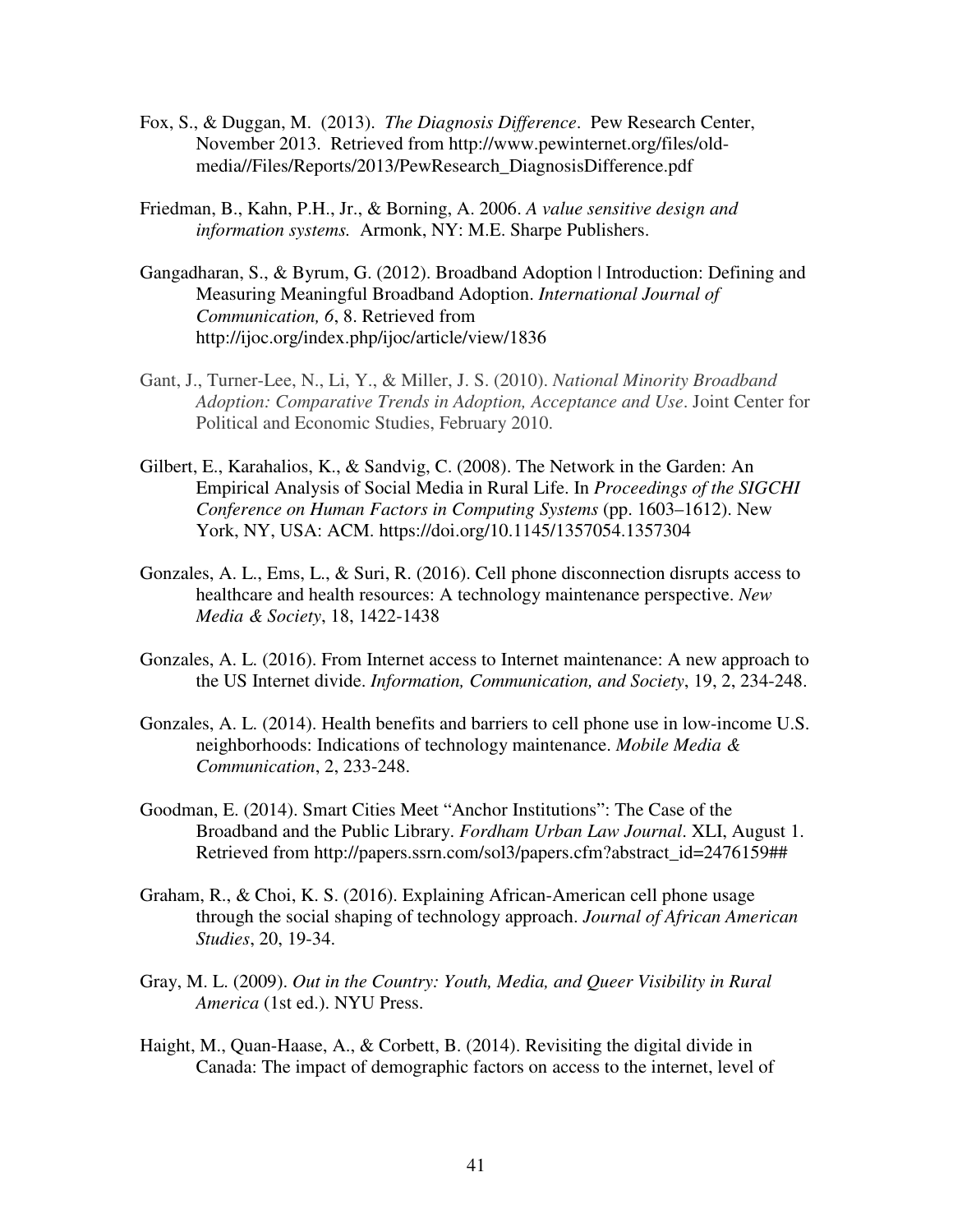online activity, and social networking site usage. *Information, Communication & Society*, 17(4), 503–519.

- Haight, M., & Quan-Haase, A. (2016). *Digital inclusion project: Findings and implications, a Canadian perspective*. Benton Foundation. Evanston, IL. Retrieved from https://www.benton.org/initiatives/digital-inclusion-project
- Haines, C., & Campbell, C. (2016). *Becoming a Media Mentor: A Guide for Working with Children and Families*. American Library Association.
- Hamraie, A. (2012). Universal Design Research as a New Materialist Practice. *Disability Studies Quarterly*, *32*(4). Retrieved from dsq-sds.org/article/view/3246/3185
- Hargittai, E., & Shaw, A. (2015). Mind the skills gap: The role of Internet know-how and gender in differentiated contributions to Wikipedia. *Information, Communication & Society*, 18(4), 424–442. http://doi.org/10.1080/1369118X.2014.957711
- Hargittai, E., & Walejko, G. (2008). The participation divide: Content creation and sharing in the digital age. *Information, Communication & Society*, 11(2), 239– 256. DOI:http://doi.org/10.1080/13691180801946150
- Harwood, R. (2012). *7 Keys for Community Anchor Institutions*. Bethesda, MD: Harwood Institute for Public Innovation. Retrieved from http://www.theharwoodinstitute.org/2012/02/7-keys-for-community-anchorinstitutions/
- Heyvaert, M., Maes, B., & Onghena, P. (2013). Mixed methods research synthesis: definition, framework, and potential. *Quality & Quantity*, 47(2), 659–676. DOI:http://doi.org/10.1007/s11135-011-9538-6
- Horrigan, J. B., & Duggan, M. (2015). *Home Broadband 2015.* Pew Research Center, December 21, 2015. Retrieved from http://www.pewinternet.org/2015/12/21/2015/Home-Broadband-2015/
- Jastrzembski, T. S., & Charness, N. (2007). The Model Human Processor and the older adult: Parameter estimation and validation within a mobile phone task. *Journal of Experimental Psychology: Applied*, 13, 224-248. DOI: 10.1037/1076- 898X.13.4.224
- Katz, V. S. (2016). *Leveraging technology to drive educational and social opportunities for diverse, low-income children*. Grant proposal to the William T. Grant Foundation.
- Kavanaugh, A., Puckett, A., & Tatar, D. 2013. Scaffolding technology for low literacy groups: From mobile phone to desktop PC? *International Journal of Human Computer Interaction, 29(*4): 274-288.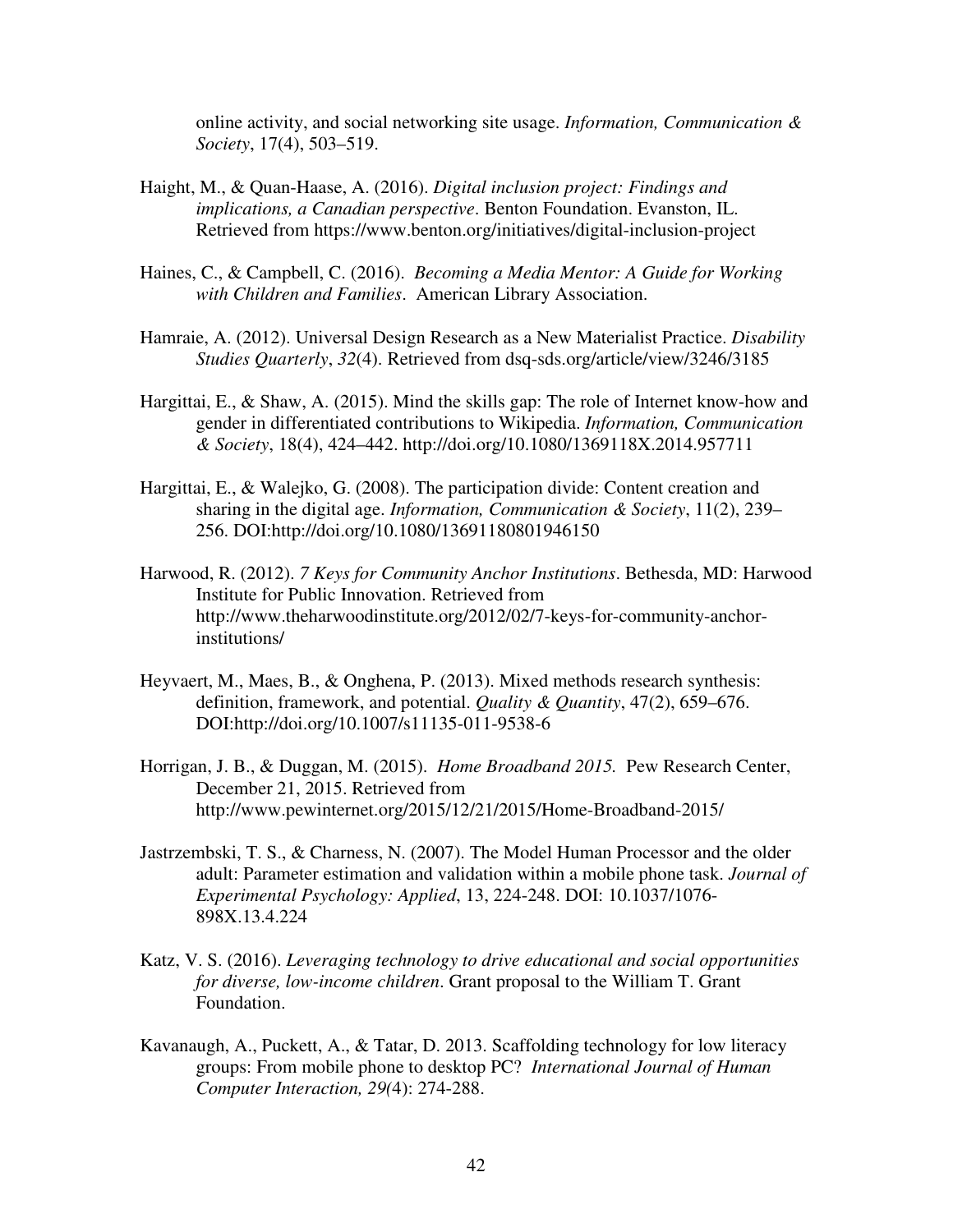- Kennedy, H. (2016). *Post, mine, repeat: Social media data mining becomes ordinary*. London, UK: Palgrave Macmillan.
- Kemmis, S., & McTaggart, R. (2008). Participatory action research: Communicative action and the public sphere. In N. K. Denzin & Y. S. Lincoln (Eds.), *Strategies of qualitative inquiry* (pp. 271–330). Thousand Oaks, CA: Sage. DOI:http://doi.org/10.1080/09650790600975593
- Kleiman, N., Getsinger, L., Pindus, N., & Poethig, E. (2015). *Striking a (Local) Grand Bargain: How Cities and Anchor Institutions Can Work Together to Drive Growth and Prosperity*. The National Resource Network.
- Kretchmer, S. B. (forthcoming 2017). Theorizing digital divides through the lens of the social construction of technology and social shaping of technology. In Ragnedda, M. & Muschert, G. (Eds.), *Theorizing Digital Divides*. Routledge.
- Kretchmer, S. B., & Carveth, R. (2001, September). The color of the Net: African Americans, race, and cyberspace. *Computers and Society*, 31(3), 9-14.
- Kretchmer, S. B., Correa, T., Rennie, E., Thomas, J., Robinson, L., Salgado, S., Schejter, A., Ben-Harush, O., Tirosh, N., Mola, S., Mendels, J., Shaham, M., Abu-Kaf, G., Yang, Q., & Yates, S. J. (2016). The digital divide: Worldwide challenges for communication across the life span in the digital age. In Nussbaum, J. (Ed.), *Communication across the life span* (pp.123-148). International Communication Association Theme Book Series, Vol. 3. New York: Peter Lang.
- Kretchmer, S. B., Pierce, J., & Robinson, L. (2015). The 20th anniversary of the digital divide: Challenges and opportunities for communication and the good life. In Wang, H. (Ed.), *Communication and "the good life"* (pp. 213-232). International Communication Association Theme Book Series, Vol. 2. New York: Peter Lang.
- Kretchmer, S. B., & Schement, J. R. (2011, October). *Understanding divides, access, participation, and diversity in the digital age*. Presentation to the Association of Internet Researchers Annual Conference, Seattle, WA.
- Larson, K. A. (2007). *The social construction of the Internet: A rural perspective*. University of Kansas. Retrieved from http://gradworks.umi.com/14/43/1443709.html
- Lazar, J. (Ed.). (2007). *Universal Usability: Designing Computer Interfaces for Diverse User Populations* (1st ed.). Wiley.
- Lehr, W. (2012). *Anchor Institutions Help Secure Broadband's Promise*. Massachusetts Institute of Technology. Retrieved from http://shlb.org/uploads/Policy/Policy%20Research/SHLB%20Research/Anchor% 20Institutions%20Help%20Secure%20Broadband.pdf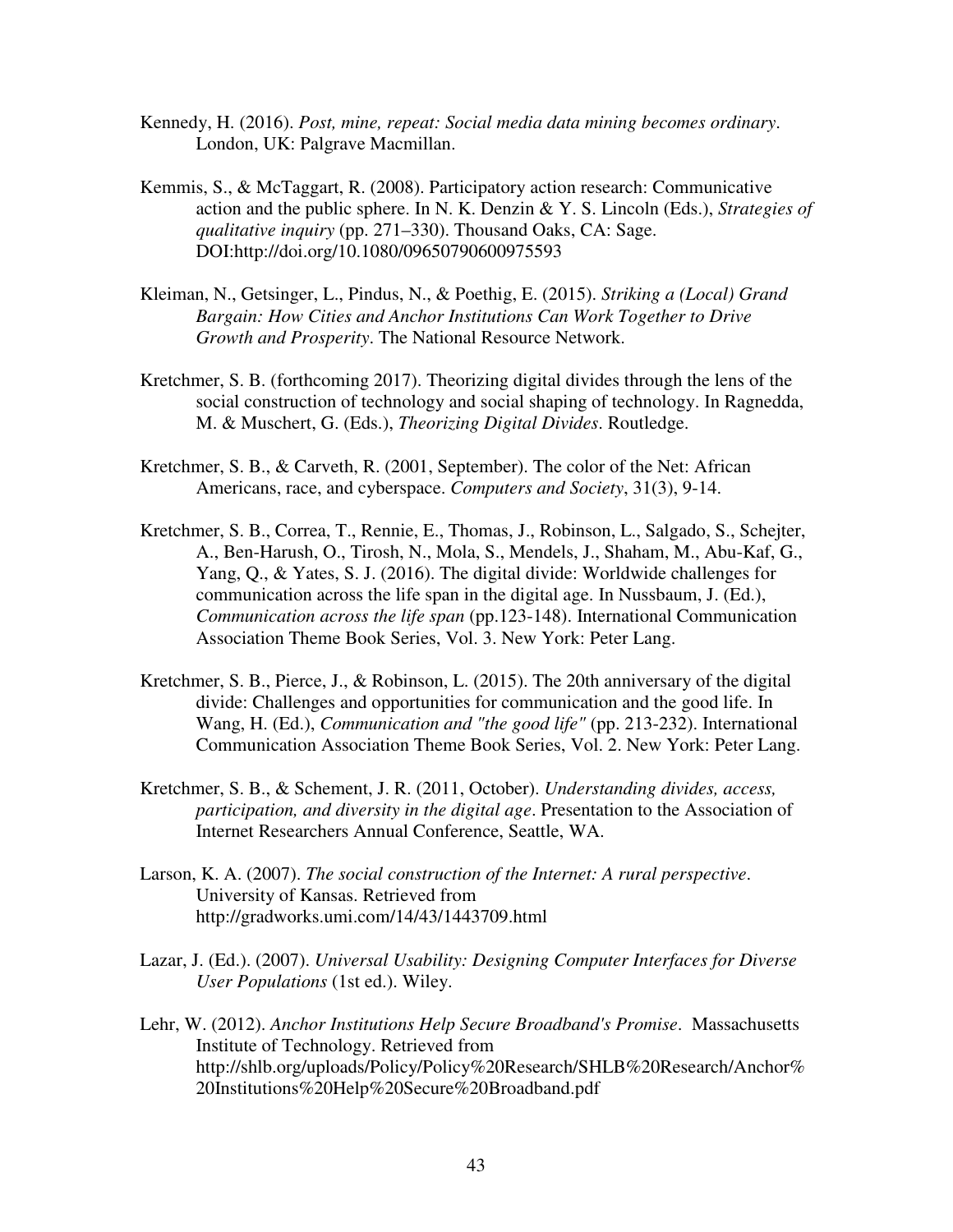- Leonardi, P. M. (2003, February 1). Problematizing "new media": Culturally based perceptions of cell phones, computers, and the Internet among U.S. Latinos. *Critical Studies in Media Communication*, 20(2), 160-179.
- Logan, J., & Murdie, R. (2016). Home in Canada? The Settlement Experiences of Tibetans in Parkdale, Toronto. *Journal of International Migration and Integration*, 17(1), 95–113. http://doi.org/10.1007/s12134-014-0382-0
- Mace, R. L., Hardie, G. J., & Place, J. P. (1990). *Accessible Environments: Toward Universal Design*. Center for Universal Design, North Carolina State University.
- Margaryan, A., Littlejohn, A., & Vojt, G. (2010). Are digital natives a myth or reality? University students' use of digital technologies. *Computers & Education*, 56(2), 429–440. DOI:http://doi.org/10.1016/j.compedu.2010.09.004
- Morris, J. B. (2015, November 17). Language and Citizenship May Contribute to Low Internet Use Among Hispanics. Retrieved from https://www.ntia.doc.gov/blog/2015/language-and-citizenship-may-contributelow-internet-use-among-hispanics
- Mossberger, K., & Tolbert, C. (2015, December 15). *Digital inclusion: Internet access and planning for 'smart cities'*. Retrieved from https://ugecviewpoints.wordpress.com/2015/12/15/digital-inclusion-internetaccess-and-planning-for-smart-cities/
- Mueller, M., & Schement, J. R. (1994). *Six myths of telephone penetration*. National Telecommunications and Information Administration, Docket Number 940955- 4255-Inquiry on Universal Service and Open Access Issues. Washington DC.
- Mueller, M., & Schement, J. R. (1996). Universal service from the bottom up: A study of telephone penetration in Camden, New Jersey. *The Information Society*, 12, 273- 292.
- Napoli, P. M., & Obar, J. A. (2013, April). *Mobile leapfrogging and digital divide policy: Assessing the limitations of mobile Internet access*. Retrieved from https://naproduction.s3.amazonaws.com/documents/mobile-leapfrogging-and-digitaldivide-policy
- National Institute on Minority Health and Health Disparities. (2016). *Community-based participatory research program*. (CBPR). Retrieved from http://www.nimhd.nih.gov/programs/extramural/community-basedparticipatory.html
- Neuman, S. B., & Celano, D. C. (2012). *Giving Our Children a Fighting Chance: Poverty, Literacy and the Development of Information Capital*. New York: Teachers College Press.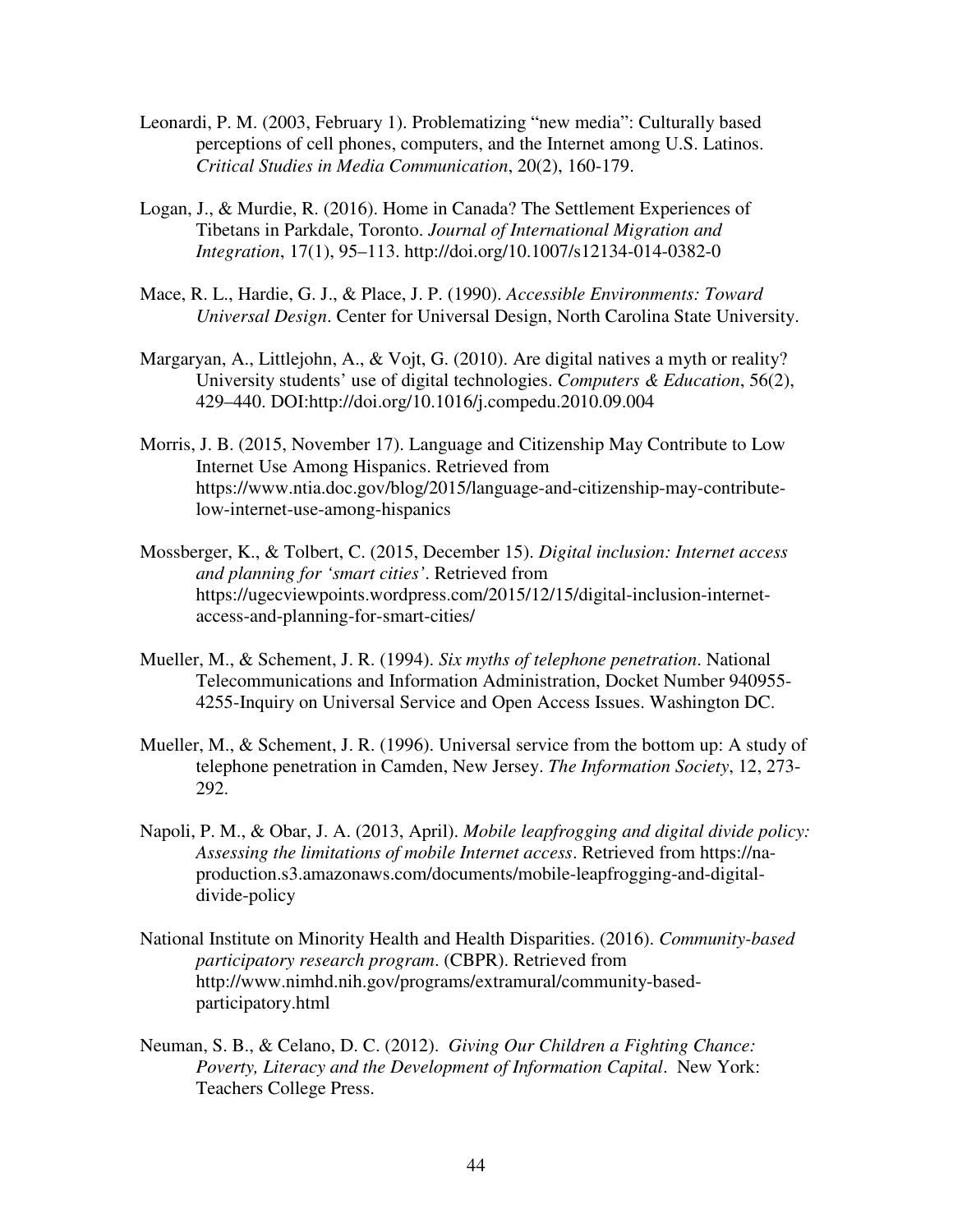- Pew Research Center. (2014). *The Web at 25 in the U.S.: Pew Research*. Retrieved from: http://www.pewinternet.org/2014/02/27/ the-web-at-25-in-the-u-s/.
- Pew Research Center (2015). Broadband Technology Fact Sheet: Highlights of the Pew Internet Project's research related to broadband. Retrieved from http://www.pewinternet.org/fact-sheets/broadband-technology-fact-sheet.
- Pew Research Center: Internet, Science and Technology. Pewinternet.org
- Pierce, J. (2015). *Digital Fusion: A Society Beyond Blind Inclusion*. New York: Peter Lang Publishing.
- Portwood-Stacer, L. (2012). Media refusal and conspicuous non-consumption: The performative and political dimensions of Facebook abstention. *New Media & Society*, 1461444812465139. https://doi.org/10.1177/1461444812465139
- Prensky, M. (2001). *Digital natives, digital immigrants. On the Horizon*. Retrieved from http://www.marcprensky.com/writing/Prensky - Digital Natives, Digital Immigrants - Part1.pdf
- Quan-Haase, A., Martin, K., & Schreurs, K. (2014). Not all on the same page: E-book adoption and technology exploration by seniors. *Information Research*. Retrieved from http://www.informationr.net/ir/19-2/paper622.html#
- Quan-Haase, A., Martin, K., & Schreurs, K. (2016). Interviews with digital seniors: ICT use in the context of everyday life. *Information, Communication & Society*, 4(5). DOI:http://doi.org/http://dx.doi.org/10.1080/1369118X.2016.1140217
- Rose, G. (2008). Using photographs as illustrations in human geography. *Journal of Geography in Higher Education*, 32(1), 151–160.
- Rhinesmith, C. (2016). *Digital Inclusion and Meaningful Broadband Adoption Initiatives*. Evanston, IL: Benton Foundation. Retrieved from https://www.benton.org/sites/default/files/broadbandinclusion.pdf
- Rhinesmith, C., Quan-Haase, A., & Haight, M. (2016). *The complexity of "relevance" as a barrier to broadband adoption*. Benton report. Evanston, IL. Retrieved from https://www.benton.org/blog/complexity-relevance-barrier-broadband-adoption
- Rideout, V. (2013). *Zero to eight: Children's media use in America 2013*. Program for the Study of Children and Media. Common Sense Media.
- Rideout, V. J., & Katz, V. S. (2016). *Opportunity for all? Technology and learning in lower-income families*. New York: Joan Ganz Cooney Center at Sesame Workshop.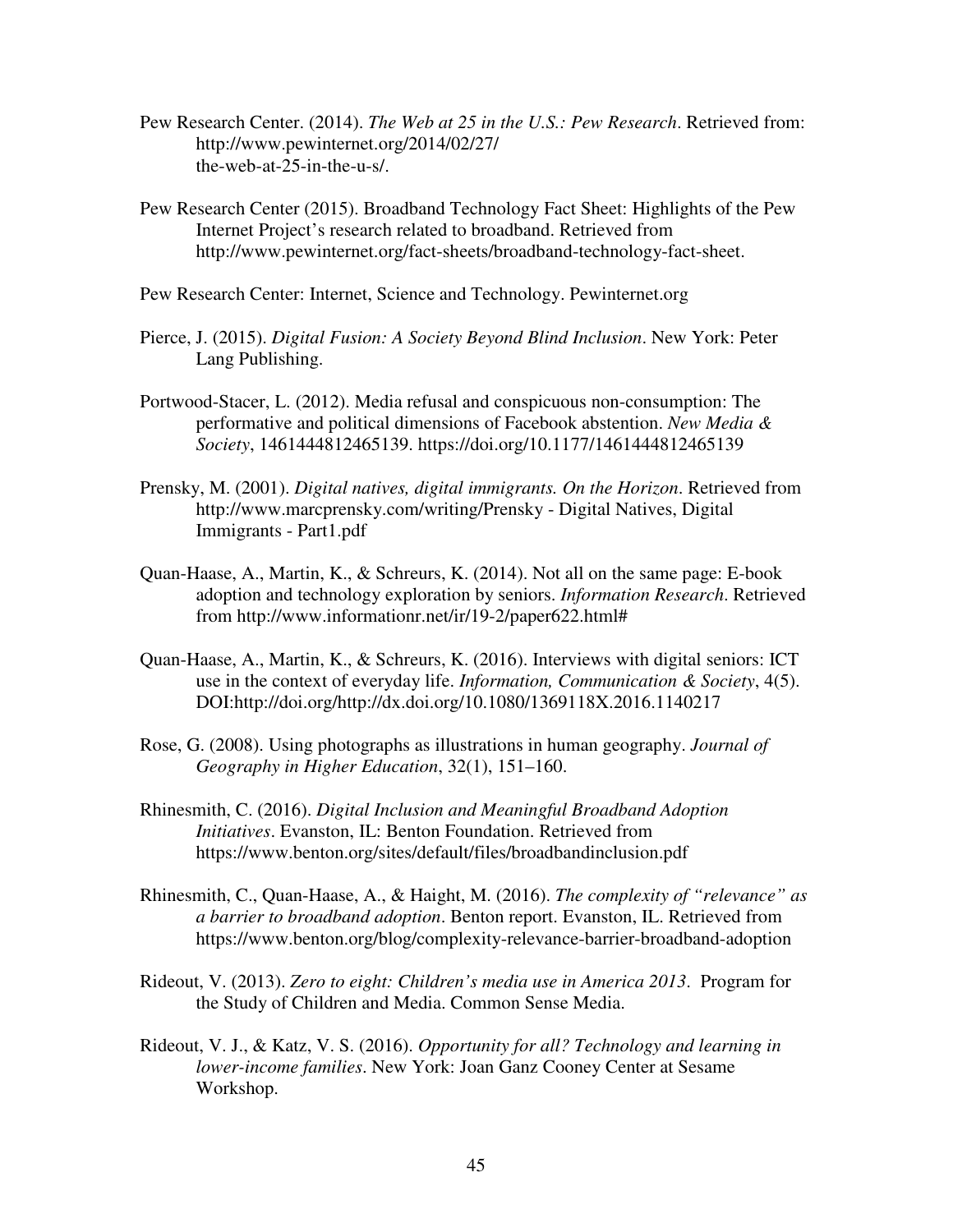- Ross, T. (2014). *Eds, meds, and the feds: How the federal government can foster the role of anchor institutions in community revitalization*. Washington, DC: Center for American Progress. Retrieved from https://www.scribd.com/doc/240183541/Eds-Meds-and-the-Feds-How-the-Federal-Government-Can-Foster-the-Role-of-Anchor-Institutions-in-Community-Revitalization#download
- Ruth-Janneck, D. (2011). An integrative accessibility engineering approach using multidimensional classifications of barriers in the web. *Proceedings of the International Cross-Disciplinary Conference on Web Accessibility*; Hyderabad, Andhra Pradesh, India. 1969303: ACM. 1–7.
- Sandoval, W. A., & Bell, P. 2004. Design-based research methods for studying learning in context: Introduction. *Educational Psychologist*, 39(4): 199-201.
- Schement, J. R. (1995). Beyond universal service: Characteristics of Americans without telephones, 1980-1993. *Telecommunications Policy*, 19(6), 477-485.
- Schildt, C., & Rubin, V. (2015). *Leveraging Anchor Institutions for Economic Inclusion*. Oakland, CA: Policy Link. Retrieved from http://www.policylink.org/sites/default/files/pl\_brief\_anchor\_012315\_a.pdf
- Schools, Health & Libraries Broadband Coalition. (2016). *Connecting Anchor Institutions: A Broadband Action Plan*. Evanston, IL: Benton Foundation. Retrieved from https://www.benton.org/SHLB-broadband-action-plan
- Shulman, S. W. (2009). The case against mass e-mails: Perverse incentives and low quality public participation in US federal rulemaking. *Policy & Internet*, 1(1), 22– 52. DOI:http://doi.org/10.2202/1944-2866.1010
- Smith, A. (2014). *Older adults and technology use*. Pew Research Center, April 2014. Retrieved from http://www.pewinternet.org/2014/04/03/older-adults-andtechnology-use/
- Smith, A. (2015). *U.S. smartphone use in 2015*. Washington, DC: Pew Research Center.
- Straubhaar, J., Chen, W., Spence, J., Correa, T., & Machado-Spence, N. (2011, August 10). *The Austin Internet and Global Citizens Project. Preliminary Report to the City of Austin, Office of Telecommunications & Regulatory Affairs*. Retrieved from http://moody.utexas.edu/sites/communication.utexas.edu/files/images/content/tipi/ The\_Austin\_Internet\_and\_Global\_Citizens\_Project.pdf
- Strover, S., Straubhaar, J., Chen, W., Gustafson, K., Schrubbe, A., & Popiel, P. (2014). *Digital Inclusion in Austin: Preliminary Results, 2014 Survey*. The University of Texas at Austin.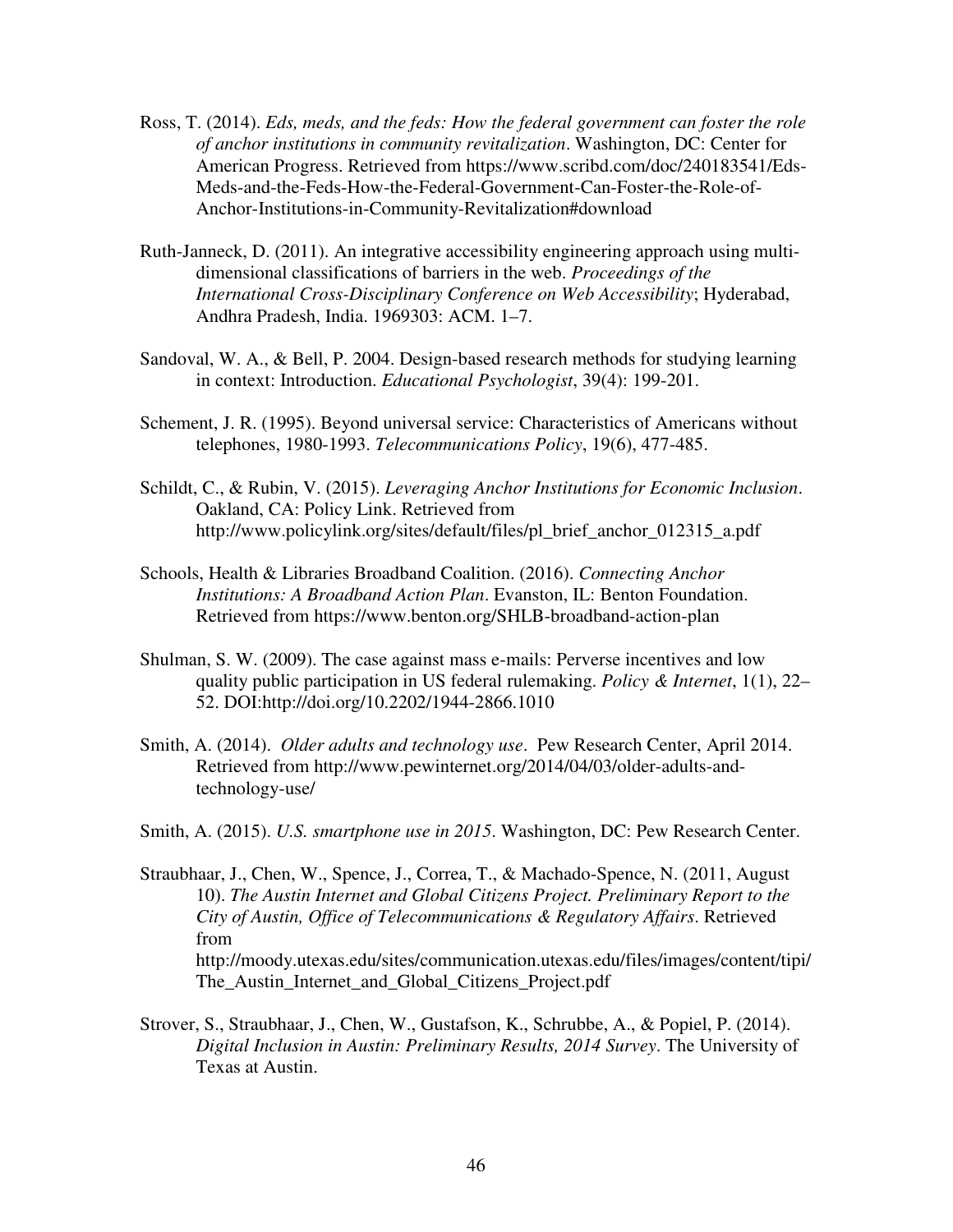- Tatar, D. (2007). The design tensions framework. *Journal of Human-Computer Interaction, 22(*4): 4134-4451.
- Tripp, L. M. (2011). "The computer is not for you to be looking around, it is for schoolwork": Challenges for digital inclusion as Latino immigrant families negotiate children's access to the internet. *New Media & Society*, *13*(4), 552 –567. https://doi.org/10.1177/1461444810375293
- Vaala, S. E. (2013). *Aprendiendo Juntos (Learning Together): Synthesis of a cross sectoral convening on Hispanic-Latino families and digital technologies*. New York: The Joan Ganz Cooney Center at Sesame Workshop
- Van Dijk, J. A. G. M. (2005). *The Deepening Divide*. Thousand Oaks, CA: Sage Publications.
- Warschauer, M. (2003). *Technology and Social Inclusion: Rethinking the Digital Divide*. Cambridge, MA: The MIT Press.
- Whitacre, B., & Rhinesmith, C. (2016). Broadband un-adopters. *Telecommunications Policy, 40*(1), 1-13.
- Whitacre, B., & Rhinesmith, C. (2015). Public libraries and residential broadband adoption: Do more computers lead to higher rates? *Government Information Quarterly, 32*(2), 164-177.
- Wyatt, S. (2003). Non-users also matter: the construction of users and non-users of the Internet. In N. Oudshoorn& T. J. Pinch (Eds.), *How users matter: the coconstruction of users and technology* (pp. 67–79). Cambridge Mass. & London: MIT.
- Yoon, J., & Kim, M. (2011). The Effects of Captions on Deaf Students' Content Comprehension, Cognitive Load, and Motivation in Online Learning. *American Annals of the Deaf*. 156(3): 283–9.
- Zickuhr, K. (2013). *Who's not online and why*. Pew Research Center. Retrieved from http://www.pewinternet.org/~/media//Files/Reports/2013/PIP\_Offline%20adults 092513\_PDF.pdf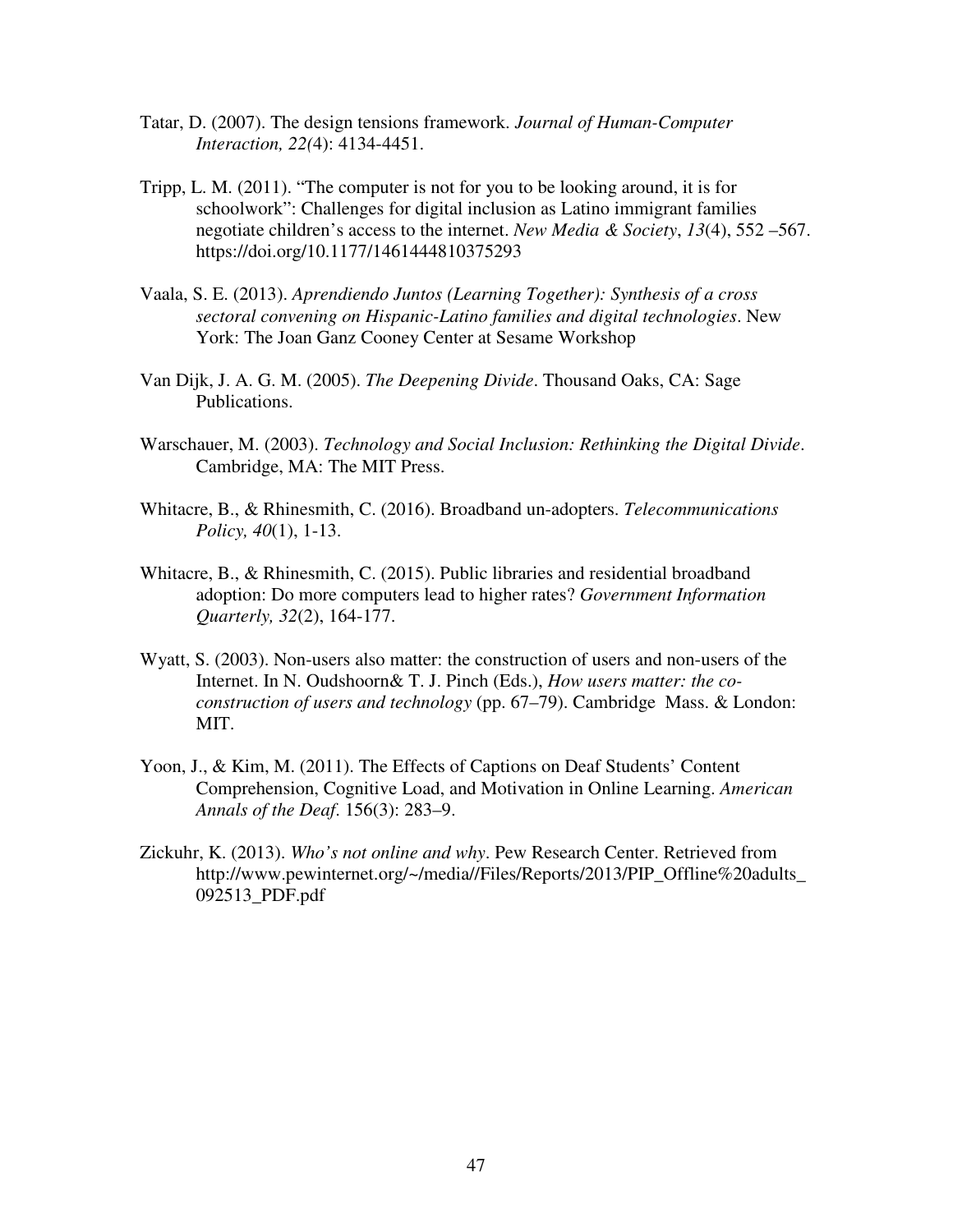## **Project Coordinator**

## Susan B. Kretchmer President, Partnership for Progress on the Digital Divide

#### **Contributors**

The following members of the PPDD community contributed to the drafting of these comments:

#### **Peter Blanck**

College of Law, Syracuse University College of Arts and Sciences, Syracuse University David B. Falk College of Sport and Human Dynamics, Syracuse University School of Education, Syracuse University Maxwell School of Citizenship and Public Affairs, Syracuse University Chairman, Burton Blatt Institute, Syracuse University.

#### **Donna C. Celano**

Department of Communication, La Salle University

#### **Neil Charness**

Department of Psychology, Florida State University Director, Institute for Successful Longevity

#### **Elizabeth Ellcessor**

The Media School, Indiana University

#### **Amy Gonzales**

The Media School, Indiana University

#### **Michael Gurstein**

Executive Director, Centre for Community Informatics Research, Development and Training

#### **Michael Haight**

Department of Sociology, Western University

#### **Vikki S. Katz**

School of Communication and Information, Rutgers University Visiting Scholar, Russell Sage Foundation

#### **Andrea Kavanaugh**

Associate Director, Center for Human-Computer Interaction Virginia Tech Univewrsity